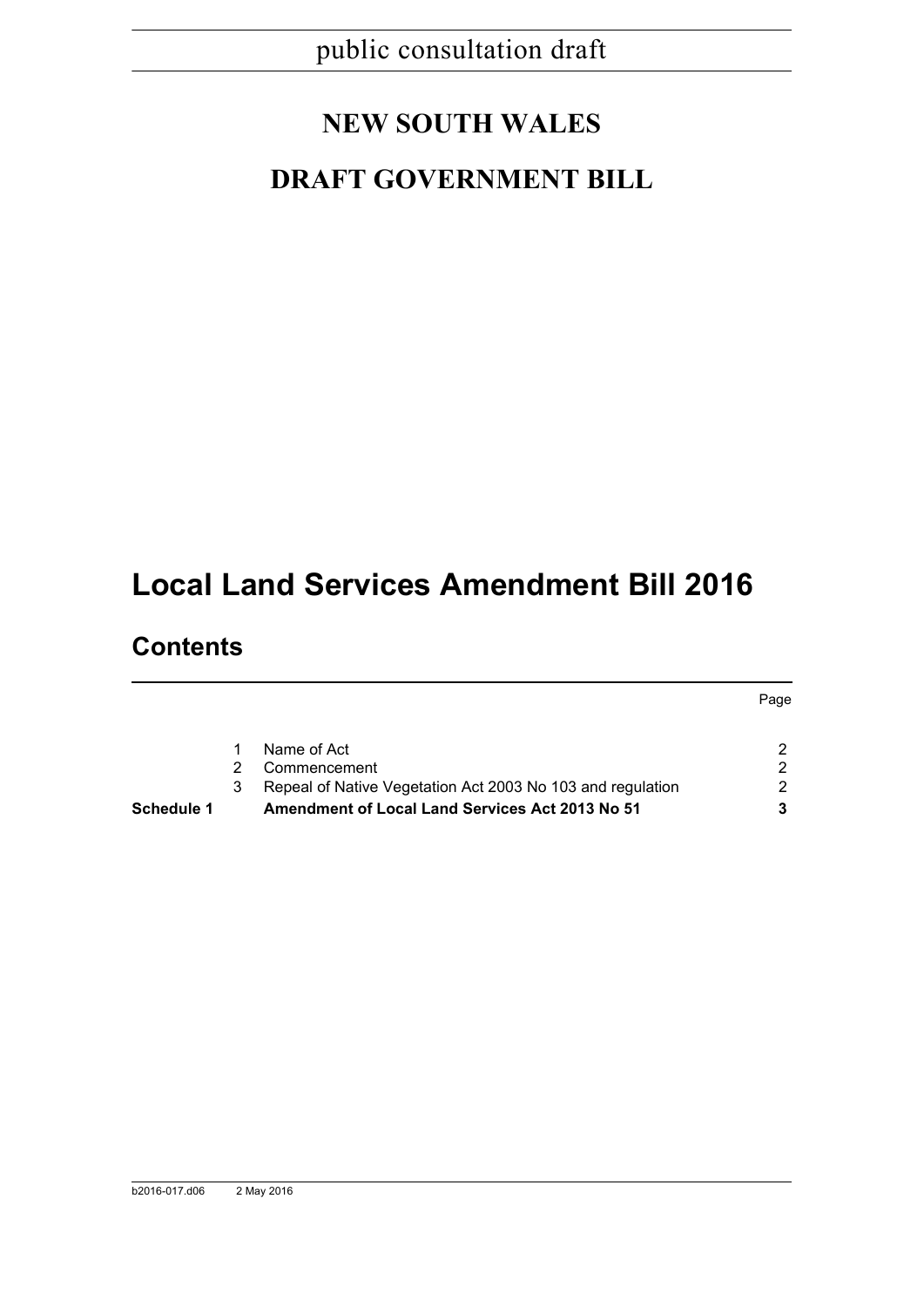# **NEW SOUTH WALES**

# **DRAFT GOVERNMENT BILL**

# **Local Land Services Amendment Bill 2016**

No , 2016

# **A Bill for**

An Act to repeal the *Native Vegetation Act 2003*; and to amend the *Local Land Services Act 2013* in relation to native vegetation land management in rural areas.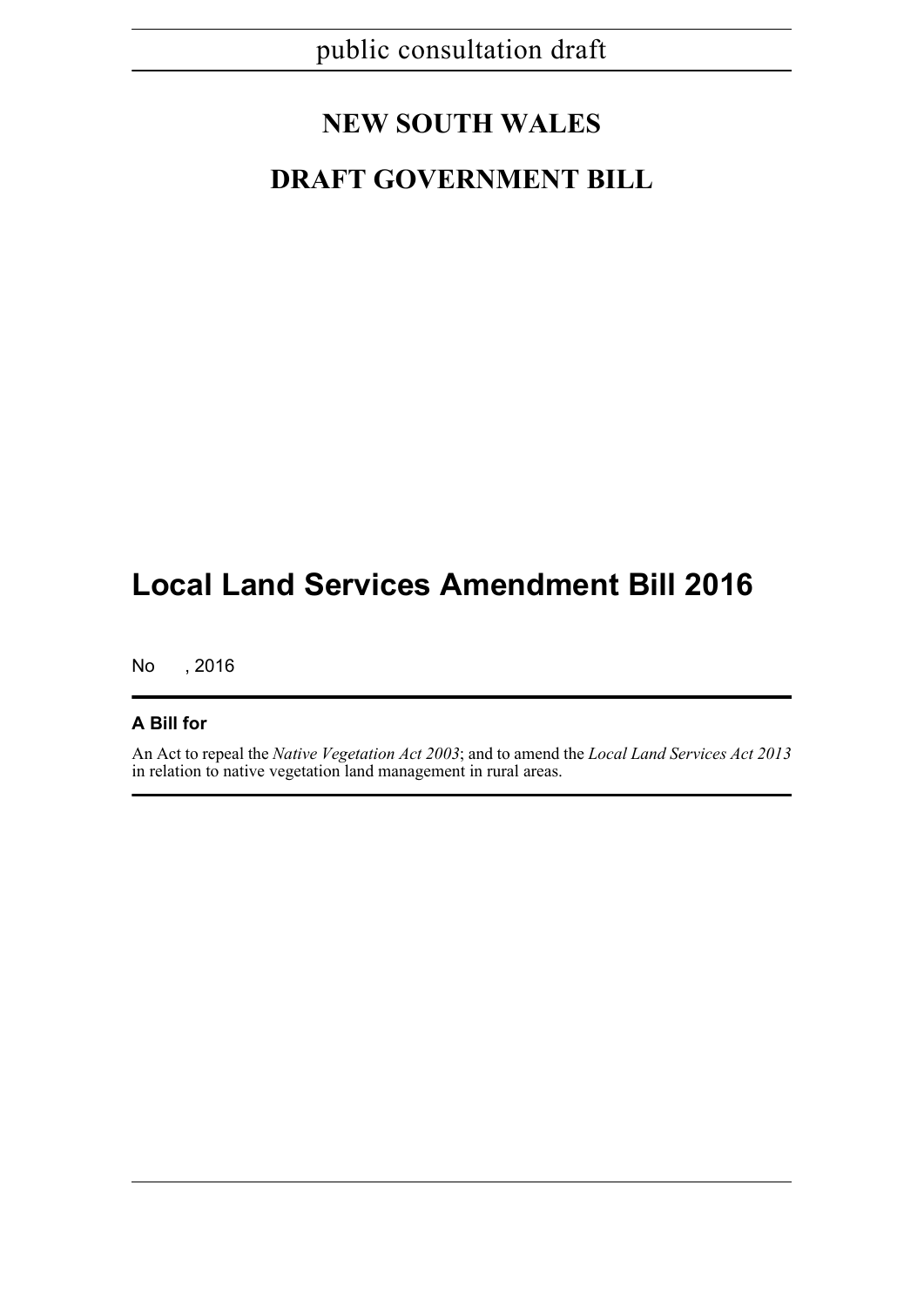Local Land Services Amendment Bill 2016 [NSW]

# <span id="page-2-0"></span>**The Legislature of New South Wales enacts:**

## **1 Name of Act**

This Act is the *Local Land Services Amendment Act 2016*.

# <span id="page-2-1"></span>**2 Commencement**

This Act commences on the date on which the *Biodiversity Conservation Act 2016* commences.

# <span id="page-2-2"></span>**3 Repeal of Native Vegetation Act 2003 No 103 and regulation**

The *Native Vegetation Act 2003* and the *Native Vegetation Regulation 2013* are repealed.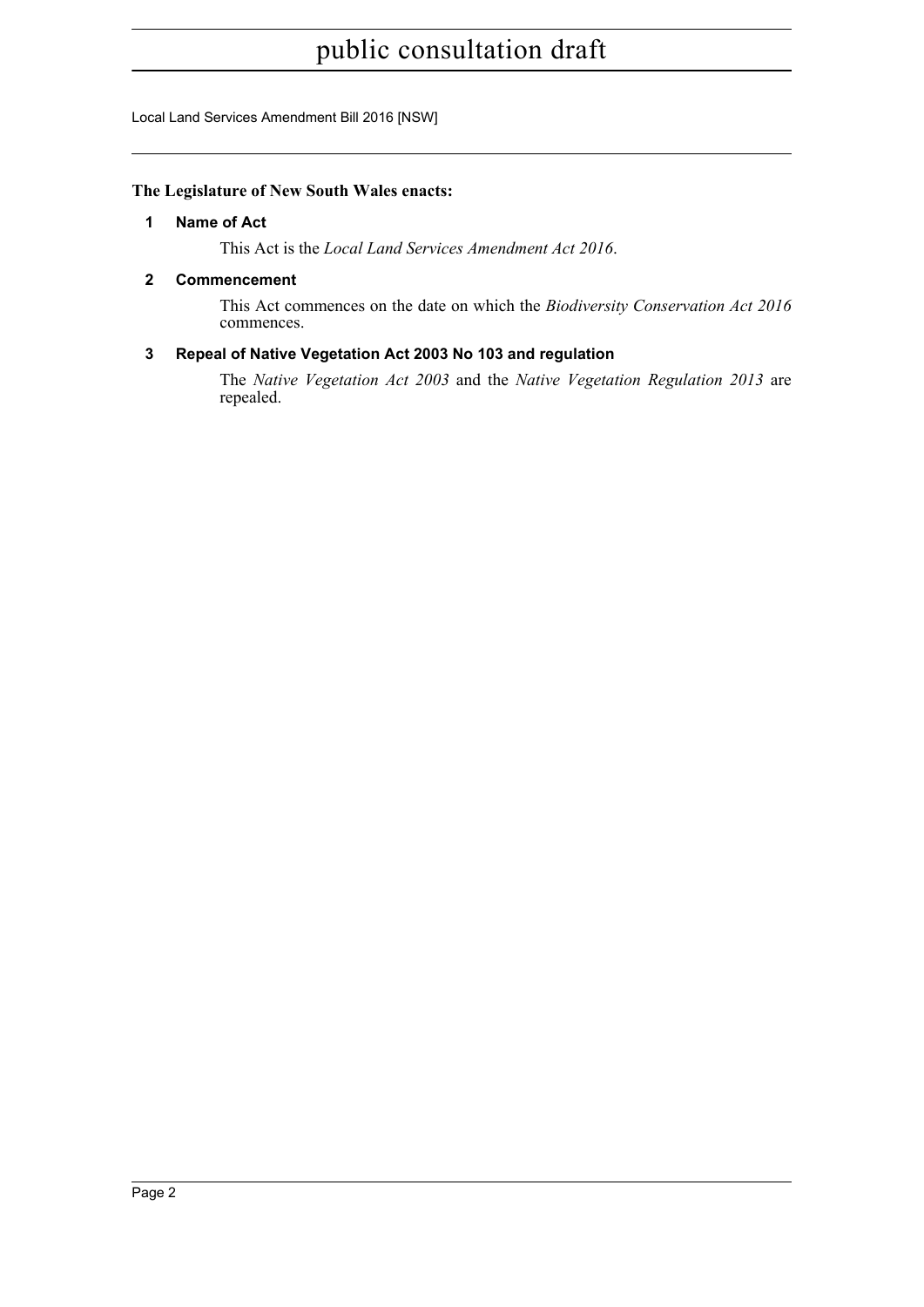Local Land Services Amendment Bill 2016 [NSW] Schedule 1 Amendment of Local Land Services Act 2013 No 51

# <span id="page-3-0"></span>**Schedule 1 Amendment of Local Land Services Act 2013 No 51**

# **[1] Section 3 Objects of Act**

Omit section 3 (e). Insert instead:

to ensure the proper management of natural resources consistent with the principles of ecologically sustainable development (described in section 6 (2) of the *Protection of the Environment Administration Act 1991*),

## **[2] Section 14 Functions generally**

Insert after section 14 (1) (d):

(d1) to exercise functions in relation to native vegetation land management conferred on it by Part 5A and Schedule 5A,

### **[3] Part 5A**

Insert after Part 5:

# **Part 5A Native vegetation land management**

**Consultation note.** The Minister for Primary Industries has been allocated responsibility by the Premier under the *Constitution Act 1902* for the administration of the *Local Land Services Act 2013.*<br>When this Part is enacted, the Minister for the Environment would be allocated responsibility by the Premier for the administration of Division 2 of this Part and joint responsibility with the Minister for Primary Industries for Division 1 of this Part.

## **Division 1 Preliminary**

#### **60A Rural areas of State to which Part applies**

This Part applies to any area of the State, other than the following:

(a) urban areas of the State to which *State Environmental Planning Policy (Protection of Trees in Urban Areas) 2016* applies,

**Consultation note.** The proposed SEPP will replace Standard Instrument LEP provisions relating to tree removal permits in urban council areas and in urban zones. It will define the urban area of the State and make provision for the removal of native and other declared species of trees or other vegetation under the authority of a permit granted by the local council or other nominated authority. If the removal is above the biodiversity offset scheme (or BAM) threshold, the SEPP will make provision for the removal under the authority of an approval of the Minister for Primary Industries of the kind provided under this Part for clearing in rural areas that is not Schedule 5A allowable or clearing authorised by a land management (native vegetation) code. The urban area of the State is proposed to be defined as follows:

*urban area* of the State, means the following:

(a) land in the following local government areas:

Ashfield, Auburn, Bankstown, Blacktown, Botany Bay, Burwood, Camden, Campbelltown, Canterbury, Canada Bay, Fairfield, Hawkesbury, Holroyd, Hornsby, Hunters Hill, Hurstville, Kogarah, Ku-ring-gai, Lane Cove, Leichhardt, Liverpool, Manly, Marrickville, Mosman, Newcastle, North Sydney, Parramatta, Penrith, Pittwater, Randwick, Rockdale, Ryde, Strathfield, Sutherland Shire, Sydney, The Hills Shire, Warringah, Waverley, Willoughby, Woollahra,

(b) land within the following zones under an environmental planning instrument:

Zone RU5 Village, Zone R1 General Residential, Zone R2 Low Density Residential, Zone R3 Medium Density Residential, Zone R4 High Density Residential, Zone R5 Large Lot Residential, Zone B1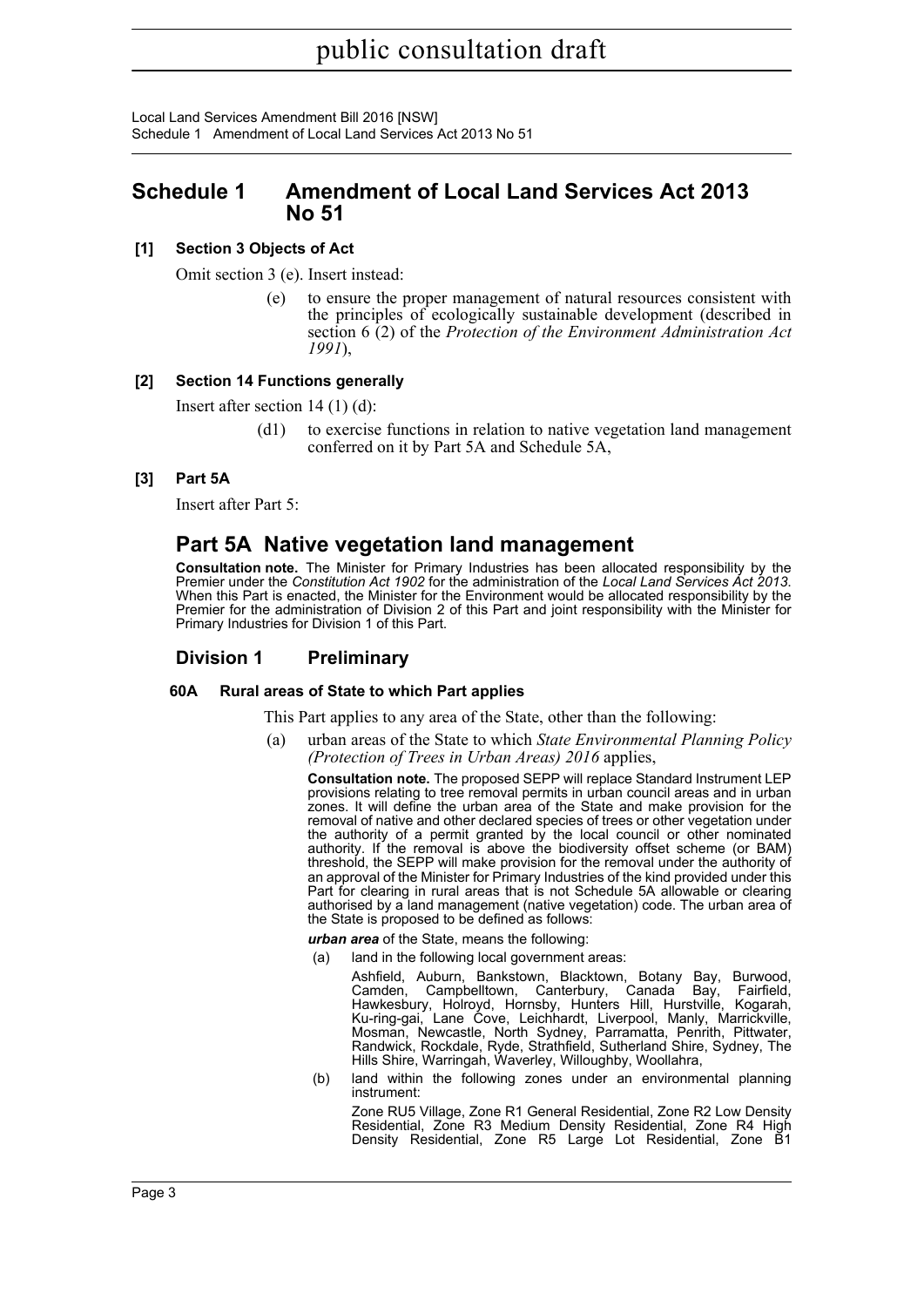Local Land Services Amendment Bill 2016 [NSW] Schedule 1 Amendment of Local Land Services Act 2013 No 51

> Neighbourhood Centre, Zone B2 Local Centre, Zone B3 Commercial Core, Zone B4 Mixed Use, Zone B5 Business Development, Zone B6 Enterprise Corridor, Zone B7 Business Park, Zone B8 Metropolitan Centre, Zone IN1 General Industrial, Zone IN2 Light Industrial, Zone IN3 Heavy Industrial, Zone IN4 Working Waterfront, Zone SP2 Infrastructure, Zone E2 Environmental Conservation, Zone E3 Environmental Management, Zone E4 Environment Living or Zone W3 Working Waterways,

(c) unzoned land or deferred planning land that is of a similar kind to land in any such zone and that will be included as urban land under transitional provisions in the proposed SEPP.

The proposed SEPP will also provide that development consent under the *Environmental Planning and Assessment Act 1979* is not required for removing non-declared species of trees or other vegetation in urban areas and deal with the clearing of non-native vegetation in non-urban areas.

The *Environmental Planning and Assessment Act 1979* and the *Biodiversity Conservation Act 2016* will deal with the clearing of native vegetation from any area for the purpose of carrying out development that requires development consent.

- (b) national park estate and other conservation areas, namely:
	- (i) a wilderness area declared under the *Wilderness Act 1987*, or
	- (ii) land reserved under the *National Parks and Wildlife Act 1974* or acquired by the Minister for the Environment under Part 11 of that Act, or
	- (iii) land dedicated or set apart as a flora reserve under the *Forestry Act 2012* (or any Act repealed by that Act), or
	- (iv) land dedicated or reserved for a similar public purpose under the *Crown Lands Act 1989*, or
	- (v) land to which an interim protection order under Part 11 (Regulatory compliance mechanisms) of the *Biodiversity Conservation Act 2016* applies, or
	- (vi) land to which an interim heritage order or listing on the State Heritage Register under the *Heritage Act 1977* applies, or
	- (vii) a declared area of outstanding biodiversity value under the *Biodiversity Conservation Act 2016*, or **Note.** The savings and transitional provisions provide that former declared areas of critical habitat are deemed to be declared as areas of outstanding biodiversity conservation value.
	- (viii) an area declared to be critical habitat under Division 3 of Part 7A of the *Fisheries Management Act 1994*, or
	- (ix) a declared World Heritage property within the meaning of the *Environment Protection and Biodiversity Conservation Act 1999* of the Commonwealth,
	- (x) Lord Howe Island,
- (c) State forestry land, namely:
	- (i) land that is a State forest or timber reserve under the *Forestry Act 2012*, or
	- (ii) land acquired under Division 4 of Part 3 of the *Forestry Act 2012* for the purposes of a State forest (not being any such land acquired for the purposes of a timber plantation).

The regulations may amend this section for the purposes of adding or removing land to which this Part applies.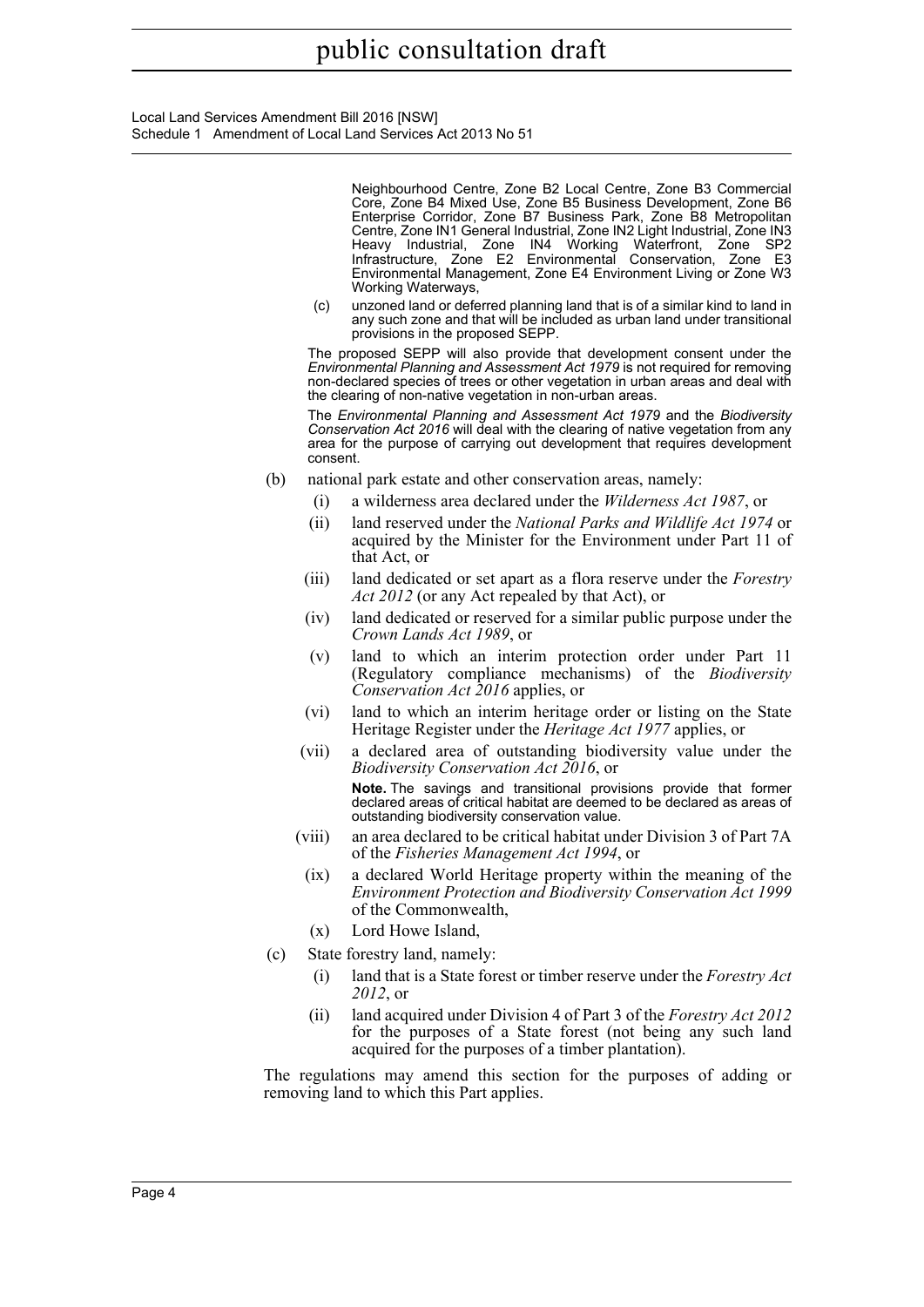### **60B Meaning of "native vegetation"**

- (1) For the purposes of this Part, *native vegetation* means any of the following types of plants native to New South Wales:
	- (a) trees (including any sapling or shrub or any scrub),
	- (b) understorey plants,
	- (c) groundcover (being any type of herbaceous vegetation),
	- (d) plants occurring in a wetland.
- (2) A plant is native to New South Wales if it was established in New South Wales before European settlement. The regulations may authorise conclusive presumptions to be made of the species of plants native to New South Wales by adopting any relevant classification in an official database of plants that is publicly accessible.
- (3) For the purposes of this Part, native vegetation extends to a plant that is dead or that is not native to New South Wales if:
	- (a) the plant is situated on land that is shown on the native vegetation regulatory map as category 2-vulnerable regulated land, and
	- (b) it would be native vegetation for the purposes of this Part if it were native to New South Wales.
- (4) For the purposes of this Part, native vegetation does not extend to marine vegetation (being mangroves, seagrasses or any other species of plant that at any time in its life cycle must inhabit water other than fresh water). A declaration under section 14.6 of the *Biodiversity Conservation Act 2016* that specified vegetation is or is not marine vegetation also has effect for the purposes of this Part.

#### **60C Meaning of "clearing" native vegetation**

For the purposes of this Part, *clearing* native vegetation means any one or more of the following:

- (a) cutting down, felling, uprooting, thinning or otherwise removing native vegetation,
- (b) killing, destroying, poisoning, ringbarking or burning native vegetation.

#### **60D Other definitions**

In this Part:

*category 1-exempt land* means areas of the State to which this Part applies designated as category 1-exempt land on the native vegetation regulatory map.

*category 2-regulated land* means areas of the State to which this Part applies designated as category 2-regulated land on the native vegetation regulatory map (including category 2-vulnerable regulated land that is so designated).

*Environment Agency Head* means the Chief Executive of the Office of Environment and Heritage.

*landholder* means a person who is the owner of land or who, whether by reason of ownership or otherwise, is in lawful occupation or possession, or has lawful management or control, of land.

*landholding* includes several parcels of land (whether held under the same title, different titles or different kinds of titles) that:

(a) are contiguous with one another or are separated from one another only by a road, river, creek or other watercourse, and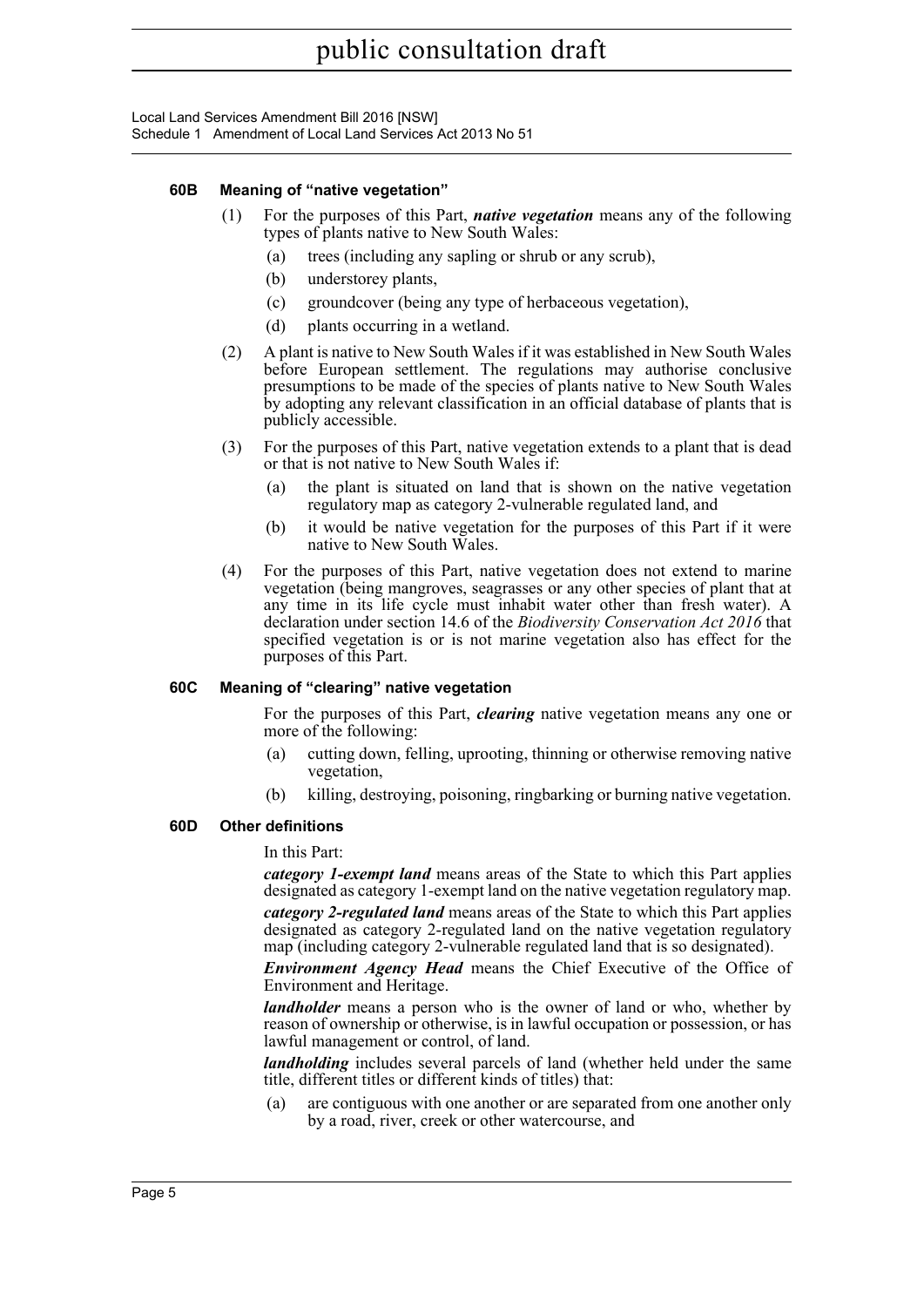Local Land Services Amendment Bill 2016 [NSW] Schedule 1 Amendment of Local Land Services Act 2013 No 51

(b) constitute or are worked as a single property.

*land management (native vegetation) code* means a land management (native vegetation) code made under Division 5 and in force.

**Consultation note.** Each code is proposed to be cited as "Land Management [...*insert subject matter of code*] Code".

*native vegetation regulatory map* means a native vegetation regulatory map prepared and published under Division 2.

*plant* means any plant, whether vascular or non-vascular, and in any stage of biological development, and includes fungi and lichens, but does not include marine vegetation.

*regulated rural area* means any area of the State to which this Part applies that is category 2-regulated land.

# **Division 2 Native vegetation regulatory map**

### **60E Purpose of native vegetation regulatory map**

The purpose of the native vegetation regulatory map is to designate areas of the State to which this Part applies:

- (a) where the clearing of native vegetation is not regulated under this Part (*category 1-exempt land*), and
- (b) where the clearing of native vegetation is regulated under this Part (*category 2-regulated land*), and
- (c) where the clearing of native vegetation is regulated under this Part but (because of its vulnerability) is subject to additional restrictions and extended to the clearing of dead and non-native plants (*category 2-vulnerable regulated land*).

**Consultation note.** Category 2-vulnerable regulated land will cover the following:

- (a) protected riparian land (where only some of the authorised allowable activities apply),
- (b) steep or highly erodible land, including former areas mapped as State protected land, where more limited allowable activities apply and where the regulation of clearing extends to dead and non-native plants),
- (c) special category land mapped under clause 58 of the *Native Vegetation Regulation 2013* (where the regulation of clearing extends to dead and non-native plants and special provision is made for the clearing of lignum).

# **60F Responsibility for preparation and publication of maps**

- (1) The Environment Agency Head is responsible for preparing and publishing native vegetation regulatory maps under this Part.
- (2) Native vegetation regulatory maps are to be prepared in relation to the areas of the State to which this Part applies.
- (3) A native vegetation regulatory map may designate:
	- (a) category 1-exempt land, and
	- (b) category 2-regulated land (including category 2-vulnerable regulated land), and
	- (c) any other sub-category prescribed by the regulations.
- (4) The Environment Agency Head is to publish information about the scientific method used to prepare a native vegetation regulatory map.
- (5) A native vegetation regulatory map is to be published on the NSW planning portal under the *Environmental Planning and Assessment Act 1979*.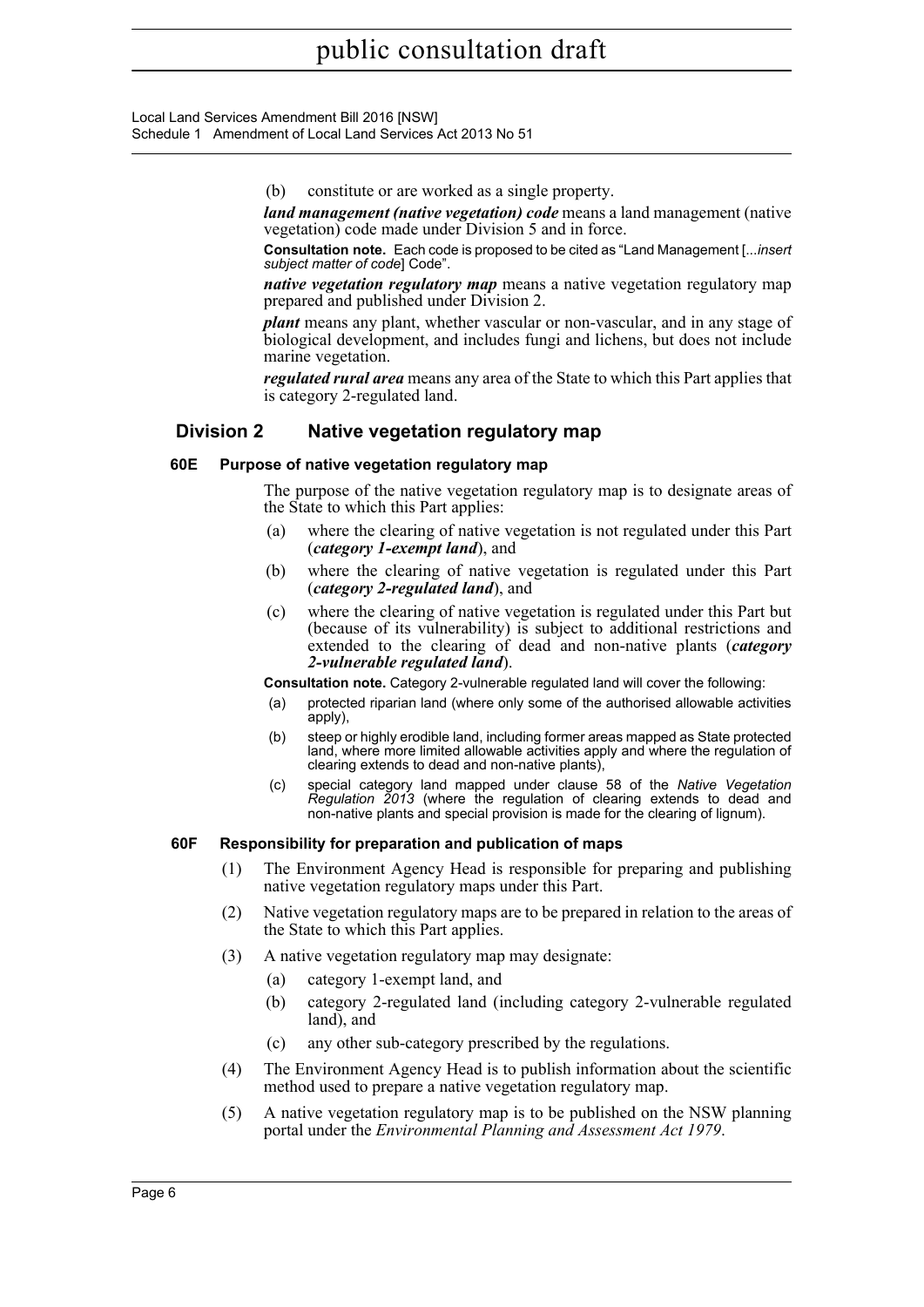Local Land Services Amendment Bill 2016 [NSW] Schedule 1 Amendment of Local Land Services Act 2013 No 51

### **60G Category 1-exempt land mapping**

- (1) Land is to be designated as category 1-exempt land if the Environment Agency Head reasonably believes that:
	- (a) the land was cleared of native vegetation as at 1 January 1990, or
	- (b) the land was lawfully cleared of native vegetation between 1 January 1990 and the commencement of this Part.
- (2) Land is to be designated as category 1-exempt land if the Environment Agency Head reasonably believes that:
	- (a) the land contains low conservation value grasslands, or
	- (b) the land was identified as regrowth in a property vegetation plan referred to in section 9 (2) (b) of the *Native Vegetation Act 2003,* or
	- (c) the land is of a kind prescribed by the regulations as category 1-exempt land.
- (3) Land is to be designated as category 1-exempt land if the land has been biodiversity certified under Part 8 of the *Biodiversity Conservation Act 2016* or under any Act replaced by that Act (or that had the benefit of any such biodiversity certification by the operation of an environmental planning instrument).
- (4) However, land described in subsection (1) or (2) is not to be designated as category 1-exempt land if section 60H (2) requires the land to be designated as category 2-regulated land.

### **60H Category 2-regulated land mapping**

- (1) Land is to be designated as category 2-regulated land if the Environment Agency Head reasonably believes that:
	- (a) the land was not cleared of native vegetation as at 1 January 1990, or
	- (b) the land was unlawfully cleared of native vegetation between 1 January 1990 and the commencement of this Part.
- (2) Land is to be designated as category 2-regulated land if the Environment Agency Head reasonably believes that:
	- (a) the land contains native vegetation that was regrown or preserved with the assistance of public funds (other than funds for forestry purposes), or
	- (b) the land is eligible for designation as category 2-vulnerable regulated land, or
	- (c) the land is subject to a private land conservation agreement under the *Biodiversity Conservation Act 2016*, or
	- (d) the land is subject to be set aside under a requirement made in accordance with a land management (native vegetation) code under this Part, or
	- (e) the land contains high conservation value grasslands, or
	- (f) the land is or was subject to remedial action to restore or protect the biodiversity values of the land under the *Native Vegetation Act 2003* or, after the repeal of that Act, under this Part or the *Biodiversity Conservation Act 2016*, or
	- (g) the land is subject to a conservation measure that was the basis for other land being biodiversity certified under Part 8 of the *Biodiversity Conservation Act 2016* or under any Act replaced by that Act, or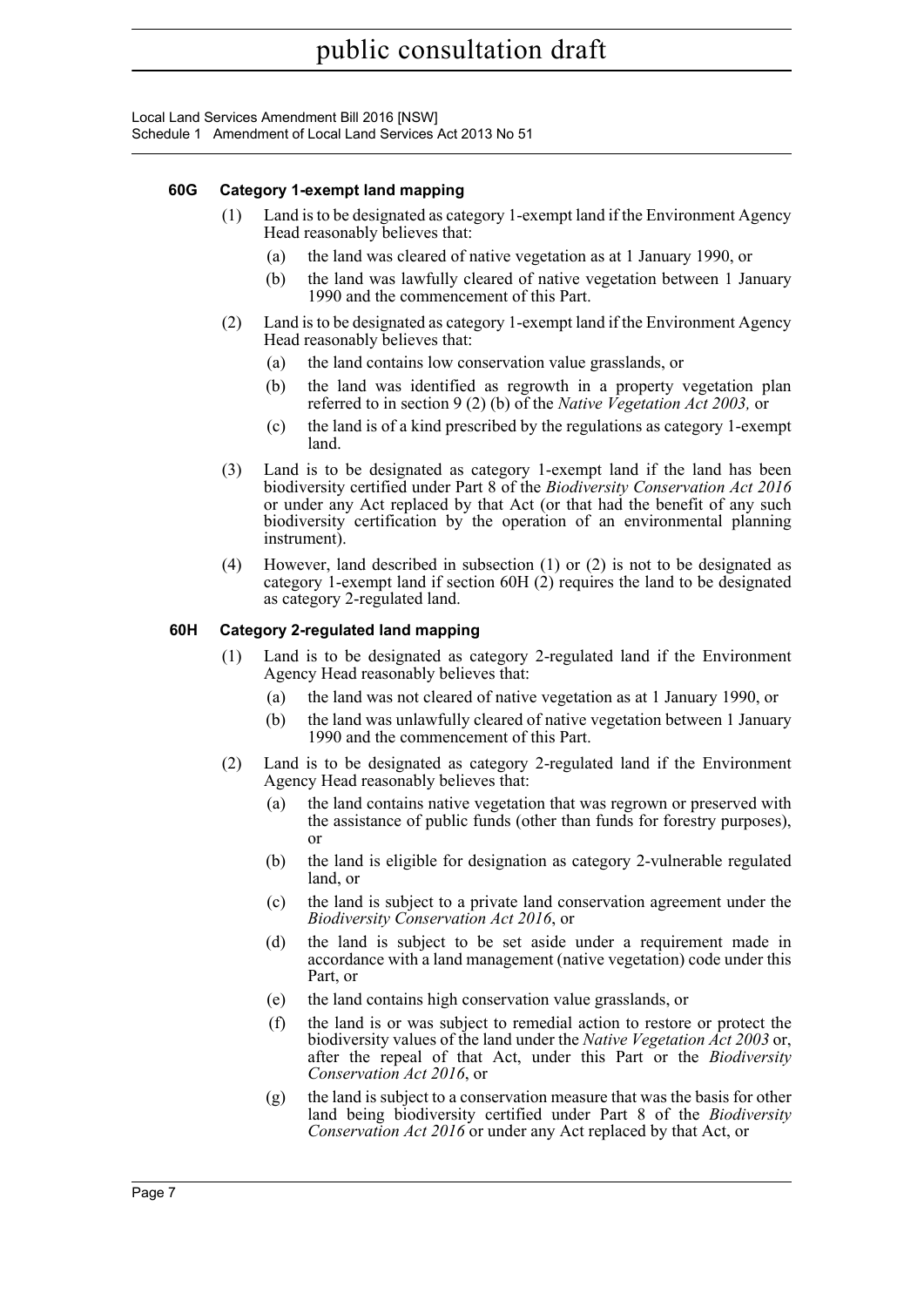Local Land Services Amendment Bill 2016 [NSW] Schedule 1 Amendment of Local Land Services Act 2013 No 51

- (h) the land is an offset under a property vegetation plan under the *Native Vegetation Act 2003* or is a set aside under a Ministerial order under Division 3 of Part 6 of the *Native Vegetation Regulation 2013*, or
- (i) the land is land to which *State Environmental Planning Policy No 26— Littoral Rainforests* applies (not being land described in clause 4 (1) (b) of that Policy), or
- (j) the land is land to which *State Environmental Planning Policy No 14— Coastal Wetlands* applies, or
- (k) the land is identified as core koala habitat in a plan of management made under *State Environmental Planning Policy No 44—Koala Habitat Protection*, or
- (l) the land is a declared Ramsar wetland within the meaning of the *Environment Protection and Biodiversity Conservation Act 1999* of the Commonwealth, or
- (m) the land has been mapped by the Environment Agency Head as land containing critically endangered plants under the *Biodiversity Conservation Act 2016*, or
- (n) the land has been mapped by the Environment Agency Head as land containing a critically endangered ecological community under the *Biodiversity Conservation Act 2016*, or
- (o) the land has been mapped by the Secretary of the Department of Primary Industries as land containing mangroves or coastal saltmarshes, or
- (p) the land is of a kind prescribed by the regulations as category 2-regulated land.
- (3) However, land described in subsection (1) is not to be designated as category 2-regulated land if section 60G (2) or (3) requires the land to be designated as category 1-exempt land.

## **60I Matters relating to determination of mapped category of land**

- (1) This section makes provision relating to the mapping of land under this Division as category 1-exempt land or category 2-regulated land.
- (2) Native vegetation that comprises grasslands or other non-woody vegetation is taken be cleared if the native vegetation was significantly disturbed or modified.
- (3) Determinations may be made by the Environment Agency Head that land was unlawfully cleared of native vegetation only if compliance or enforcement action was taken in relation to the clearing of a kind prescribed by regulations.
- (4) Determinations may be made by the Environment Agency Head that land was cleared of native vegetation on 1 January 1990 or between that date and the commencement of this Part only on the basis of the best available aerial photographs or satellite imagery.
- (5) Determinations made by the Environment Agency Head as to whether land was or was not unlawfully cleared of native vegetation does not affect any decision made with respect to compliance or enforcement action taken under this or any other Act in relation to the clearing.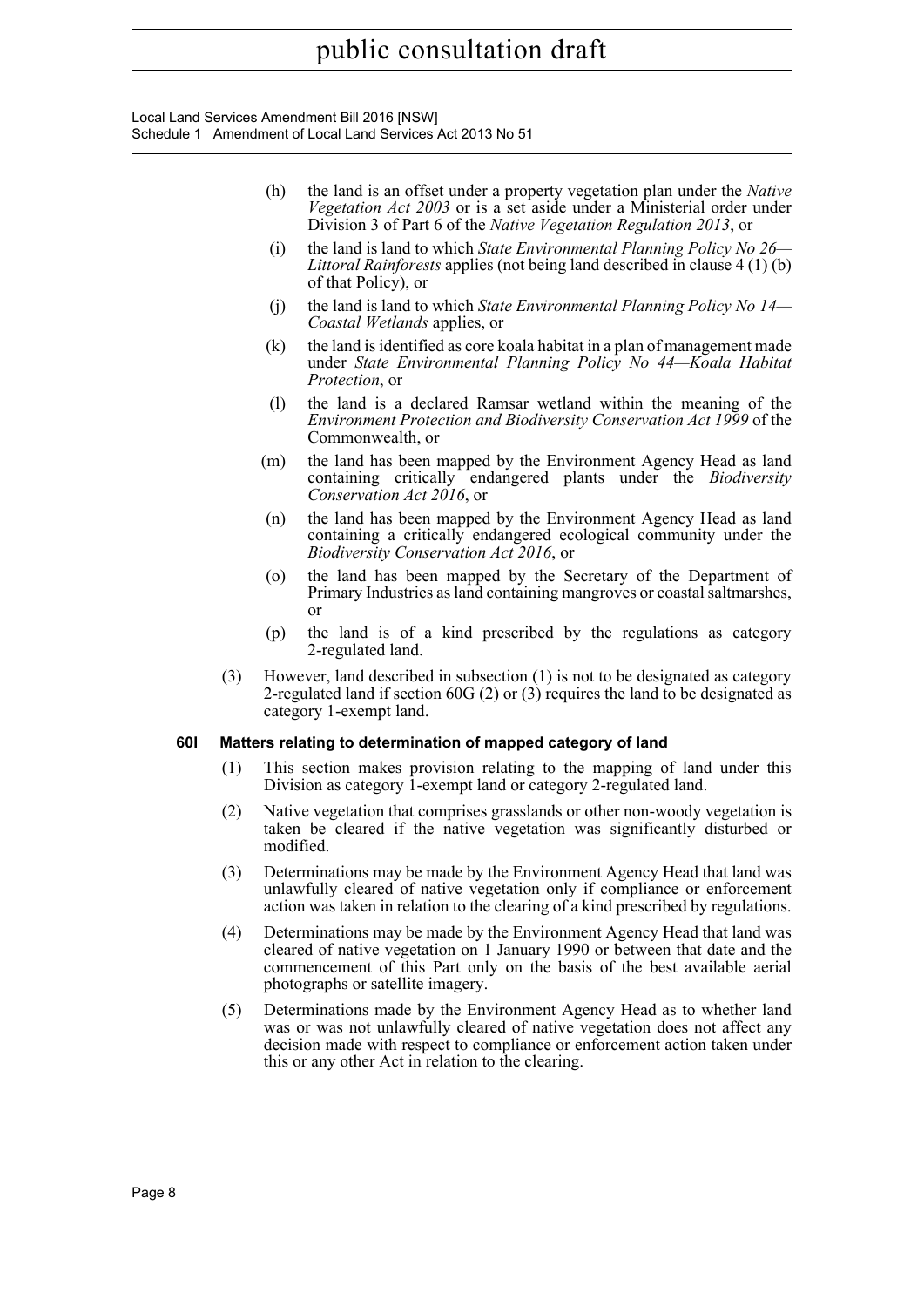Local Land Services Amendment Bill 2016 [NSW] Schedule 1 Amendment of Local Land Services Act 2013 No 51

## **60J Re-categorisation of mapped land**

- (1) Re-categorisation of land is the preparation and publication of a native vegetation regulatory map in accordance with this Part for any of the following purposes:
	- (a) the designation of land that is designated on a published map as one category to another category,
	- (b) the designation of land that is not designated as any category on a published map as land of a particular category,
	- (c) the removal of the designation of land on a published map.
- (2) The Environment Agency Head is to keep the categorisation of land under review and undertake an annual review of published maps.
- (3) The Environment Agency Head may re-categorise land if:
	- (a) there is an error in a published map, or
	- (b) the Agency Head obtains new or improved information about historical vegetation cover or land use for a particular landholding, or
	- (c) the status of the land changes so that:
		- (i) the land becomes (or ceases to be) an area that is excluded from the operation of this Part, or
		- (ii) the land is required to be designated as land of a different category, or
	- (d) in the case of category 2-regulated land that the landholder applies to be re-categorised as category 1-exempt land—the Environment Agency Head reasonably believes that the land has been lawfully cleared after the commencement of this Part in accordance with a property vegetation plan under the *Native Vegetation Act 2003* that remains in force, with an approval of Local Land Services under Division 6 or with a development consent under the *Environmental Planning and Assessment Act 1979* or an approval under Part 5.1 of that Act, or
	- (e) in the case of category 2-regulated land that the landholder applies to be re-categorised as category 1-exempt land—the Environment Agency Head reasonably believes that rotational farming practices were in place on 1 January 1990 (and on an ongoing basis for some period between 1 January 1970 and 1 January 1990), and the land is not required to be categorised as category 2-regulated land because of the operation of section 60H (2), or
	- (f) in the case of category 2-regulated land that the landholder applies to be re-categorised as category 1-exempt land—the Environment Agency Head reasonably believes that rotational farming practices were in place on 1 January 1990 and on an ongoing basis during the period between 1 January 1970 and 1 January 1990 even though no clearing for those practices occurred during that period (if Local Land Services certifies the practices were in place before 1 January 1970 and continued until 1 January 1990), and the land is not required to be categorised as category 2-regulated land because of the operation of section 60H (2), or
	- (g) the land is subject to a successful internal review or appeal of an existing categorisation or of a re-categorisation (and the re-categorisation gives effect to the decision on the review or appeal), or
	- (h) the land is authorised to be re-categorised by a native vegetation clearing code, or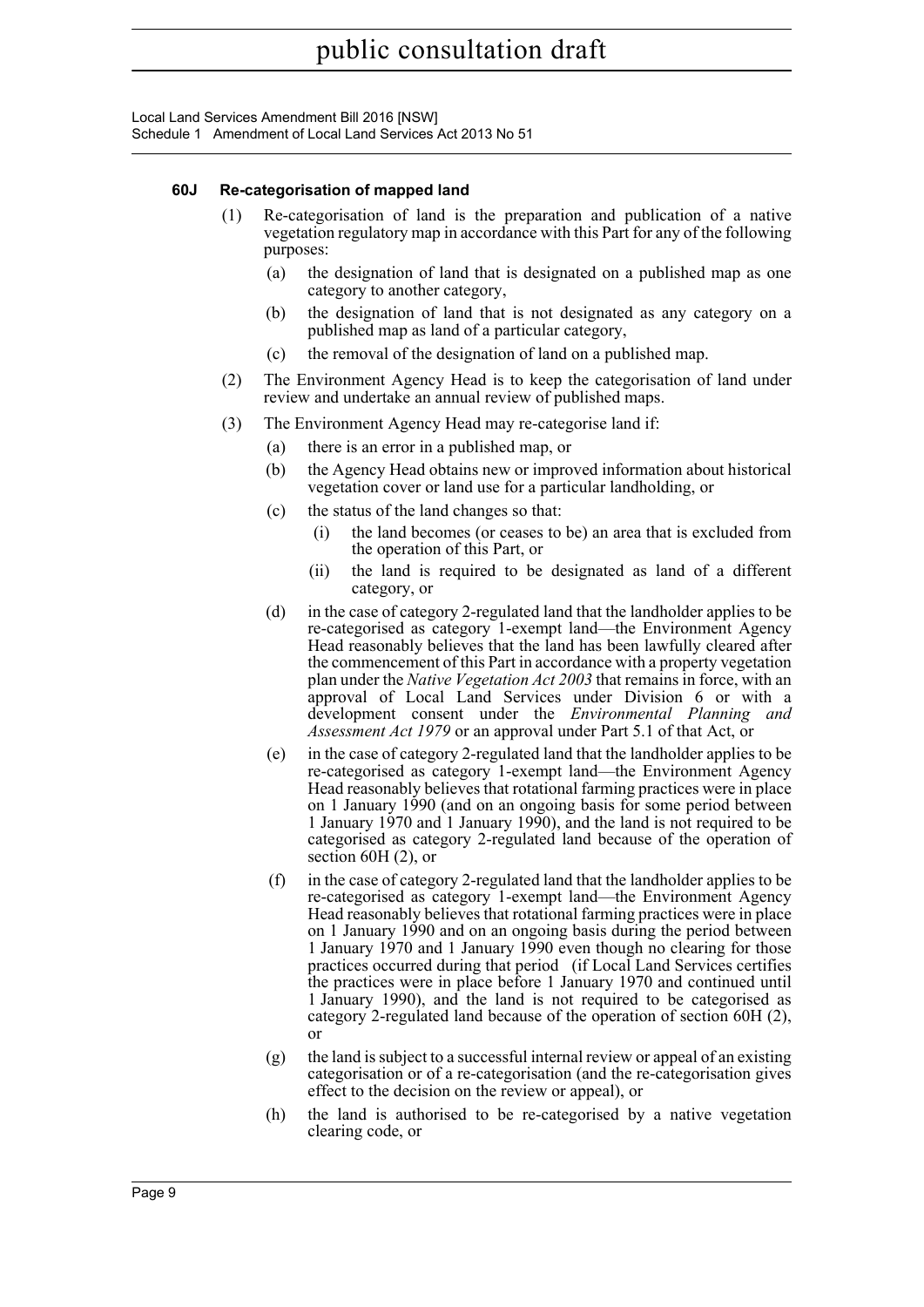Local Land Services Amendment Bill 2016 [NSW] Schedule 1 Amendment of Local Land Services Act 2013 No 51

- (i) the land is authorised to be re-categorised by the regulations.
- (4) Land that is category 2-regulated land cannot be re-categorised as category 1-exempt land because of:
	- (a) any clearing activity authorised under this Part, or
	- (b) any authorised clearing activity referred to in section 60N (Clearing authorised under other legislation etc),

unless the re-categorisation is authorised by this Part, a land management (native vegetation) code or the regulations.

- (5) The Environment Agency Head is required to consult the landholder concerned before any land is re-categorised and give the landholder at least 30 days to make submissions to that Agency Head about the proposed re-categorisation, unless the re-categorisation has been requested by the landholder.
- (6) The Environment Agency Head, when making a determination that grasslands or other non-woody vegetation was significantly disturbed or modified on 1 January 1990 or between that date and the commencement of this Part for the purposes of a re-categorisation of the land, is to take into account any evidence provided by the landholder.
- (7) The regulations may make provision for or with respect to authorising or preventing the clearing of native vegetation during the process of re-categorisation of land or pending the publication of new maps to give effect to a re-categorisation decision.
- (8) In this section, *rotational farming practices* means rotational farming practices as defined by the regulations.

## **60K Internal review of categorisation decisions**

- (1) The relevant landholder may request an internal review of a decision relating to the categorisation or re-categorisation of land on a native vegetation regulatory map.
- (2) The grounds on which a request for an internal review may be made are the same grounds on which the Environment Agency Head may re-categorise the land.
- (3) The grounds on which a request for an internal review may be made extend to a categorisation based on whether or not clearing was lawful, unless the categorisation was based on a determination of the matter made by a court.
- (4) The Environment Agency Head is to determine a request for an internal review or arrange for an official who was not responsible for the original decision to conduct the review and determine the request.
- (5) The regulations may make provision for or with respect to internal reviews, including the following:
	- (a) the form of requests for internal review,
	- (b) the information to be provided about the land concerned and associated land,
	- (c) the fee payable for dealing with a request for internal review,
	- (d) notification of and consultation with affected persons or bodies.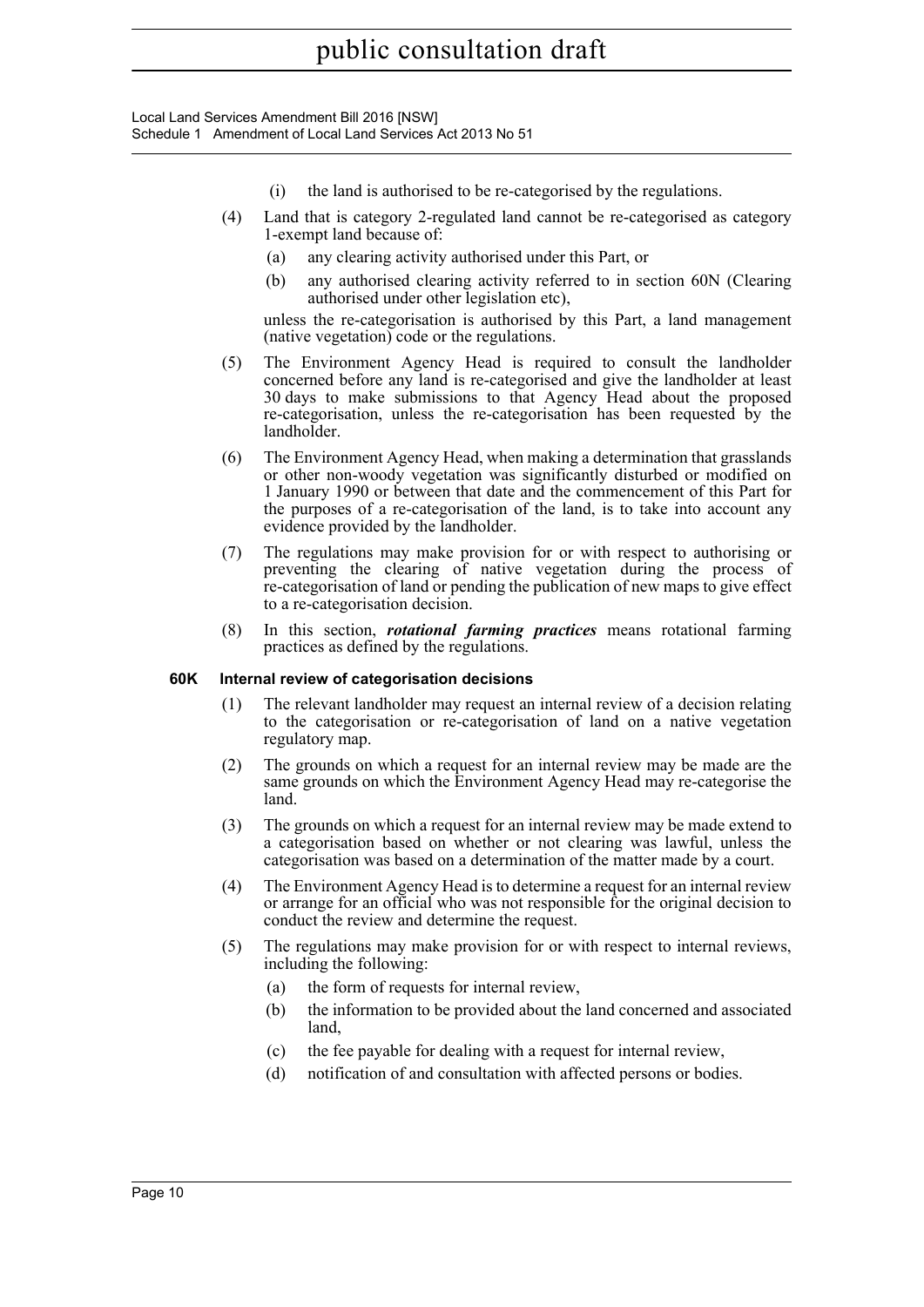## **60L Appeal against re-categorisation decisions**

- (1) The relevant landholder may appeal to the Land and Environment Court against a decision relating to the re-categorisation of land on a native vegetation regulatory map.
- (2) An appeal is to be made within the time and in the manner prescribed by the rules of the Court.
- (3) The lodging of an appeal does not, except to the extent the Court otherwise directs in relation to the appeal, operate to stay the decision appealed against.

# **Division 3 Regulation of clearing of native vegetation in regulated rural areas**

# **60M Unauthorised clearing of native vegetation in regulated rural area—offence**

- (1) A person who clears native vegetation in a regulated rural area is guilty of an offence unless the person establishes any of the following defences:
	- (a) that the clearing is for an allowable activity authorised under Division 4 and Schedule 5A,
	- (b) that the clearing is authorised by a land management (native vegetation) code under Division 5,
	- (c) that the clearing is authorised by an approval of the Minister for Primary Industries under Division 6,
	- (d) that the clearing is authorised under section 60N (Clearing authorised under other legislation etc).

Maximum penalty:

- (a) for an offence that was committed intentionally and that caused or was likely to cause significant harm to the environment:
	- (i) in the case of a corporation—\$5 million, or
	- (ii) in the case of an individual—\$1 million, or
- (b) for any other offence:
	- (i) in the case of a corporation—\$2 million, or
	- (ii) in the case of an individual—\$500,000.
- (2) The higher maximum penalty under this section does not apply unless:
	- (a) the prosecution establishes (to the criminal standard of proof) that the offence was committed intentionally and caused or was likely to cause significant harm to the environment, and
	- (b) the court attendance notice or application commencing the proceedings alleged that those factors applied to the commission of the offence.
- (3) For the purposes of this section, clearing of native vegetation is not authorised under this Part unless the terms and conditions of any applicable certificate or approval issued or granted for the clearing are complied with.
- (4) This section does not operate to preclude the commission of an offence under the *Environmental Planning and Assessment Act 1979* or the *Biodiversity Conservation Act 2016* in relation to the clearing of native vegetation.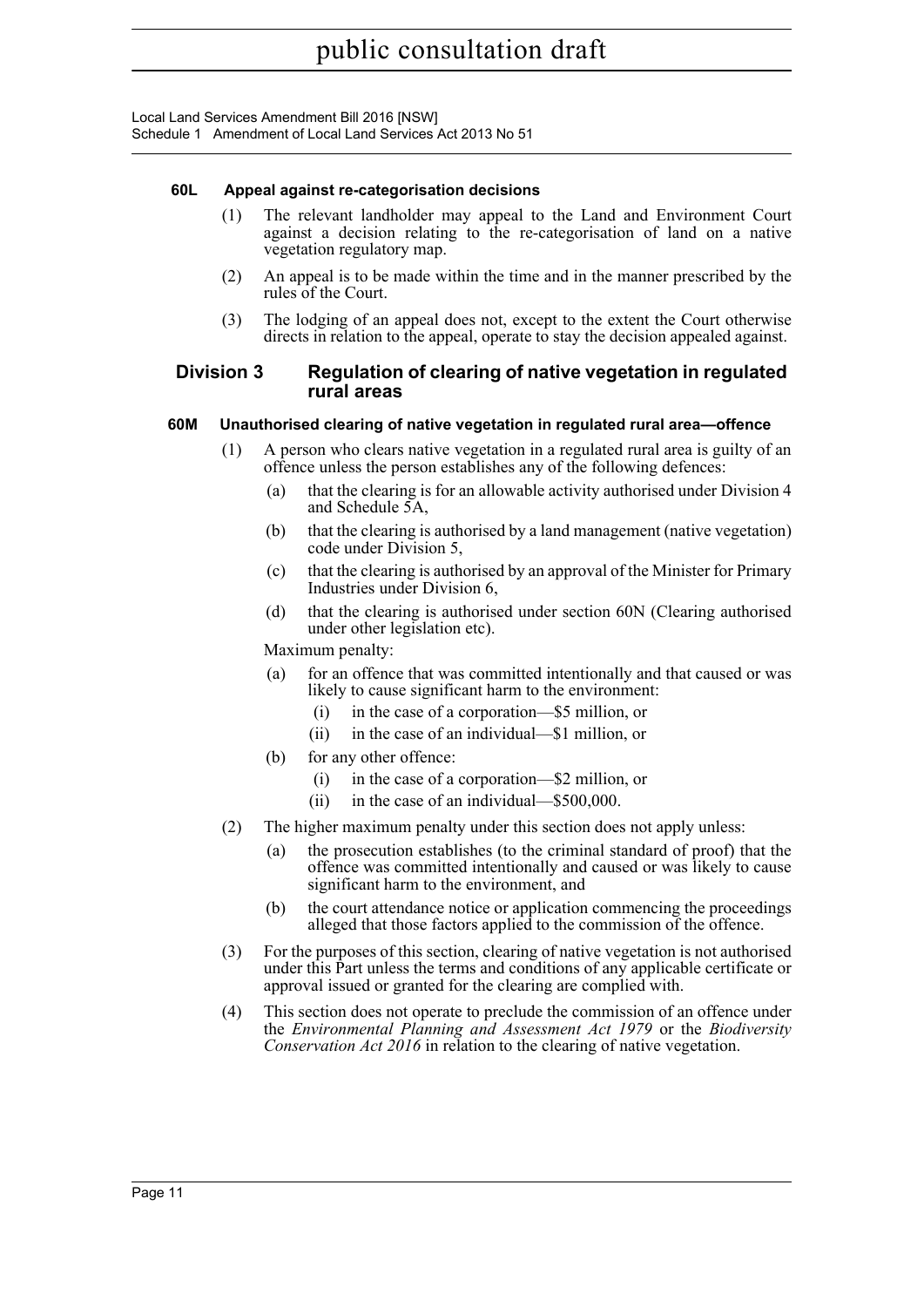### **60N Clearing authorised under other legislation etc**

For the purposes of this Part, the clearing of native vegetation in a regulated rural area is authorised under other legislation in any of the following cases:

### (a) **Planning approval**

The clearing was authorised by and done in accordance with:

- (i) a development consent under Part 4 of the *Environmental Planning and Assessment Act 1979*, or
- (ii) a State significant infrastructure approval under Part 5.1 of that Act, or
- (iii) a transitional Part 3A project approval under Schedule 6A to that Act.

**Note.** A planning approval may authorise clearing as part of or ancillary to the carrying out of other development, but except in limited cases does not authorise only clearing of native vegetation.

### (b) **Other planning authorisation**

The clearing was:

- (i) a part of or ancillary to the carrying out of exempt development within the meaning of the *Environmental Planning and Assessment Act 1979*, or
- (ii) an activity carried out by a determining authority within the meaning of Part 5 of that Act after compliance with that Part, or
- (iii) authorised by and done in accordance with an approval of a determining authority within the meaning of Part 5 of that Act granted after compliance with that Part.

## (c) **Biodiversity conservation authorisation**

The clearing was authorised by and done in accordance with a biodiversity conservation licence under the *Biodiversity Conservation Act 2016* or was authorised by a regulation made under section 2.9 of that Act (including under a code of practice adopted by any such regulation).

## (d) **Rural fires authorisation**

The clearing was:

- (i) an emergency fire fighting act or emergency bush fire hazard reduction work within the meaning of *Rural Fires Act 1997*, or
- (ii) bush fire hazard reduction work to which section 100C (4) of the *Rural Fires Act 1997* applies or vegetation clearing work under section 100R of that Act.

## (e) **Electricity network operator bush fire risk mitigation direction**

The clearing was required to be carried out to give effect to a direction of a network operator under Division 2A of Part 5 of the *Electricity Supply Act 1995*.

## (f) **State emergency authorisation**

The clearing was authorised to be done by or under the *State Emergency and Rescue Management Act 1989* or the *State Emergency Service Act 1989* and was reasonably necessary in order to avoid a threat to life or property.

## (g) **Biosecurity authorisation**

The clearing was an authorised action for the purposes of section 386 of the *Biosecurity Act 2015*.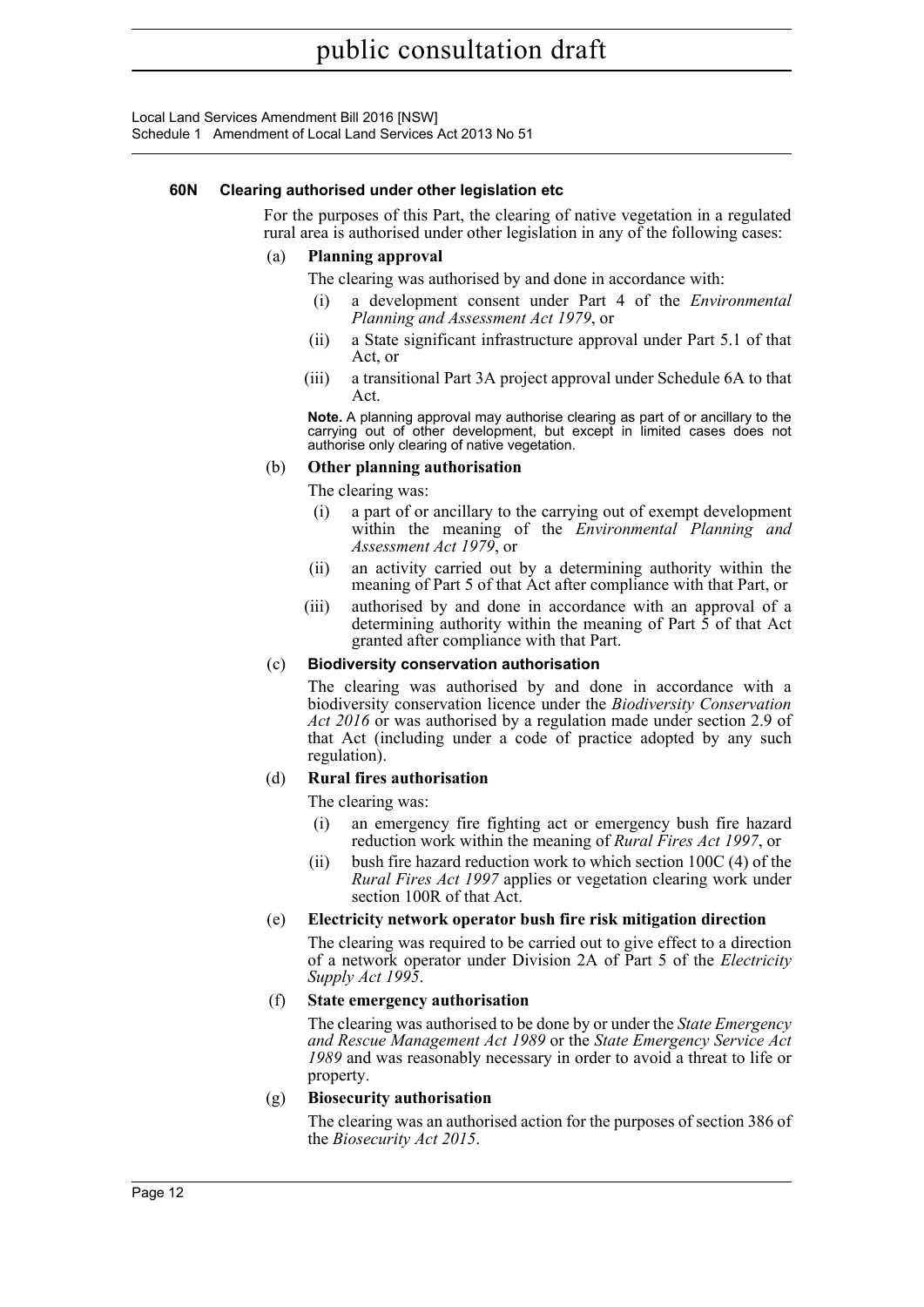Local Land Services Amendment Bill 2016 [NSW] Schedule 1 Amendment of Local Land Services Act 2013 No 51

### (h) **Plantation operations authorisation**

The clearing was the carrying out of a plantation operation on an authorised plantation in accordance with the *Plantations and Reafforestation Act 1999*, the conditions of the authorisation and the provisions of the Plantations and Reafforestation Code applying to the plantation.

## (i) **Forestry operations authorisation**

The clearing was:

- (i) the carrying out of a forestry operation to which an integrated forestry operations approval under Part 5B of the *Forestry Act 2012* applies, being a forestry operation that is carried out in accordance with the approval, or
- (ii) the carrying out of private native forestry in an area under and in accordance with the Private Native Forestry Code under the *Native Vegetation Regulation 2013*, as in force before the repeal of that Regulation by this Act, or
- (iii) exempt farm forestry within the meaning of section 6 of the *Plantations and Reafforestation Act 1999*.

## (j) **Water management authorisation**

The clearing was authorised by and done in accordance with a licence, permit, approval or other authority under the *Water Management Act 2000*.

## (k) **Mining/petroleum authorisation**

The clearing was authorised by and done in accordance with a lease, licence other authority under the *Mining Act 1992* or the *Petroleum (Onshore) Act 1991*.

## (l) **Fisheries management authorisation**

The clearing was authorised by and done in accordance with a licence under Division 6 of Part 7A of the *Fisheries Management Act 1994* or was authorised to be done under Division 3 or 4 of Part 7 of that Act.

## (m) **Survey work**

The clearing was required to be carried out for the purposes of a survey under the *Surveying and Spatial Information Act 2002* and was carried out by or under the direction of a surveyor.

## (n) **Private land conservation agreement**

The clearing was authorised by, and done in accordance with, a private land conservation agreement under the *Biodiversity Conservation Act 2016*.

## (o) **Biodiversity conservation licence**

The clearing was authorised by, and done in accordance with, a biodiversity conservation licence under the *Biodiversity Conservation Act 2016*.

## (p) **Other legislative authorisation**

The clearing was authorised by or under any other Act that has effect despite this Part.

**Consultation note.** Savings and transitional provisions will preserve anything authorised by a property vegetation plan approved under the *Native Vegetation Act 2003*, being an act that had the benefit of biodiversity certification of the native vegetation reform package under Division 4 of Part 7 of the *Threatened Species*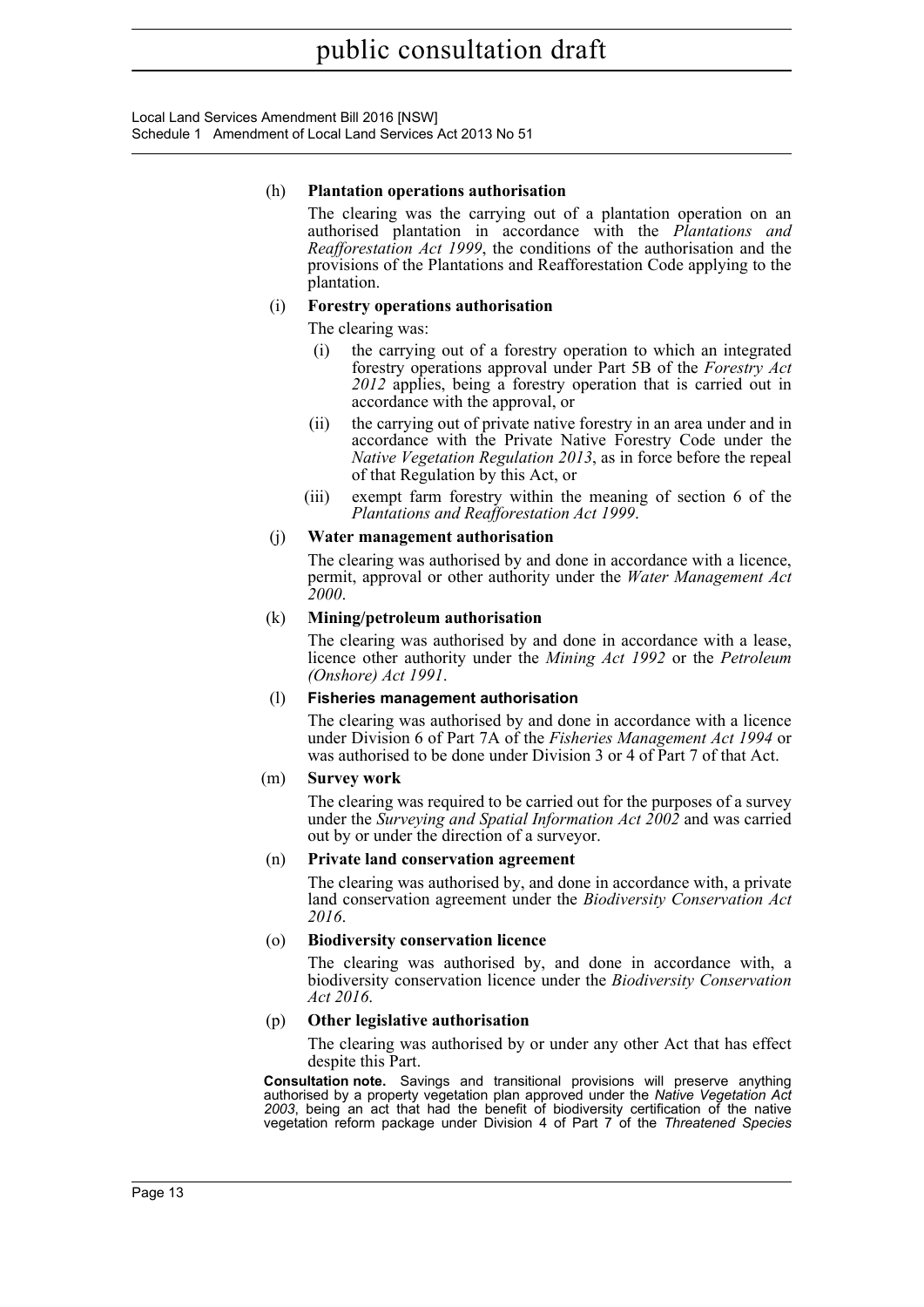Local Land Services Amendment Bill 2016 [NSW] Schedule 1 Amendment of Local Land Services Act 2013 No 51

> *Conservation Act 1995* when the plan was approved (including clearing under private land conservation agreements under the repealed legislation).

### **60O Limitation on planning instruments requiring consent for clearing only**

An environmental planning instrument under the *Environmental Planning and Assessment Act 1979* (other than a State environmental planning policy or so much of a local environmental plan that adopts a mandatory provision of a standard instrument under that Act) may not be made to require development consent only for the clearing of native vegetation in an area of the State to which this Part applies. Any such requirement in an environmental planning instrument has no effect.

# **Division 4 Allowable activities clearing of native vegetation**

## **60P Allowable activities clearing—Schedule 5A**

- (1) Schedule 5A sets out the clearing of native vegetation in regulated rural areas for allowable activities that is authorised without any approval or other authority under this Part for the clearing.
- (2) Schedule 5A does not permit clearing or any other activity:
	- (a) without an approval or other authority required by or under another Act or another Part of this Act, or
	- (b) in contravention of any provision of or made under another Act or another Part of this Act.

### **60Q Amendment of Schedule 5A**

The regulations may amend Schedule 5A.

# **Division 5 Clearing native vegetation under land management (native vegetation) code**

#### **60R Authorised clearing by landholders under codes**

- (1) The clearing of native vegetation in a regulated rural area is authorised without any approval or other authority under this Part if it is clearing carried out by or on behalf of the landholder in accordance with a land management (native vegetation) code and this Division.
- (2) Clearing of native vegetation authorised by Division 4 and Schedule 5A is not subject to a land management (native vegetation) code despite anything to the contrary in the code.
- (3) A land management (native vegetation) code does not permit clearing or any other activity:
	- (a) without an approval or other authority required by or under another Act or another Part of this Act, or
	- (b) in contravention of any provision of or made under another Act or another Part of this Act.

#### **60S Responsibility for preparation and publication of codes**

- (1) The Minister for Primary Industries is responsible for preparing and publishing land management (native vegetation) codes under this Division.
- (2) The Minister for Primary Industries may make a land management (native vegetation) code only with the concurrence of the Minister for the Environment.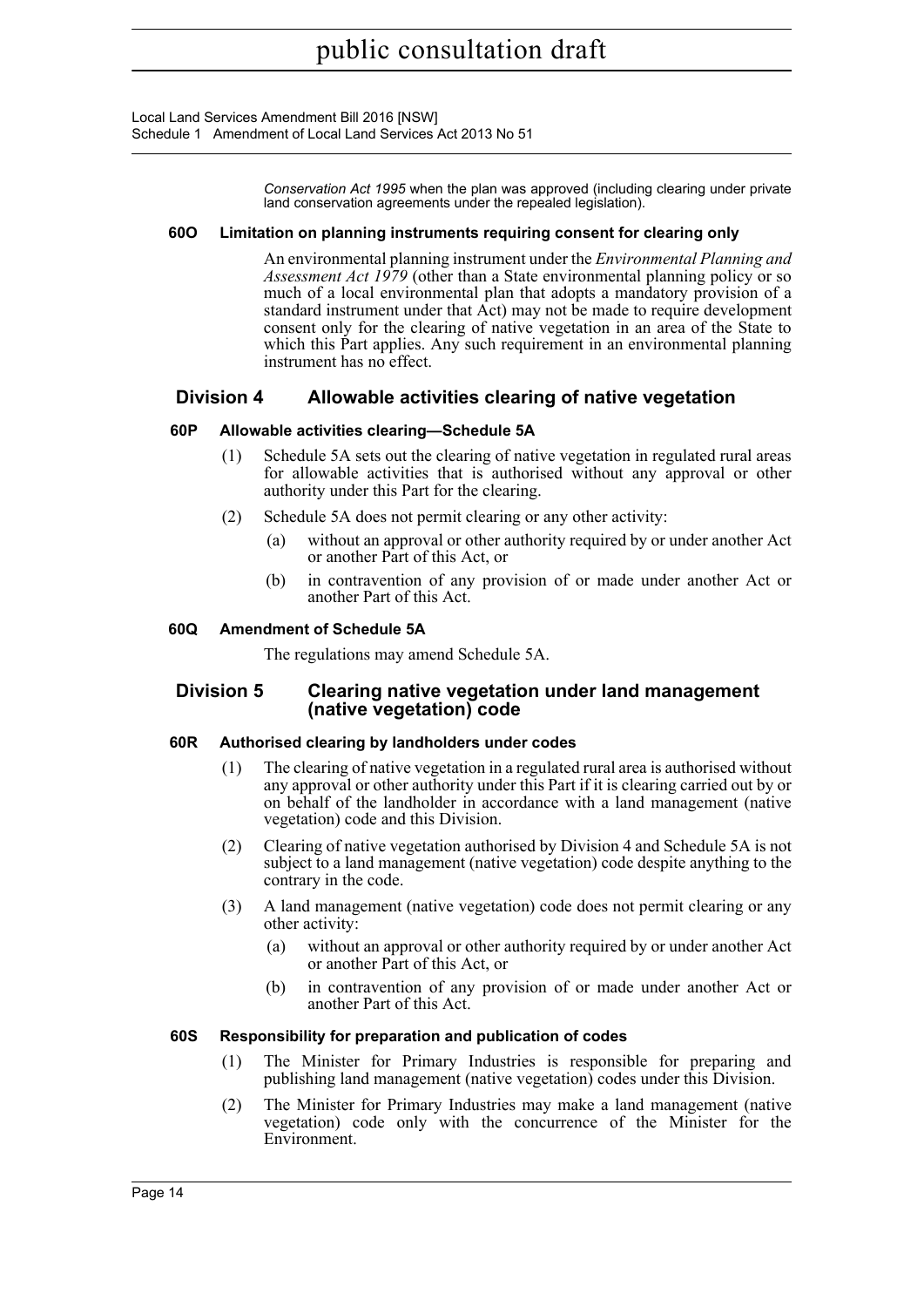Local Land Services Amendment Bill 2016 [NSW] Schedule 1 Amendment of Local Land Services Act 2013 No 51

- (3) When preparing or giving concurrence to a land management (native vegetation) code, the Minister for Primary Industries or the Minister for the Environment (as the case requires) is to have regard to the principles of ecologically sustainable development (described in section  $\hat{6}$  (2) of the *Protection of the Environment Administration Act 1991*). **Note.** Those principles require economic, social and environmental considerations to be effectively integrated in decision-making processes.
- (4) The public consultation requirements of Division 1 of Part 9 of the *Biodiversity Conservation Act 2016* relating to public consultation documents apply to a land management (native vegetation) code as if it were a public consultation document under that Division.
- (5) A land management (native vegetation) code is to be published on the NSW legislation website.

## **60T Amendment or repeal of codes**

- (1) A land management (native vegetation) code may be amended or repealed in the same way as a code may be made.
- (2) However, a land management (native vegetation) code may be amended without public consultation or the concurrence of the Minister for the Environment if the Minister for Primary Industries is satisfied the amendment merely corrects an error or makes a minor change to the code.

### **60U Content of codes**

- (1) A land management (native vegetation) code may make provision for or with respect to authorising the clearing of native vegetation on category 2-regulated land.
- (2) A code may, in connection with any clearing authorised by the code:
	- (a) set out the circumstances in which a set aside area for native vegetation is required in connection with any such clearing, and
	- (b) provide for the re-vegetation, weed control and other land management actions on category 1-exempt land or other land to establish or maintain a set aside area or to protect areas that may be impacted by any such clearing, and
	- (c) authorise the re-categorisation of land in connection with any such clearing.
- (3) A code may (without limitation) make provision for or with respect to the following:
	- (a) the clearing of native vegetation in particular regions or other areas,
	- (b) the clearing of native vegetation in connection with particular activities,
	- (c) the clearing of particular kinds of native vegetation,
	- (d) when clearing of native vegetation may or may not be carried out,
	- (e) the manner in which clearing of native vegetation is to be carried out,
	- (f) the giving of notice to Local Land Services and others before or after the clearing of native vegetation is carried out,
	- (g) voluntary or mandatory certificates from Local Land Services confirming that the clearing may lawfully be carried out and certificates from Local Land Services authorising minor variations of the code (including the duration of any such certificates),
	- (h) the keeping of records relating to the clearing of native vegetation,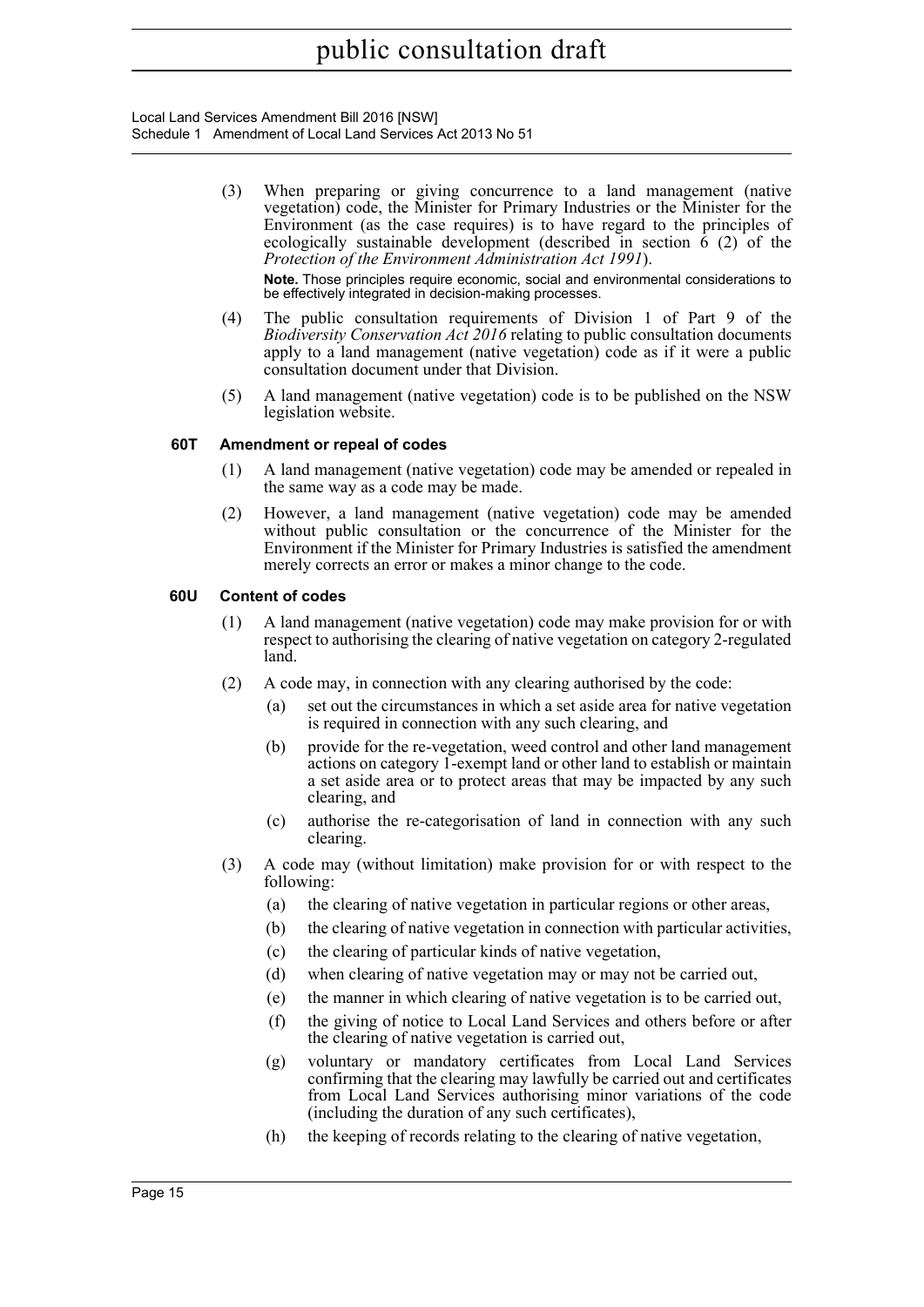Local Land Services Amendment Bill 2016 [NSW] Schedule 1 Amendment of Local Land Services Act 2013 No 51

- (i) the conservation of biodiversity,
- (j) any other matter prescribed by the regulations.

## **60V Notice to Local Land Services of clearing**

(1) The landholder must give, or cause to be given, to Local Land Services notice of the clearing of native vegetation under the authority conferred by a land management (native vegetation) code unless the code exempts the landholder from giving notice of clearing of that kind or unless the landholder has obtained a mandatory code compliant certificate from Land Local Services before carrying out the clearing.

Maximum penalty:

- (a) in the case of a corporation—\$110,000, or
- (b) in the case of an individual—\$22,000.

**Consultation note.** A failure to give notice is proposed to be prescribed as a penalty notice offence carrying a fine prescribed by the regulations.

(2) The notice is to be given within the time (whether before or after the clearing), and in the form and manner, specified in the land management (native vegetation) code.

### **60W Certification by Local Land Services prior to clearing—general**

- (1) Local Land Services may, on the application of a landholder, issue the following certificates:
	- (a) a certificate confirming that proposed clearing of native vegetation, by or on behalf of the landholder, of the kind set out in the certificate is compliant with the requirements of a specified land management (native vegetation) code (a *voluntary code compliant certificate*),
	- (b) a certificate for the clearing of native vegetation of the kind set out in the certificate that is required under a land management (native vegetation) code before the clearing is carried out under the code (a *mandatory code compliant certificate*),
	- (c) a certificate that authorises minor variations of a land management (native vegetation) code in its application to the landholding concerned of the kind set out in the certificate (an *authorised code variation certificate*).
- (2) A certificate under this section may adopt relevant terms for the certificate that are prescribed by the regulations or the land management (native vegetation) code.
- (3) Local Land Services may vary the terms of a certificate under this section by notice in writing to the landholder.
- (4) Local Land Services may revoke a certificate under this section by notice in writing to the landholder.
- (5) A certificate under this section remains in force for the period specified in the certificate unless sooner revoked by Local Land Services or surrendered by the landholder. The relevant land management (native vegetation) code may limit the maximum period that may be so specified in the certificate.
- (6) A certificate under this section continues to have effect in relation to any clearing of native vegetation that was carried out before the certificate expired or was revoked or surrendered.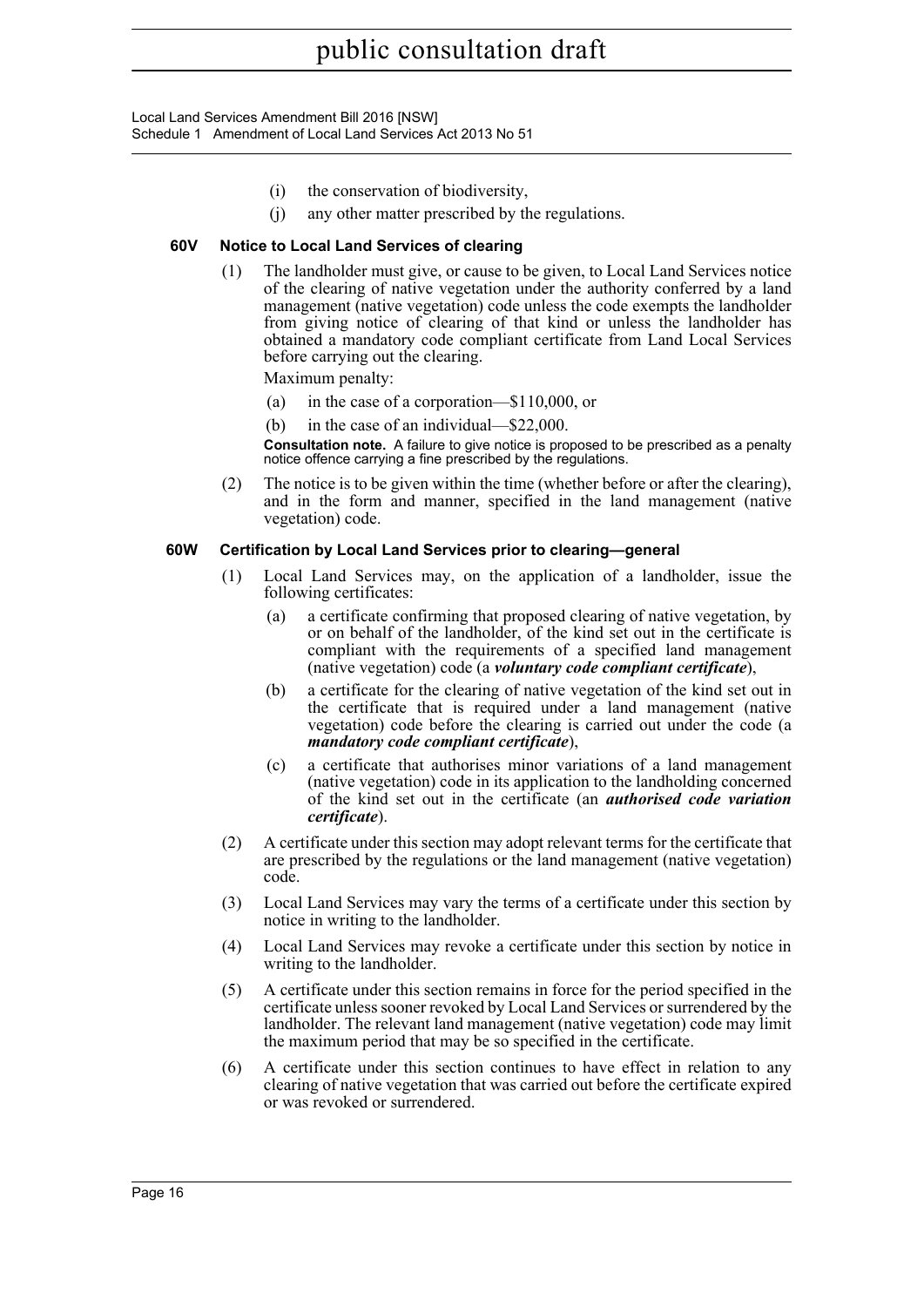Local Land Services Amendment Bill 2016 [NSW] Schedule 1 Amendment of Local Land Services Act 2013 No 51

- (7) A certificate under this section continues to have effect in relation to the completion of the clearing of native vegetation that is carried out after the certificate expires if the clearing authorised by the certificate had been substantially carried out before the expiry of the certificate.
- (8) If the relevant land management (native vegetation) code is amended or repealed after a certificate is issued under this section, the continued clearing of native vegetation in compliance with the certificate is clearing authorised by a land management (native vegetation) code.
- (9) A certificate under this section applies to the clearing of native vegetation by or on behalf of the landholder to whom it was issued and by or on behalf of any other person who becomes a landholder of the land concerned after the certificate was issued.
- (10) A landholder is not entitled to any compensation because a certificate issued under this section is revoked or its terms are varied.
- (11) The regulations may make provision for or with respect to certificates under this section, including for or with respect to the following:
	- (a) the making of applications for certificates (including information to be provided by the landholder),

**Note.** See section 22 of this Act with respect to fees payable in relation to the issue of certificates.

- (b) the issue of certificates by authorised persons or bodies on behalf of Local Land Services,
- (c) the terms and form of certificates.
- (12) To avoid doubt, Local Land Services is not a determining authority for the purposes of Part 5 of the *Environmental Planning and Assessment Act 1979* when issuing or varying a certificate under this section.

## **60X Voluntary and mandatory code compliant certificates**

- (1) Local Land Services is to issue a voluntary code compliant certificate or a mandatory code compliant certificate for which a landholder has applied if satisfied that the proposed clearing will be clearing carried out in accordance with this Division, and is to refuse to issue that certificate if not so satisfied.
- (2) The clearing of native vegetation by or on behalf of a landholder in accordance with a voluntary code compliant certificate or a mandatory code compliant certificate is conclusively presumed to be clearing carried out in accordance with this Division.
- (3) However, any such clearing is not clearing carried out in accordance with this Division if the information provided in the application for the certificate (or pursuant to a request by Local Land Services to determine the application) was false or misleading in a material particular.
- (4) This section does not apply to any contravention of section 60Z (Provisions relating to set aside areas).

## **60Y Authorised code variation certificates**

- (1) Local Land Services is to issue an authorised code variation certificate for which a landholder has applied if satisfied that:
	- (a) the proposed variation is for a legitimate purpose associated with the management of the land concerned, and
	- (b) the variation is reasonable in the circumstances, and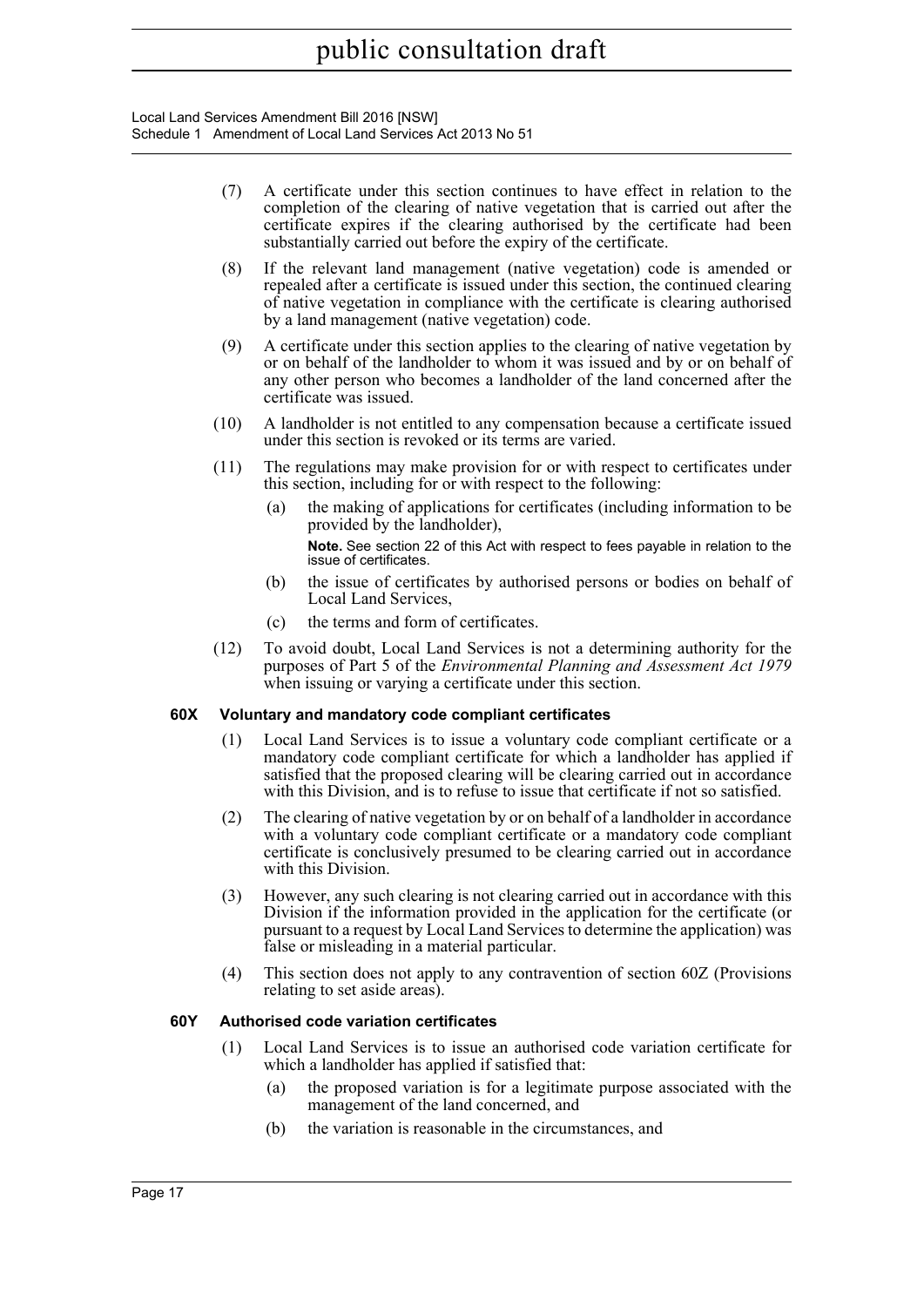- (c) the environmental impact of the variation would only be minor,
- and is to refuse to issue that certificate if not so satisfied.
- (2) The clearing of native vegetation by or on behalf of a landholder in accordance with a land management (native vegetation) code, as varied by an authorised code variation certificate, is clearing carried out in accordance with this Division.
- (3) However, any such clearing is not clearing carried out in accordance with this Division to the extent it relies on a variation authorised by the certificate if the information provided in the application for the certificate (or pursuant to a request by Local Land Services to determine the application) was false or misleading in a material particular.

## **60Z Provisions relating to set aside areas**

- (1) This section applies where a land management (native vegetation) code requires a set aside area for native vegetation on part of a landholding and clearing of native vegetation on any other part of the landholding is carried out in reliance on the authority conferred by the code. This section does not apply if the clearing of the native vegetation on a set aside area is carried out in accordance with an approval under Division 6. This section applies despite any authorisation to clear native vegetation for an allowable activity under Division 4 and Schedule 5A.
- (2) The land management (native vegetation) code is to contain the requirements for set aside areas under the terms of a mandatory code compliant certificate, including the characteristics of areas suitable to be set aside, the size of the area to be set aside, any re-vegetation or other management actions required or prohibited in the set aside area, when the area is to be set aside and the registration of the set aside area on the title to the land concerned.
- (3) A set aside area cannot be an area:
	- (a) that is covered by a private land conservation agreement under the *Biodiversity Conservation Act 2016*, or
	- (b) that is set aside from clearing for biodiversity purposes because of another agreement or statutory obligation that is in force (other than under a law of the Commonwealth that relates to the same impacts arising from the same activity), or
	- (c) that is of a kind that the regulations exclude from being a set aside area.
- (4) The landholder of any land containing a set aside area (including any future landholder of the area) has the following obligations:
	- (a) the landholder is required to comply with the obligations of the relevant land management (native vegetation) code (and the necessary mandatory code compliant certificate) with respect to establishing the set aside area within  $\overline{12}$  months after the commencement of the clearing giving rise to the requirement to set aside the area or within such other period as is provided in the code,

**Consultation note.** If a code is amended to change the period within which a set aside area is to be established, the code amendment will provide that the change will not affect the establishment of a set aside area under a mandatory code compliant certificate that has already been issued.

(b) the landholder must not clear native vegetation on the set aside area (other than in the course of land management activities authorised or required by that code or certificate),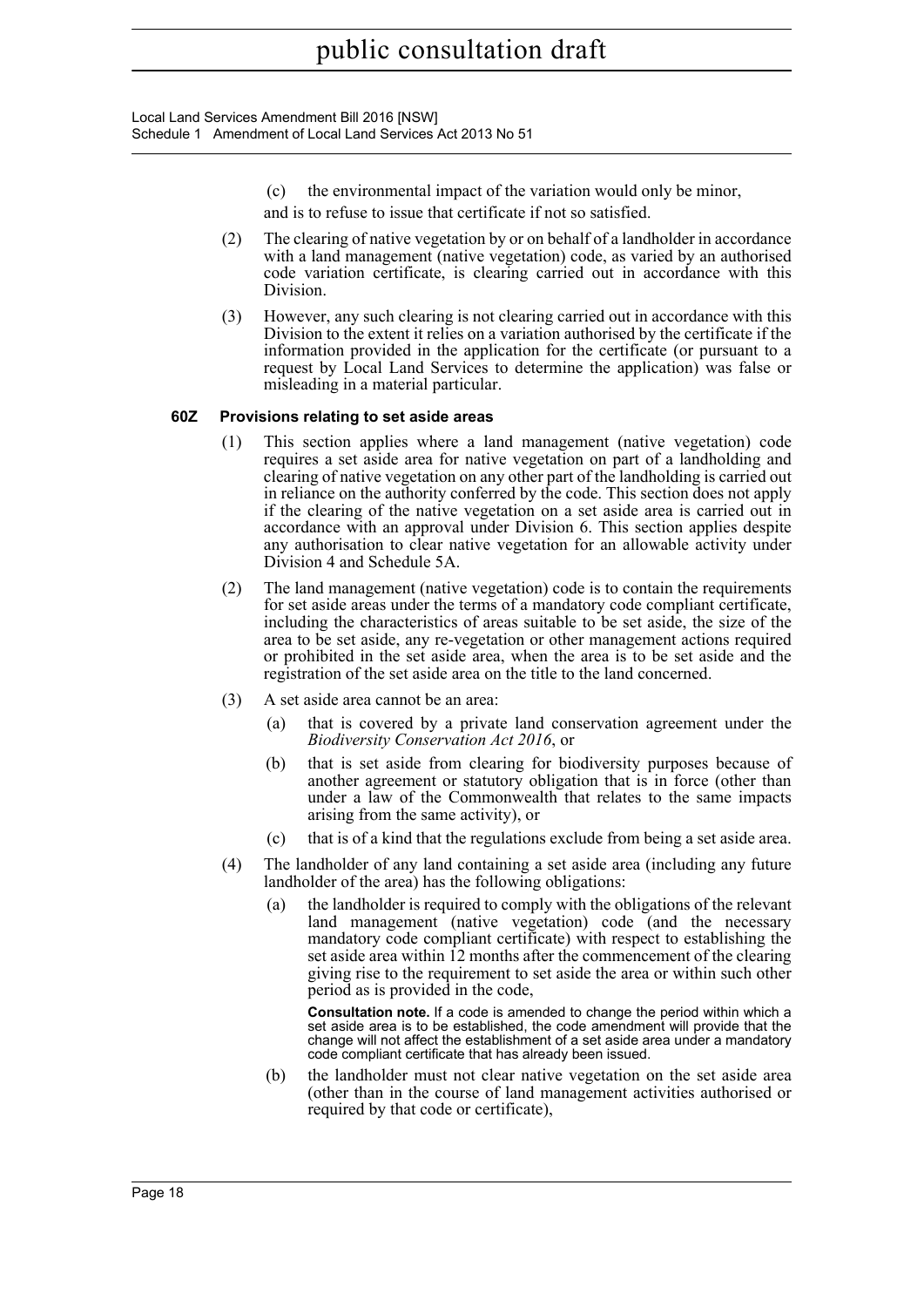- (c) the landholder must carry out such land management activities as are required by that code or certificate to protect the biodiversity values of the set aside area or other part of the landholding concerned.
- (5) A landholder who contravenes an obligation of the landholder under subsection (4) is guilty of an offence unless the person became the landholder after the land concerned became a set aside area and did not have notice of the fact that it was a set aside area under this section.

Maximum penalty:

- (a) in the case of a corporation—\$1,650,000, or
- (b) in the case of an individual—\$330,000.
- (6) The regulations may make provision for the registration of set aside areas on the title to the land concerned.

**Consultation note.** It is proposed that Local Land Services will notify the councils of local government areas containing set aside areas of the location of any such area and the obligations of landholders relating to the set aside area. An amendment to the regulations relating to section 149 certificates under the *Environmental Planning and Assessment Act 1979* will require councils, when issuing those certificates, to provide information about set aside areas notified to them by Local Land Services.

# **Division 6 Approval for clearing native vegetation not otherwise authorised**

# **60AA Interpretation**

In this Division, the following words and expressions have the same meaning as in the *Biodiversity Conservation Act 2016*:

*biodiversity development assessment report*—see section 6.12.

*biodiversity values*—see section 1.5.

*species*—see section 1.6.

# **60BB Obtaining approval for clearing of native vegetation**

- (1) An application may be made to the Minister for Primary Industries by or on behalf of the landholder for approval to clear native vegetation on land in any area of the State to which this Part applies.
- (2) The Minister for Primary Industries may, in accordance with this Division, grant an approval to clear the native vegetation under this Division or refuse the application.
- (3) An approval for the clearing of native vegetation on any land may only be granted under this Division if the land comprises or includes category 2-regulated land. Any such approval may be granted even if part of the clearing is otherwise authorised under this Part or under section 60N (Clearing authorised under other legislation etc).
- (4) An approval may only be granted under this Division if the land is being cleared for a purpose specified in the application for approval and:
	- (a) the land can be used for that purpose without development consent or State significant infrastructure approval under the *Environmental Planning and Assessment Act 1979*, and
	- (b) the clearing of the land is not part of an activity that is carried out by, or that requires the approval of, a determining authority within the meaning of Part 5 of that Act.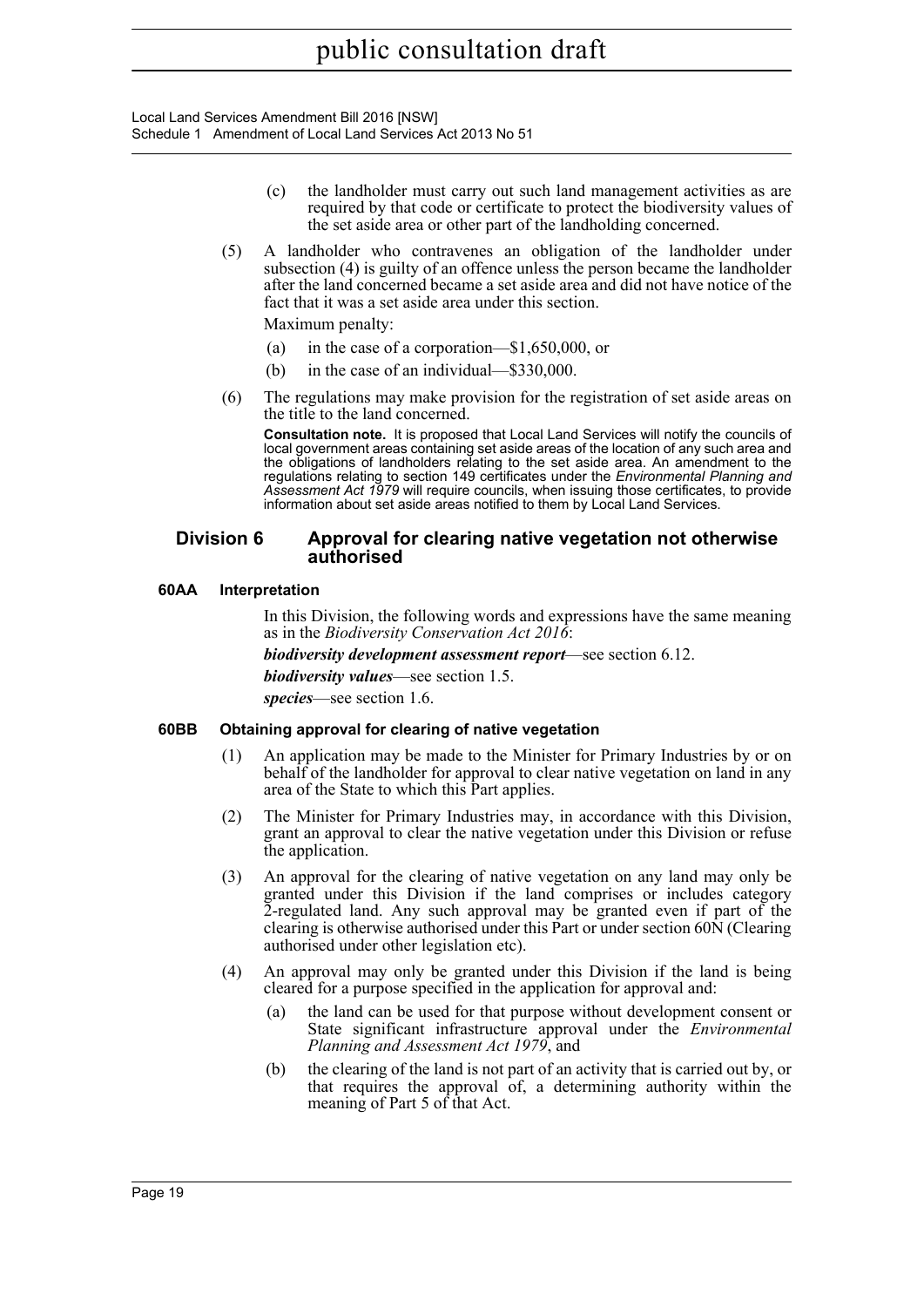Local Land Services Amendment Bill 2016 [NSW] Schedule 1 Amendment of Local Land Services Act 2013 No 51

- (5) In determining an application for approval under this Division, the Minister for Primary Industries is to take into consideration the environmental, social and economic impacts of the proposed clearing (in accordance with the principles of ecologically sustainable development) having regard to the purpose for which the land is to be used after it is cleared. In relation to the environmental impacts, the Minister is to take into consideration the following:
	- (a) the likely impact of the proposed clearing on biodiversity values as set out in a biodiversity development assessment report that has been submitted by the applicant for the approval in accordance with section 60CC,
	- (b) whether the clearing of the native vegetation is likely to cause or increase soil erosion, salination, acidification, land slip, flooding, pollution or other adverse land or water impacts,
	- (c) any future clearing of native vegetation on the land that has been duly authorised or notified but not yet carried out.
- (6) The Minister for Primary Industries must refuse to grant approval under this Division if the Minister is of the opinion that the proposed clearing of native vegetation is likely to have serious and irreversible impacts on biodiversity values. *Serious and irreversible impacts on biodiversity values* means serious and irreversible impacts on biodiversity values referred to in the regulations made under section 6.5 of the *Biodiversity Conservation Act 2016* that would remain after the measures proposed to be taken to avoid or minimise the impact of the proposed clearing on biodiversity values.
- (7) An approval under this Division may be granted subject to such conditions relating to the clearing as are specified in the approval (including in relation to any matter referred to in subsection (5)). However, an approval cannot be granted subject to conditions relating to the use of the land after it has been cleared.

**Note.** The *Environmental Planning and Assessment Act 1979* deals with land use.

#### **60CC Biodiversity development assessment report and retirement of biodiversity credits**

- (1) An approval may only be granted under this Division if a biodiversity development assessment report in respect of the proposed clearing has been obtained by the applicant for that approval and provided to the Minister for Primary Industries.
- (2) The Minister for Primary Industries is to provide the Environment Agency Head with a copy of any biodiversity development assessment report that is submitted to the Minister in connection with an application for approval. **Consultation note.** It is proposed that the Environment Agency Head will use the information in those reports for the purpose of administering the scheme of accreditation of biodiversity assessors and for updating databases in the biodiversity assessment method.
- (3) If the Minister for Primary Industries decides to grant approval, the conditions of the approval must require the applicant to retire biodiversity credits to offset the residual impact on biodiversity values of the number and class set out in the report (subject to subsection (4)). The residual impact is the impact after the measures that are required to be carried out by the terms or conditions of the approval to avoid or minimise the impact on biodiversity values of the proposed clearing (being measures on which the report was based).

**Note.** Division 6 of Part 6 of the *Biodiversity Conservation Act 2016* enables a person who is required under this section to retire biodiversity credits to make a payment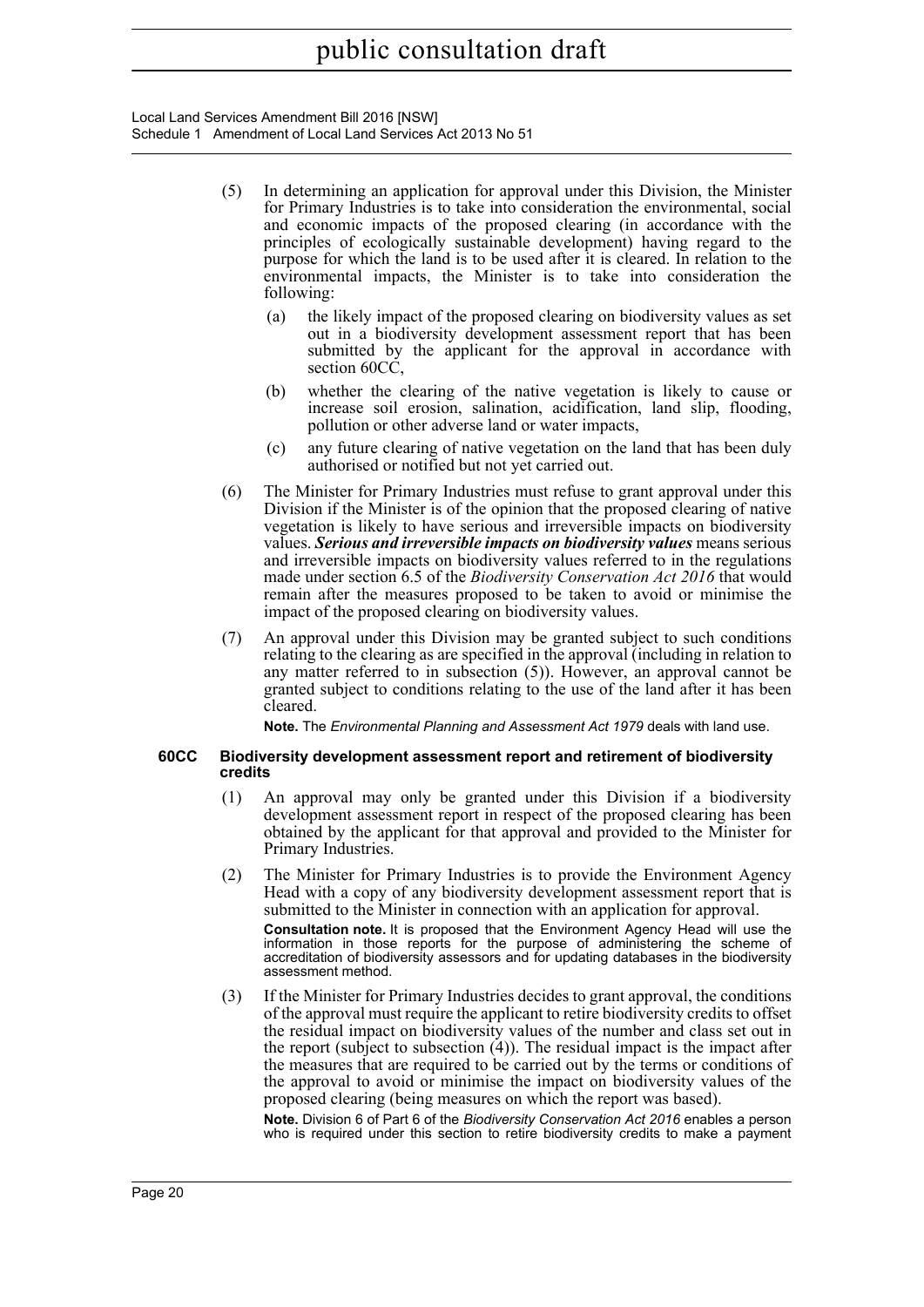Local Land Services Amendment Bill 2016 [NSW] Schedule 1 Amendment of Local Land Services Act 2013 No 51

> instead to the Biodiversity Conservation Fund of the value of the credits in accordance with the offsets payments calculator.

- (4) The Minister for Primary Industries may reduce the biodiversity credits that would otherwise be required to be retired if the Minister determines that the reduction is justified having regard to the environmental, social and economic impacts of the proposed clearing and the agricultural purpose for which the land is to be used after it is cleared. The Minister must give reasons for a decision to reduce the biodiversity credits.
- (5) The conditions of an approval under this Division may provide for a deferred credit retirement arrangement under section 6.28 of the *Biodiversity Conservation Act 2016*.
- (6) An approval under this Division does not authorise the clearing of native vegetation until any obligation under the approval to retire biodiversity credits has been complied with or, if a credit retirement arrangement is made, until any precondition to the clearing under the arrangement has been complied with.
- (7) For the purposes of this Division, the impact on biodiversity values of proposed clearing includes the impact of clearing or retaining dead vegetation on the land concerned, and accordingly the measures required to be carried out by the terms or conditions of an approval may include the retention of dead vegetation.
- (8) This section does not operate to limit the measures that the Minister for Primary Industries may require to avoid or minimise the impacts of proposed clearing or the power of the Minister to refuse to grant approval because of those impacts.

#### **60DD Regulations and application of planning approval provisions to approvals under this Division**

- (1) The regulations may make provision for or with respect to applications for approvals under this Division and to approvals granted under this Division.
- (2) In particular, the regulations may apply provisions (with or without modification) of the *Environmental Planning and Assessment Act 1979* relating to applications for development consent or to development consent to applications for approvals or to approvals under this Division. **Consultation note.** The regulations will apply provisions such as the variation of applications, the lapsing of approvals after 5 years if clearing has not commenced within that period and the provision of general information about proposed clearing to adjacent landholders and to the public.

#### **60EE Modification of approvals under this Division**

- (1) An application may be made to the Minister for Primary Industries for the modification of an approval granted under this Division to clear native vegetation on any land. The application may be made by or behalf of the landholder concerned.
- (2) A further biodiversity development assessment report is to be provided to the Minister for Primary Industries in connection with the application unless the Minister for Primary Industries determines that the application will not increase the impact on biodiversity values.
- (3) The biodiversity development assessment report is to be made in relation to the clearing as proposed to be modified, but is to take into account any measures to avoid, minimise or offset the impacts of the proposed clearing to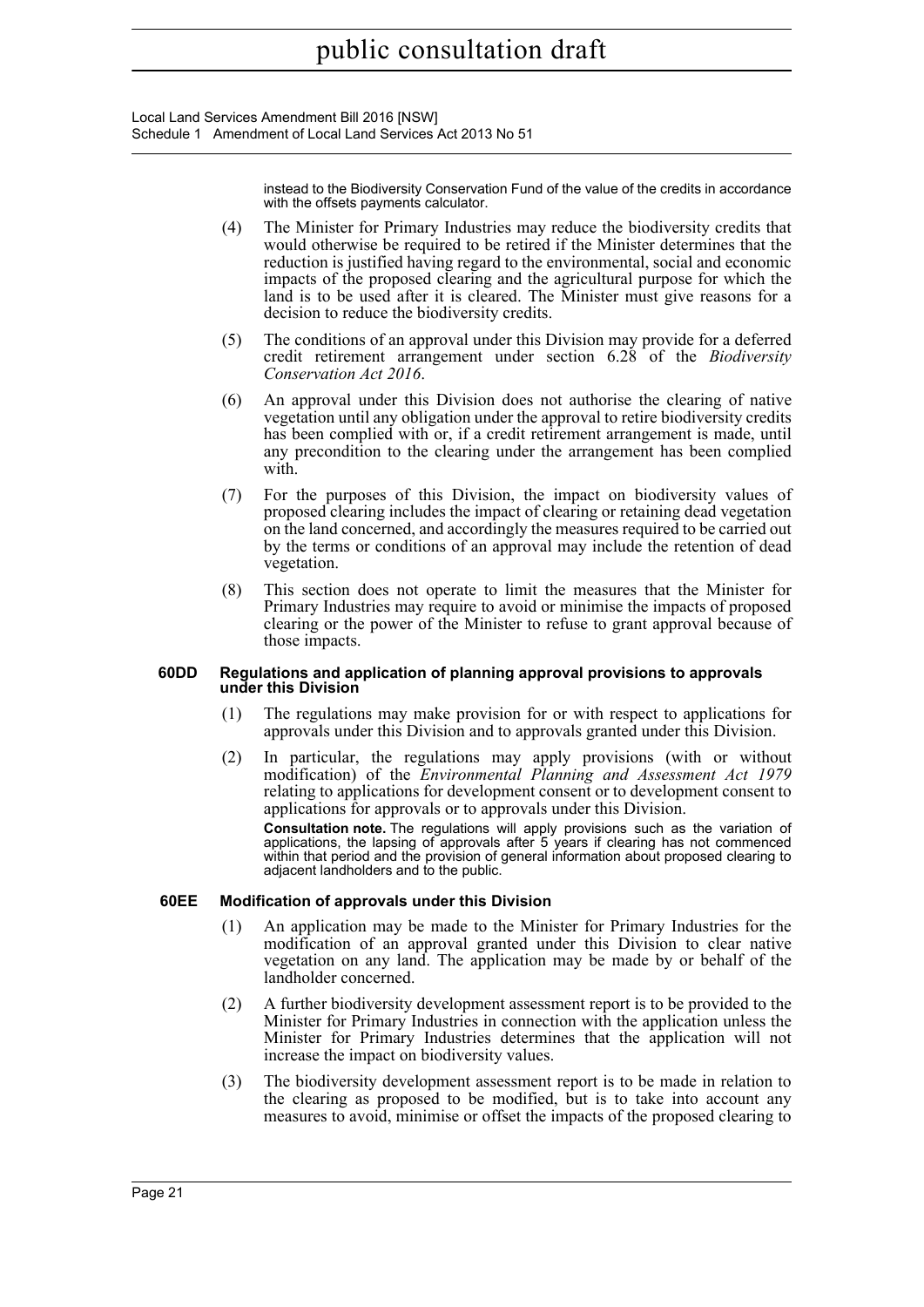Local Land Services Amendment Bill 2016 [NSW] Schedule 1 Amendment of Local Land Services Act 2013 No 51

> which the modification relates that have already been taken in connection with the approval before its modification.

- (4) The Minister for Primary Industries may:
	- (a) grant the application and modify the approval granted under this Division accordingly, or
	- (b) refuse the application.

The Minister for Primary Industries may vary the terms of the modification sought by the applicant.

(5) The regulations may make further provision with respect to applications for the modification of approvals under this Division (including exemptions to the application of this section).

### **60FF Appeal against approval decisions**

- (1) A landholder may appeal to the Land and Environment Court against a decision to refuse an application by the landholder for approval under this Division or for the modification of any such approval or against a decision to impose a condition of any such approval.
- (2) An appeal is to be made within the time and in the manner prescribed by the rules of the Court.

#### **60GG Miscellaneous provisions relating to approvals**

- (1) An approval under this Division applies to the clearing of native vegetation by or on behalf of the landholder to whom it was granted and by or on behalf of any other person who becomes a landholder of the land concerned after the approval was granted.
- (2) If an application for approval (or for the modification of an approval) under this Division is refused by the Minister for Primary Industries, the applicant is to be given the reasons for the decision.
- (3) To avoid doubt, the Minister for Primary Industries is not a determining authority for the purposes of Part 5 of the *Environmental Planning and Assessment Act 1979* when granting or modifying an approval under this Division.

#### **60HH SEPP may apply approvals under this Division to the clearing of native vegetation on urban land**

A State environmental planning policy under the *Environmental Planning and Assessment Act 1979* may apply the provisions of this Division relating to the grant of approvals to clear native vegetation in an area of the State to which this Part applies to any urban area of the State that is not an area of the State to which this Part applies.

**Consultation note.** The proposed SEPP referred to in section 60A (a) is intended to apply the approval process under this Division to the removal of trees or other vegetation in urban areas that is above the biodiversity offset scheme (or BAM) threshold. In that case, the provisions of this Division will be modified so as to omit the requirement that the removal of the trees or other vegetation is for an agricultural purpose that does not require development consent, so as to provide additional matters for consideration by the Minister and to make other consequential changes.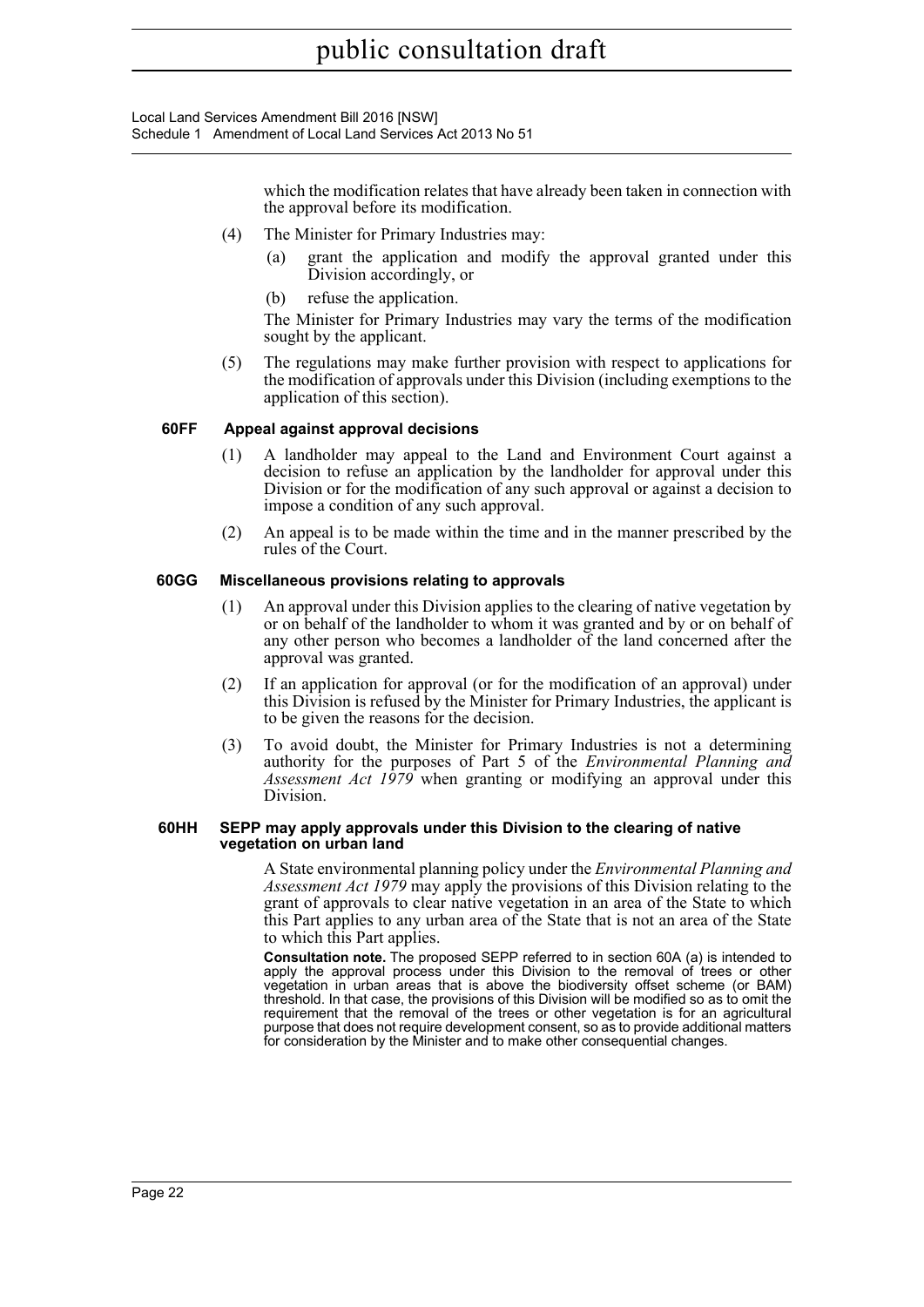# **Division 7 Native vegetation compliance provisions**

## **60II Definition of "native vegetation offence"**

In this Division, *native vegetation offence* means an offence against this Part or the regulations under this Part.

#### **60JJ Exercise of stop work and remediation powers under Biodiversity Conservation Act 2016 for the purposes of the management of native vegetation**

- (1) The powers of the Environment Agency Head under Part 11 (Regulatory compliance mechanisms) of the *Biodiversity Conservation Act 2016* in relation to stop work orders or remediation orders may be exercised by Local Land Services for the purposes of the management of native vegetation under this Part. Local Land Services is subject to any direction of the Minister for Primary Industries relating to the exercise of those powers.
- (2) For that purpose:
	- (a) the provisions of Part 11 of that Act in relation to stop work orders or remediation orders apply to the exercise of those powers by Local Land Services, and
	- (b) a reference in those provisions to the Environment Agency Head is to be construed as a reference to Local Land Services, and
	- (c) a reference in those provisions to a contravention of, or compliance with, that Act is to be construed as a reference to a contravention of, or compliance with, this Part.
- (3) This section does not affect the exercise of powers under the *Biodiversity Conservation Act 2016*, the *Environmental Planning and Assessment Act 1979* or any other Act in relation to purposes for which powers may be exercised under this section.

#### **60KK Liability of directors etc for native vegetation offences by corporation offences attracting executive liability**

- (1) For the purposes of this section, an *executive liability offence* is any of the following native vegetation offences that is committed by a corporation:
	- (a) an offence under section 60M (Unauthorised clearing of native vegetation in regulated rural area—offence),
	- (b) an offence of contravening a stop work order or remediation order under a provision applied by section 60JJ.
- (2) A person commits an offence against this section if:
	- (a) a corporation commits an executive liability offence, and
	- (b) the person is:
		- (i) a director of the corporation, or
		- (ii) an individual who is involved in the management of the corporation and who is in a position to influence the conduct of the corporation in relation to the commission of the executive liability offence, and
	- (c) the person:
		- (i) knows or ought reasonably to know that the executive liability offence (or an offence of the same type) would be or is being committed, and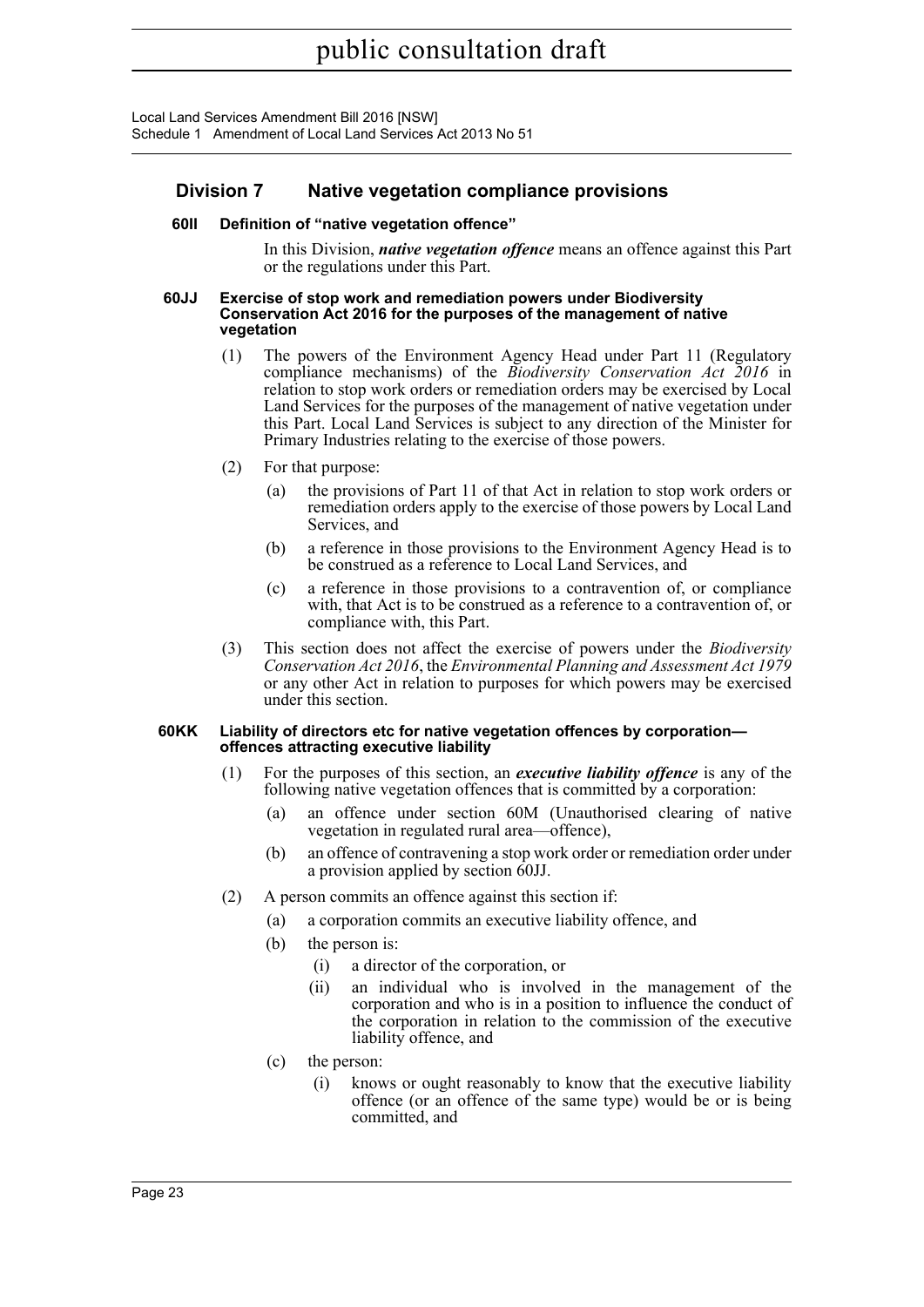Local Land Services Amendment Bill 2016 [NSW] Schedule 1 Amendment of Local Land Services Act 2013 No 51

> (ii) fails to take all reasonable steps to prevent or stop the commission of that offence.

Maximum penalty: The maximum penalty for the executive liability offence if committed by an individual.

- (3) The prosecution bears the legal burden of proving the elements of an offence against this section.
- (4) An offence against this section can only be prosecuted by a person who can bring a prosecution for the executive liability offence.
- (5) This section does not affect the liability of the corporation for the executive liability offence, and applies whether or not the corporation is prosecuted for, or convicted of, the executive liability offence.
- (6) This section does not affect the application of any other law relating to the criminal liability of any persons (whether or not directors or other managers of the corporation) who are accessories to the commission of the executive liability offence or are otherwise concerned in, or party to, the commission of the executive liability offence.
- (7) In this section:

*director* has the same meaning it has in the *Corporations Act 2001* of the Commonwealth.

*reasonable steps*, in relation to the commission of an executive liability offence, includes, but is not limited to, such action (if any) of the following kinds as is reasonable in all the circumstances:

- (a) action towards:
	- (i) assessing the corporation's compliance with the provision creating the executive liability offence, and
	- (ii) ensuring that the corporation arranged regular professional assessments of its compliance with the provision,
- (b) action towards ensuring that the corporation's employees, agents and contractors are provided with information, training, instruction and supervision appropriate to them to enable them to comply with the provision creating the executive liability offence so far as the provision is relevant to them,
- (c) action towards ensuring that:
	- (i) the plant, equipment and other resources, and
	- (ii) the structures, work systems and other processes,

relevant to compliance with the provision creating the executive liability offence are appropriate in all the circumstances,

(d) action towards creating and maintaining a corporate culture that does not direct, encourage, tolerate or lead to non-compliance with the provision creating the executive liability offence.

#### **60LL Liability of directors etc for native vegetation offences by corporation accessory to the commission of the offences**

- (1) For the purposes of this section, a *corporate offence* is a native vegetation offence that is capable of being committed by a corporation, whether or not it is an executive liability offence referred to in section 60KK.
- (2) A person commits an offence against this section if:
	- (a) a corporation commits a corporate offence, and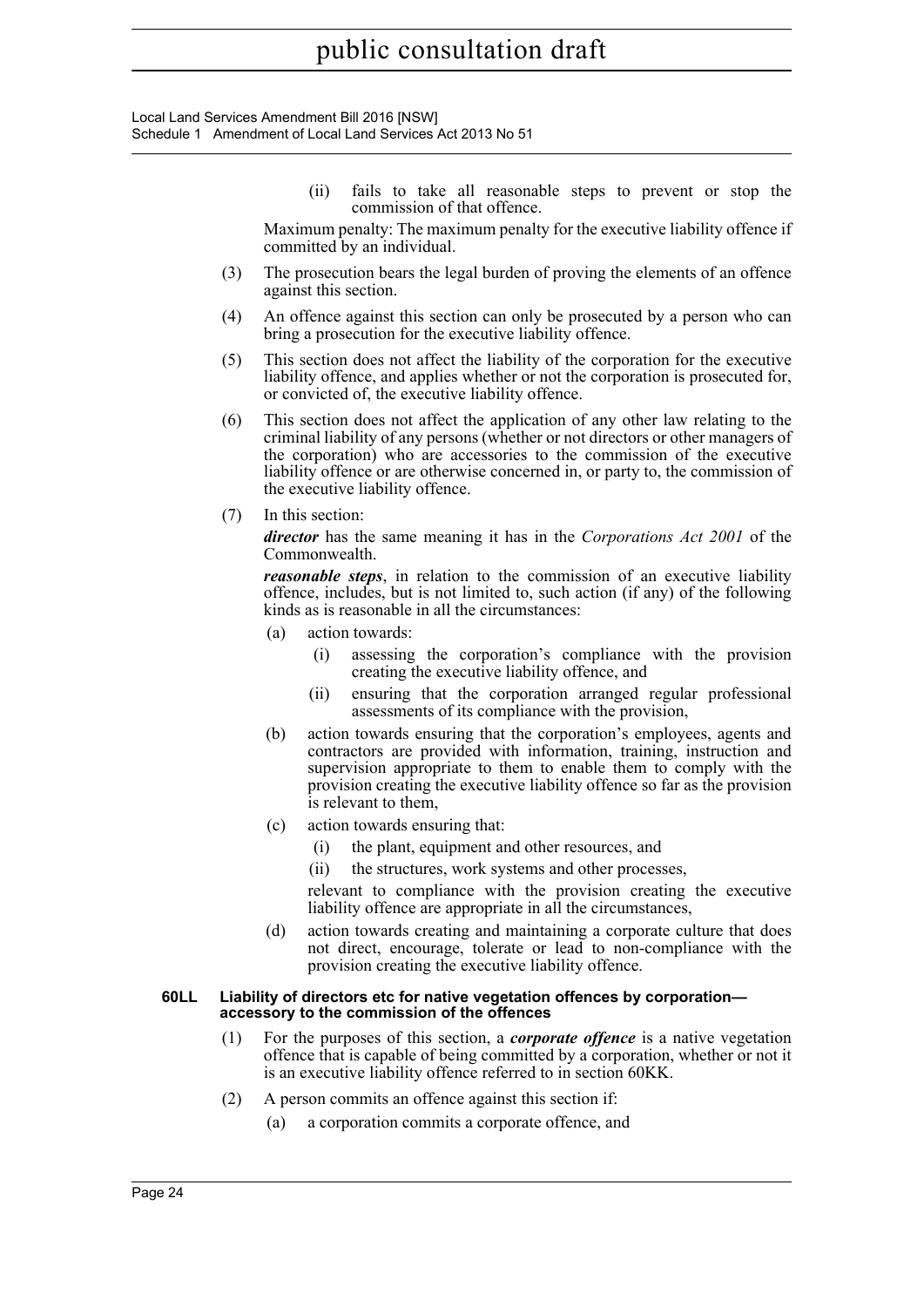- (b) the person is:
	- (i) a director of the corporation, or
	- (ii) an individual who is involved in the management of the corporation and who is in a position to influence the conduct of the corporation in relation to the commission of the corporate offence, and
- (c) the person:
	- (i) aids, abets, counsels or procures the commission of the corporate offence, or
	- (ii) induces, whether by threats or promises or otherwise, the commission of the corporate offence, or
	- (iii) conspires with others to effect the commission of the corporate offence, or
	- (iv) is in any other way, whether by act or omission, knowingly concerned in, or party to, the commission of the corporate offence.

Maximum penalty: The maximum penalty for the corporate offence if committed by an individual.

- (3) The prosecution bears the legal burden of proving the elements of an offence against this section.
- (4) An offence against this section can only be prosecuted by a person who can bring a prosecution for the corporate offence.
- (5) This section does not affect the liability of the corporation for the corporate offence, and applies whether or not the corporation is prosecuted for, or convicted of, the corporate offence.
- (6) This section does not affect the application of any other law relating to the criminal liability of any persons (whether or not directors or other managers of the corporation) who are concerned in, or party to, the commission of the corporate offence.

## **60MM Proceedings for native vegetation offences**

- (1) Proceedings for a native vegetation offence may be dealt with summarily before the Local Court or before the Land and Environment Court in its summary jurisdiction.
- (2) If proceedings for a native vegetation offence are brought in the Local Court, the maximum monetary penalty that the Local Court may impose for the offence is, despite any other provision of this Act, \$110,000 (including within that maximum amount any daily penalty or any additional penalty for each animal or plant affected by the offence) or the maximum monetary penalty provided for the offence, whichever is the lesser.
- (3) This section applies in relation to a native vegetation offence to the exclusion of section 187.

## **60NN Authority to take proceedings for native vegetation offences**

(1) Any legal proceedings for a native vegetation offence may only be taken by a police officer, a relevant regulatory officer or by a person duly authorised by a relevant regulatory officer in that behalf, either generally or in any particular case.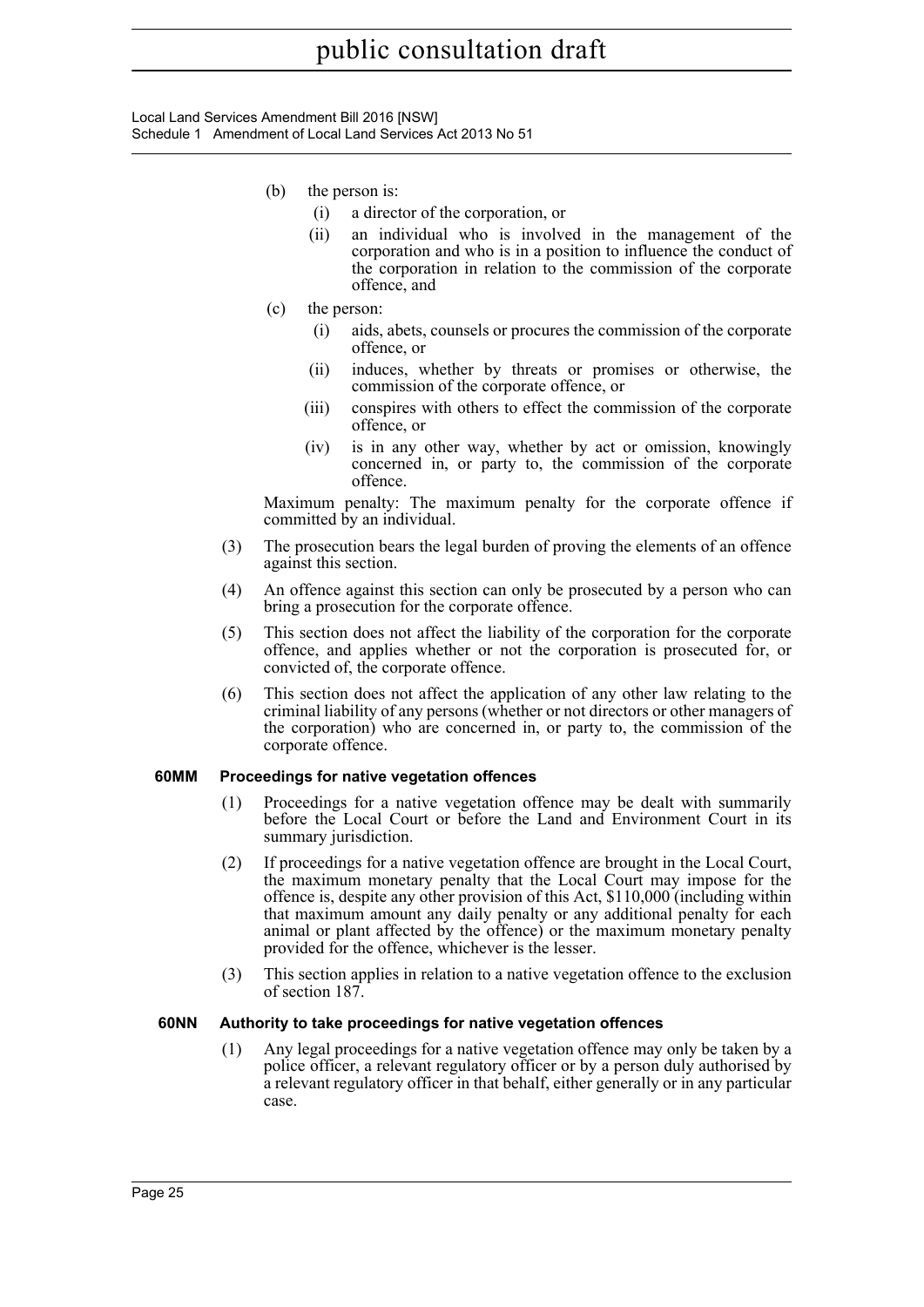Local Land Services Amendment Bill 2016 [NSW] Schedule 1 Amendment of Local Land Services Act 2013 No 51

- (2) In any proceedings referred to in this section the production of an authority purporting to be signed by a relevant regulatory officer is evidence of the authority without proof of the signature of the relevant regulatory officer.
- (3) In this section:

*relevant regulatory officer* means:

- (a) the Chair of the Board of Chairs of Local Land Services, or
- (b) the Secretary of the Department of Primary Industries, or
- (c) any other public official prescribed by the regulations.

#### **60OO Time within which proceedings may be commenced for native vegetation offences**

- (1) Proceedings for a native vegetation offence may be commenced not later than 2 years after the date on which the offence is alleged to have been committed.
- (2) Proceedings for a native vegetation offence may also be commenced within, but not later than, 2 years after the date on which evidence of the alleged offence first came to the attention of any relevant authorised officer.
- (3) If subsection (2) is relied on for the purpose of commencing proceedings for an offence, the court attendance notice or application must contain particulars of the date on which evidence of the offence first came to the attention of any relevant authorised officer and need not contain particulars of the date on which the offence was committed. The date on which evidence first came to the attention of any relevant authorised officer is the date specified in the court attendance notice or application, unless the contrary is established.
- (4) This section applies despite anything in the *Criminal Procedure Act 1986* or any other Act.
- (5) This section applies in relation to any such offence to the exclusion of section 188.
- (6) In this section:

*authorised officer* means an authorised officer for the purposes of this Act, whether or not the person has the functions of an authorised officer in connection with the offence concerned.

*evidence* of an offence means evidence of any act or omission constituting the offence.

#### *relevant authorised officer* means:

- (a) in relation to proceedings for an offence instituted by or with the consent of the Chair of the Board of Chairs of Local Land Services any authorised officer who is an employee of the Local Land Services Staff Agency, or
- (b) in relation to proceedings for an offence instituted by or with the consent of the Secretary of the Department of Primary Industries—any authorised officer who is an employee of that Department, or
- (c) in relation to proceedings for an offence instituted by any other person—any authorised officer.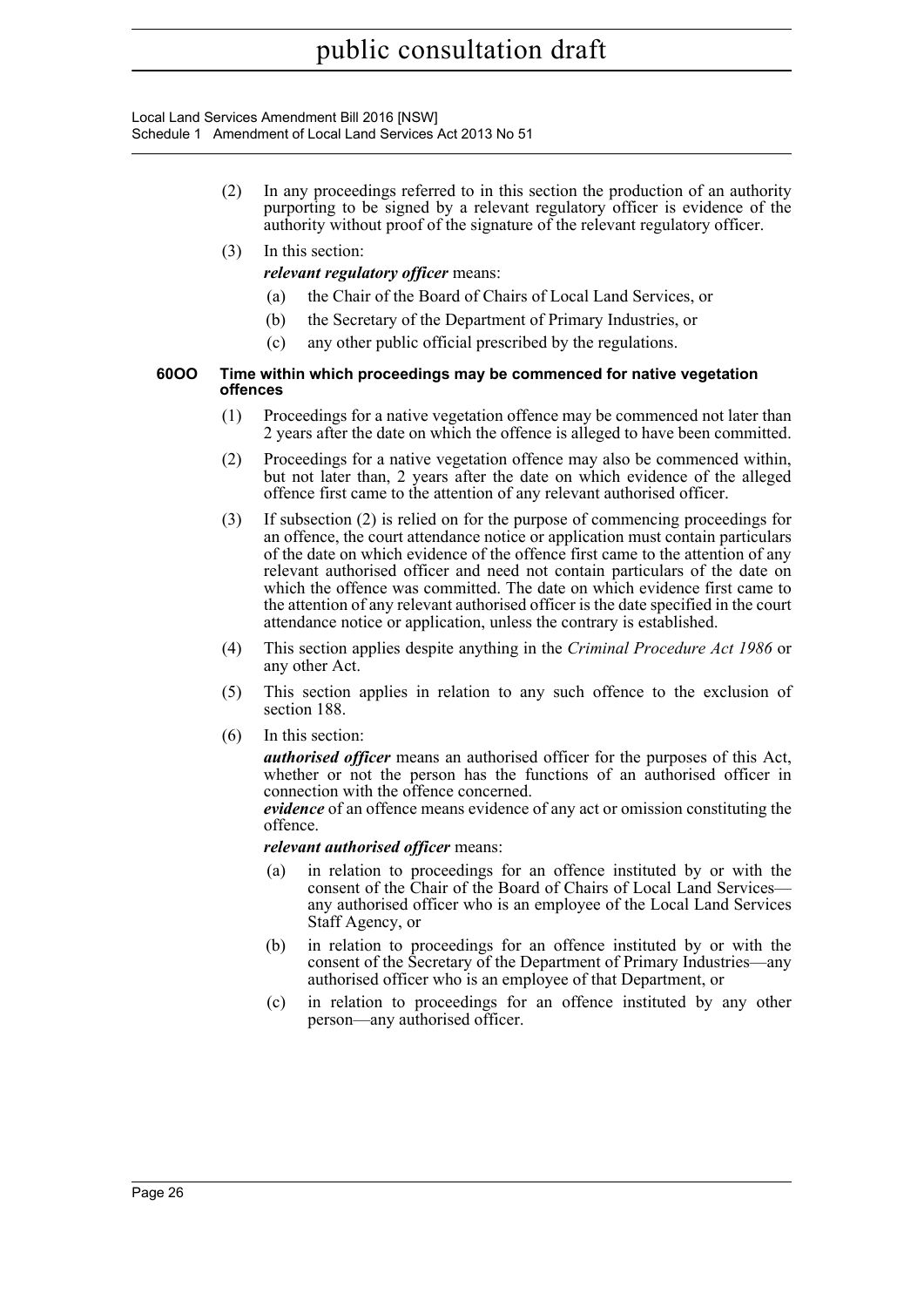Local Land Services Amendment Bill 2016 [NSW] Schedule 1 Amendment of Local Land Services Act 2013 No 51

#### **60PP Court ancillary order power in relation to offences under Biodiversity Conservation Act 2016 may be exercised in relation to native vegetation offences**

- (1) The power of the Land and Environment Court to make an order under Division 3 of Part 13 (Ancillary court orders) of the *Biodiversity Conservation Act 2016* may be exercised in connection with native vegetation offences.
- (2) For that purpose:
	- (a) the provisions of Division 3 of Part 13 of that Act apply to the exercise of those powers by the Court, and
	- (b) a reference in those provisions to the Environment Agency Head is to be construed as a reference to Local Land Services, and
	- (c) a reference in those provisions to an offence against that Act or the regulations under that Act is to be construed as a reference to a native vegetation offence.

#### **60QQ Exercise of enforceable undertaking powers under Biodiversity Conservation Act 2016 for the purposes of the management of native vegetation**

- (1) The powers of the Environment Agency Head under Division 4 of Part 13 (Enforceable undertakings) of the *Biodiversity Conservation Act 2016* may be exercised by Local Land Services for the purposes of the management of native vegetation under this Part. Local Land Services is subject to any direction of the Minister for Primary Industries relating to the exercise of those powers.
- (2) For that purpose:
	- (a) the provisions of Division 4 of Part 13 of that Act apply to the exercise of those powers by Local Land Services, and
	- (b) a reference in those provisions to the Environment Agency Head is to be construed as a reference to Local Land Services, and
	- (c) a reference in those provisions to a contravention of, or compliance with, that Act is to be construed as a reference to a contravention of, or compliance with, this Part.
- (3) This section does not affect the exercise of powers under the *Biodiversity Conservation Act 2016*, the *Environmental Planning and Assessment Act 1979* or any other Act in relation to purposes for which powers may be exercised under this section.

# **60RR Remedy or restraint of breaches of native vegetation provisions**

(1) In this section:

*breach* includes a threatened or apprehended breach.

- (2) Any person may bring proceedings in the Land and Environment Court for an order to remedy or restrain a breach of this Part or the regulations under this Part.
- (3) Any such proceedings may be brought whether or not proceedings have been instituted for a native vegetation offence.
- (4) Any such proceedings may be brought whether or not any right of the person has been or may be infringed by or as a consequence of the breach.
- (5) Any such proceedings may be brought by a person on the person's own behalf or on behalf of another person (with their consent), or of a body corporate or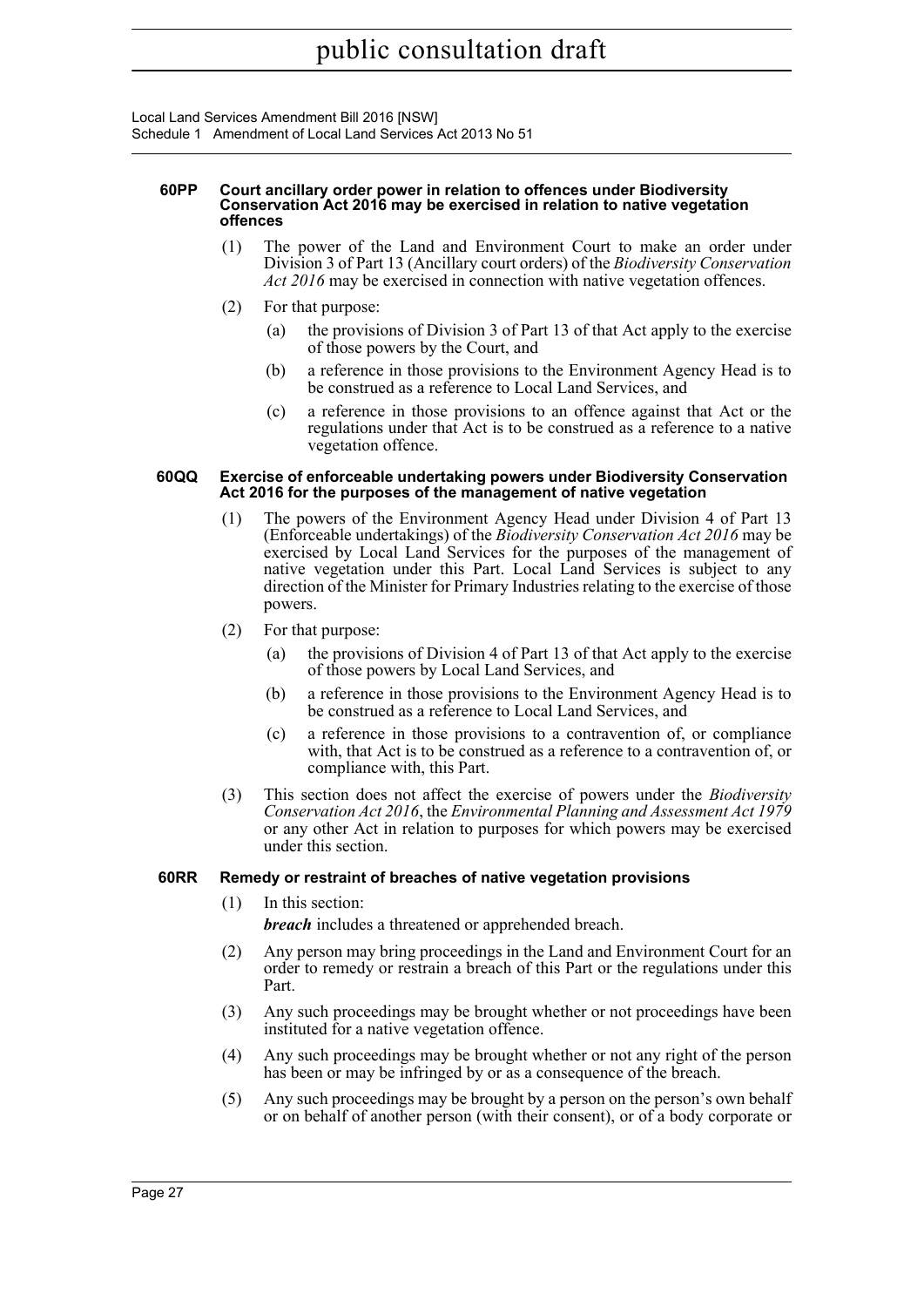> unincorporate (with the consent of its committee or other controlling or governing body), having like or common interests in those proceedings.

- (6) Any person on whose behalf proceedings are brought is entitled to contribute to or provide for the payment of the legal costs and expenses incurred by the person bringing the proceedings.
- (7) If the Court is satisfied that a breach has been committed or that a breach will, unless restrained by order of the Court, be committed, it may make such orders as it thinks fit to remedy or restrain the breach.
- (8) Without limiting the powers of the Court under this section, an order under this section may suspend any approval, certificate or other authority under this Part.

#### **60SS Compliance arrangements between Local Land Services and Environment Agency Head**

- (1) Local Land Services and the Environment Agency Head may enter into arrangements in connection with the exercise of their relevant compliance functions (including as to the respective matters for which they will exercise those functions).
- (2) An arrangement under this section does not affect the validity of the exercise of any relevant compliance function.
- (3) In this section, *relevant compliance function* means a function exercisable by Local Land Services under this Division or Part 11 and a function exercisable by the Environment Agency Head under Part 11, 12 or 13 of the *Biodiversity Conservation Act 2016*.

**Consultation note.** The investigative powers contained in Part 11 of this Act may be supplemented in relation to the management of native vegetation by investigative powers under Part 12 of the *Biodiversity Conservation Bill 2016*.

## **60TT Evidentiary provision**

In any criminal or civil proceedings under this Part, the landholder of any land on which native or other vegetation is cleared is taken to have carried out the clearing unless it is established that:

- (a) the clearing was carried out by another person, and
- (b) the landholder did not cause or permit the other person to carry out the clearing.

This section does not prevent proceedings being taken against the person who actually carried out the clearing.

**Consultation note.** A number of additional evidentiary and ancillary offence-related provisions are to be included similar to those applying under the *Biodiversity Conservation Bill 2016*.

# **Division 8 Miscellaneous**

## **60UU Local Land Services to report on rates of allowable clearing**

- (1) Local Land Services is to publicly report on an annual basis on its estimate of the overall rate of clearing of native vegetation in regulated rural areas:
	- (a) as a result of clearing for allowable activities under Division 4 and Schedule 5A, and
	- (b) as a result of clearing authorised by a land management (native vegetation) code under Division 5.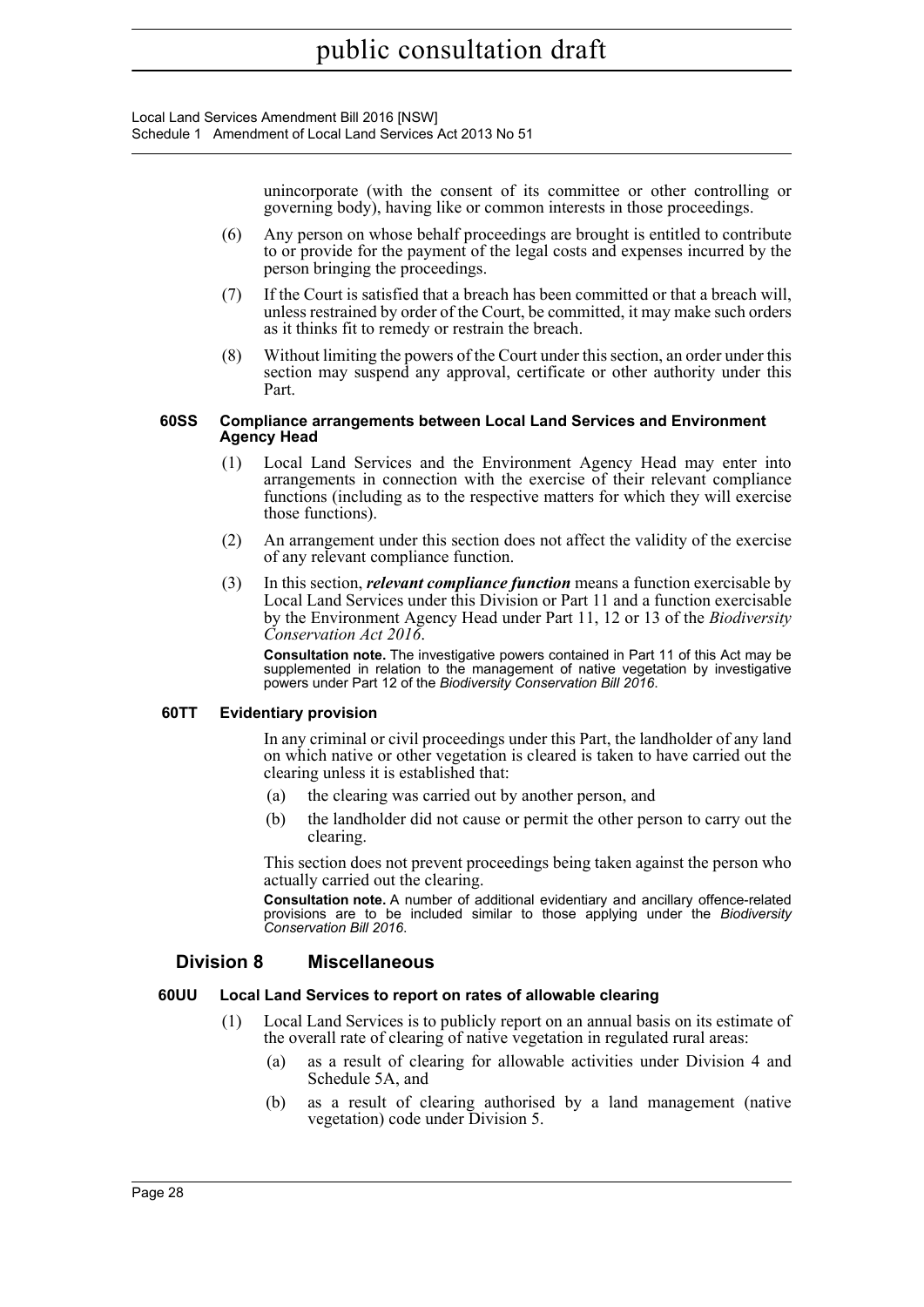Local Land Services Amendment Bill 2016 [NSW] Schedule 1 Amendment of Local Land Services Act 2013 No 51

> **Consultation note.** Estimates are to be determined from satellite imagery to take account of clearing for allowable activities that is not notified.

(2) Local Land Services may include that report in its annual report under the *Annual Reports (Statutory Bodies) Act 1984*.

#### **60VV Local Land Services to maintain public information registers in relation to native vegetation management**

- (1) Local Land Services is to maintain and make publicly available registers of the following (*public information registers*):
	- (a) aggregate information about notices given under section 60V (Notice to Local Land Services of clearing),
	- (b) aggregate information about certificates under section 60W (Certification by Local Land Services prior to clearing—general),
	- (c) aggregate information about certificates under Schedule 5A to which section 60W applies,
	- (d) approvals (and any modification of approvals) granted by Local Land Services under Division 6,
	- (e) applications for approval (or for modifications of approvals) that have been refused and the reasons for the refusal.

Aggregate information about notices or certificates is to be compiled on a regional basis and is not to identify the particular landholder who gave the notice or to whom the certificate was issued (or the address of the landholding concerned).

- (2) Public information registers are to be made available on or from a government website maintained by Local Land Services.
- (3) Where a public information register contains only aggregate information in relation to notices or certificates, Local Land Services is required to make arrangements with other public authorities to enable them to obtain access to individual notices or certificates for the purposes of exercising their functions.
- (4) The regulations may make further provision for or with respect to public information registers (including the information required to be included in, or excluded from, the registers and the correction of the registers).

## **60WW Regulations: Part 5A**

- (1) Regulations made under Divisions 1, 2 and 4 are to be made on the joint recommendation of the Minister for Primary Industries and the Minister for the Environment.
- (2) In addition to any other regulations specifically authorised by this Part, the regulations may make provision for or with respect to the clearing of native vegetation authorised by or under this Part.

**Note.** Section 206 authorises the creation of offences in relation to any such provisions of the regulations not exceeding \$11,000.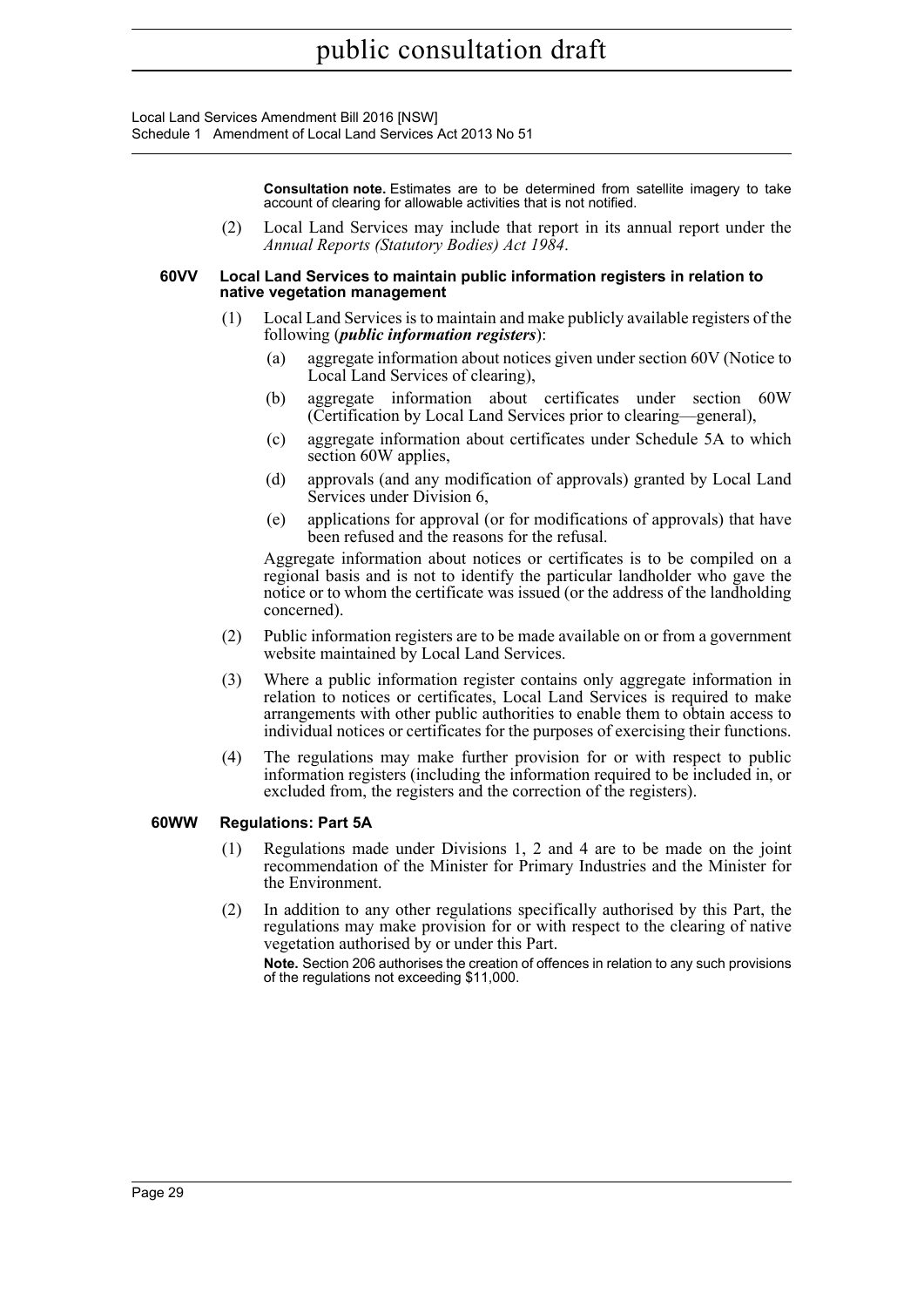# **[4] Schedule 5A**

Insert after Schedule 5:

# **Schedule 5A Allowable activities clearing of native vegetation**

(Section 60P)

# **Part 1 Preliminary**

# **1 Application**

- (1) This Schedule sets out the clearing of native vegetation for allowable activities that is authorised without any other approval under Part 5A of this Act in a regulated rural area (that is, an area of the State to which that Part applies that is category 2-regulated land on the native vegetation regulatory map).
- (2) Section 60N sets out other clearing that is authorised by legislative and other provisions.

**Note.** Section 60P of this Act provides that this Schedule does not authorise clearing or other activities without obtaining any authority required by or under, or in contravention of, other Acts (including provisions of this Act other than Part 5A).

# **2 Only landholders authorised to clear**

- (1) Clearing of native vegetation authorised by this Schedule to be carried out on a landholding may only be carried out by or on behalf of the landholder (unless this Schedule provides to the contrary).
- (2) If this Schedule authorises the clearing of native vegetation by an infrastructure owner or other person who is not the landholder, this Schedule does not authorise the entry onto land to carry out the clearing.

# **3 The allowable activity zones**

The allowable activity zones for the purposes of this Schedule are as follows:

## (a) **Coastal Zone**

The local government areas of Ballina, Bega Valley, Bellingen, Byron, Clarence Valley (to the east of the line that follows Summerland Way from the north, then Armidale Road until its intersection with Orara Way, then Orara Way), Coffs Harbour, Eurobodalla, Gosford, Great Lakes, Greater Taree, Kempsey, Kiama, Lake Macquarie, Lismore, Maitland, Nambucca, Port Macquarie-Hastings, Port Stephens, Richmond Valley, Shellharbour, Shoalhaven, Tweed, Wollongong and Wyong.

# (b) **Central Zone**

The local government areas (except any areas in the Western Zone) of Albury, Armidale Dumaresq, Balranald (except any area included in the Western Zone), Bathurst Regional, Berrigan, Bland, Blayney, Blue Mountains, Bogan (except any area included in the Western Zone), Bombala, Boorowa, Cabonne, Carathool, Cessnock, Clarence Valley (to the west of the line that follows Summerland Way from the north, then Armidale Road until its intersection with Orara Way, then Orara Way), Conargo, Coolamon, Cooma-Monaro, Coonamble, Cootamundra, Corowa, Cowra, Deniliquin, Dubbo, Dungog, Forbes, Gilgandra, Glen Innes Severn, Gloucester, Goulburn Mulwaree, Greater Hume, Griffith, Gundagai, Gunnedah, Guyra, Gwydir, Harden,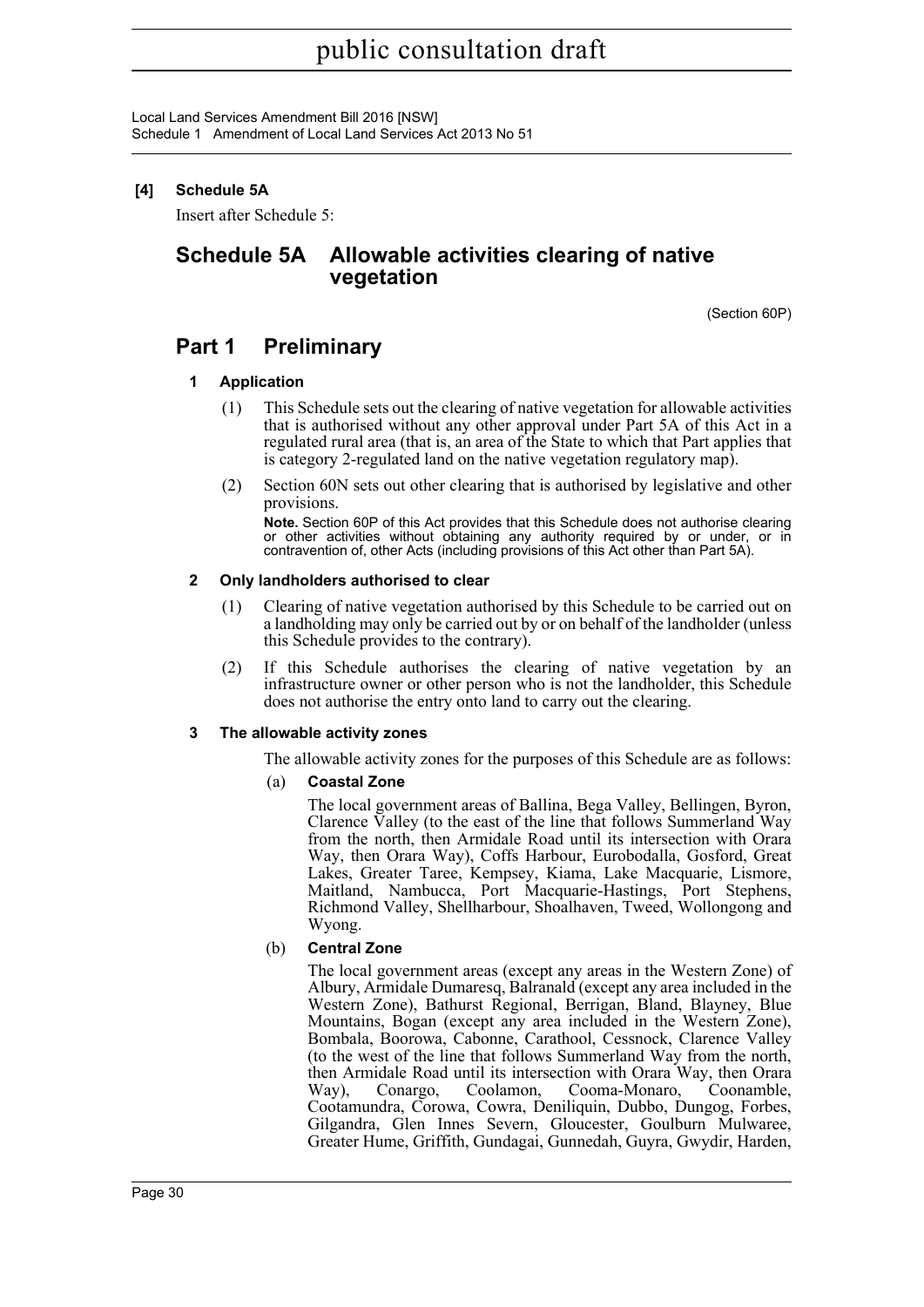Local Land Services Amendment Bill 2016 [NSW] Schedule 1 Amendment of Local Land Services Act 2013 No 51

> Hay, Inverell, Jerilderie, Junee, Kyogle, Lachlan, Leeton, Lithgow, Liverpool Plains, Lockhart, Mid-Western Regional, Moree Plains, Murray, Murrumbidgee, Muswellbrook, Narrabri, Narrandera, Narromine, Oberon, Orange, Palerang, Parkes, Queanbeyan, Singleton, Snowy River, Tamworth Regional, Temora, Tenterfield, Tumbarumba, Tumut, Upper Hunter, Upper Lachlan, Uralla, Urana, Wagga Wagga, Wakool, Walcha, Walgett, Warren, Warrumbungle, Weddin, Wellington, Wingecarribee, Wollondilly, Yass Valley and Young.

# (c) **Western Zone**

The Western Division of the State (within the meaning of the *Crown Lands Act 1989*).

# **4 Definition of "small holding"**

For the purposes of this Schedule, a *small holding* is a single landholding in the same ownership that has an area of less than:

- (a) in the case of the Western Zone—40 hectares, or
- (b) in any other case—10 hectares.

# **5 Measurement of maximum distances for clearing**

- (1) For the purposes of this Schedule, the maximum distance of clearing of native vegetation comprises:
	- (a) in the case of linear infrastructure—the total width of clearing that is authorised for the infrastructure, or
	- (b) in the case of fixed point infrastructure—the maximum distance of clearing that is authorised measured from the perimeter of the infrastructure.
- (2) For fixed point infrastructure, clearing of native vegetation is authorised for the area occupied by the infrastructure in addition to the authorised maximum distance of clearing from the perimeter of the infrastructure.

## **6 No stacking of maximum distances for clearing**

- (1) The maximum distances of clearing of native vegetation authorised by this Schedule in relation to linear or fixed point infrastructure are not cumulative.
- (2) Accordingly, if the maximum distance for an item of infrastructure overlaps with the maximum distance for another item of infrastructure on the land concerned, those distances are not to be combined to form a composite distance or area. For example, if a road is situated next to a pipeline, the maximum distance of clearing is not the sum of the maximum distance for the road and the maximum distance for the pipeline.

#### **7 Separate items of infrastructure in close proximity to be constructed so as to reduce overall distance of clearing**

- (1) This Schedule does not authorise clearing of native vegetation in relation to an item of infrastructure constructed by a landholder near another item of infrastructure on the same landholding for which clearing is authorised by this Schedule if:
	- (a) the item of infrastructure could have been constructed closer to the other item of infrastructure so as to reduce the overall distance of clearing for both items of infrastructure to the smallest overall distance, and
	- (b) the landholder does not provide a reasonable justification for the location of the item of infrastructure constructed by the landholder.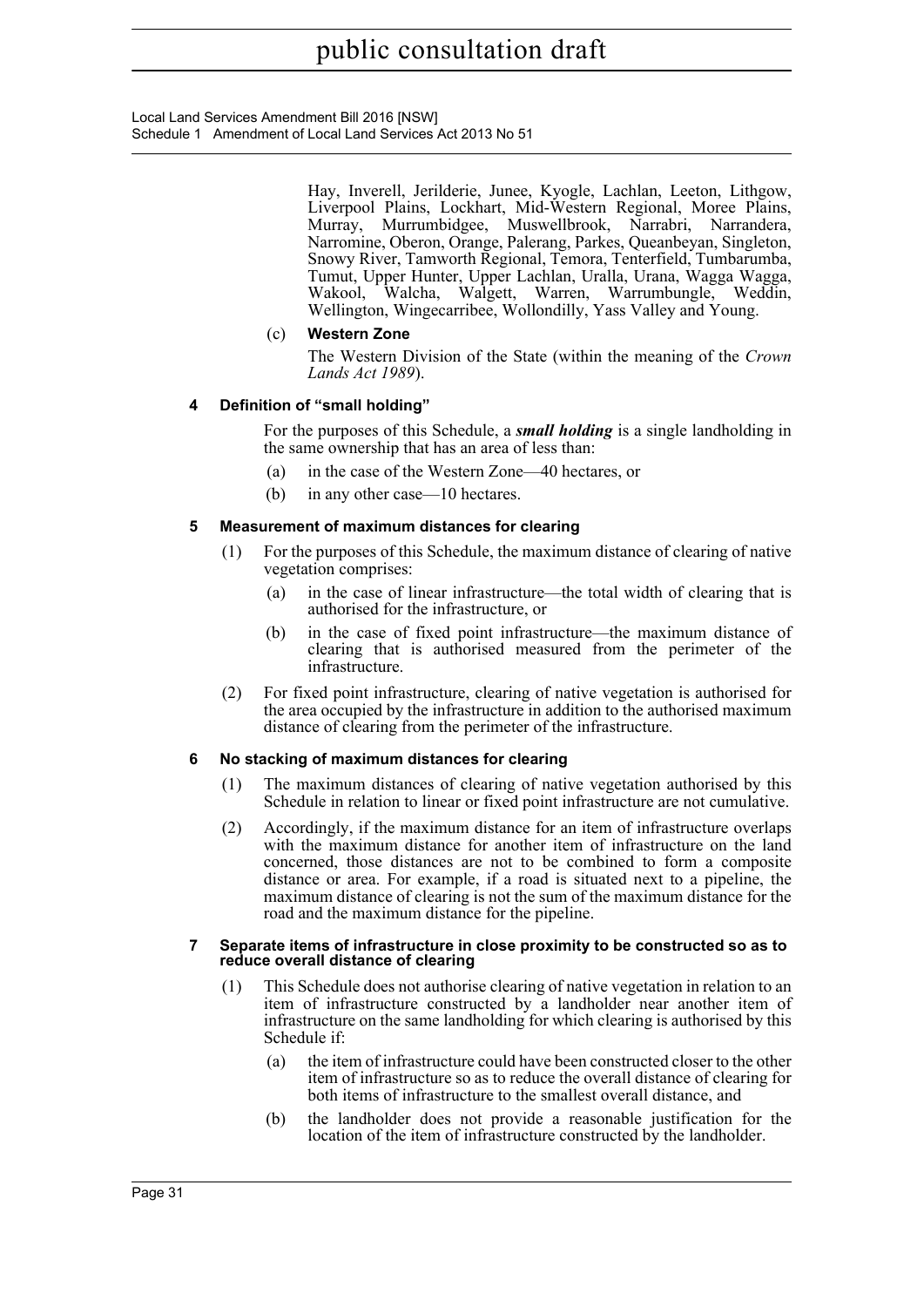> (2) This clause applies only if the item of infrastructure was constructed after the commencement of Part 5A of this Act.

### **8 Clearing for maximum distance that straddles different holdings**

A maximum distance of clearing authorised by this Schedule in relation to an item of infrastructure on a landholding applies even if part of the clearing within that maximum distance is carried out on an adjoining landholding.

### **9 Local Land Services may increase maximum clearing distances**

- (1) Local Land Services may, on application by a landholder, issue a certificate that increases a maximum distance specified in this Schedule in its application to the land concerned.
- (2) Local Land Services is to issue that certificate if it is satisfied that:
	- (a) the proposed increase is for a legitimate purpose associated with the management of the land concerned, and
	- (b) the increase is reasonable in the circumstances, and
	- (c) the environmental impact of the increase would only be minor,

and is to refuse to issue that certificate if it is not so satisfied.

- (3) The maximum distance in its application to the land concerned is increased in accordance with that certificate while it remains in force.
- (4) Section 60W of this Act (Certification by Local Land Services prior to clearing—general) also applies to a certificate issued under this clause.

#### **10 Exclusion of land subject to remediation direction, stop work order etc**

Despite anything to the contrary in this Schedule, clearing of native vegetation is not authorised on land that is subject to an order under Part 11 (Regulatory compliance mechanisms) of the *Biodiversity Conservation Act 2016*, including any such order under the applied provisions of Part 5A of this Act.

# **Part 2 Clearing for allowable activities—general**

**Note.** Part 4 of this Schedule sets out special provisions that apply to category 2-vulnerable regulated land.

## **11 Application**

This Part sets out the clearing of native vegetation that is generally authorised on land.

#### **12 Imminent risk**

Clearing of native vegetation that is reasonably necessary to remove or reduce an imminent risk of serious personal injury or damage to property.

#### **13 Construction timber**

- (1) Clearing of native vegetation on land to obtain timber for the purpose of, and used in, the construction, operation or maintenance of rural infrastructure on that land.
- (2) The clearing must not cause land degradation, including soil erosion, rising water tables, increase in salinity, mass movement by gravity of soil or rock, stream bank instability and any process that results in declining water quality.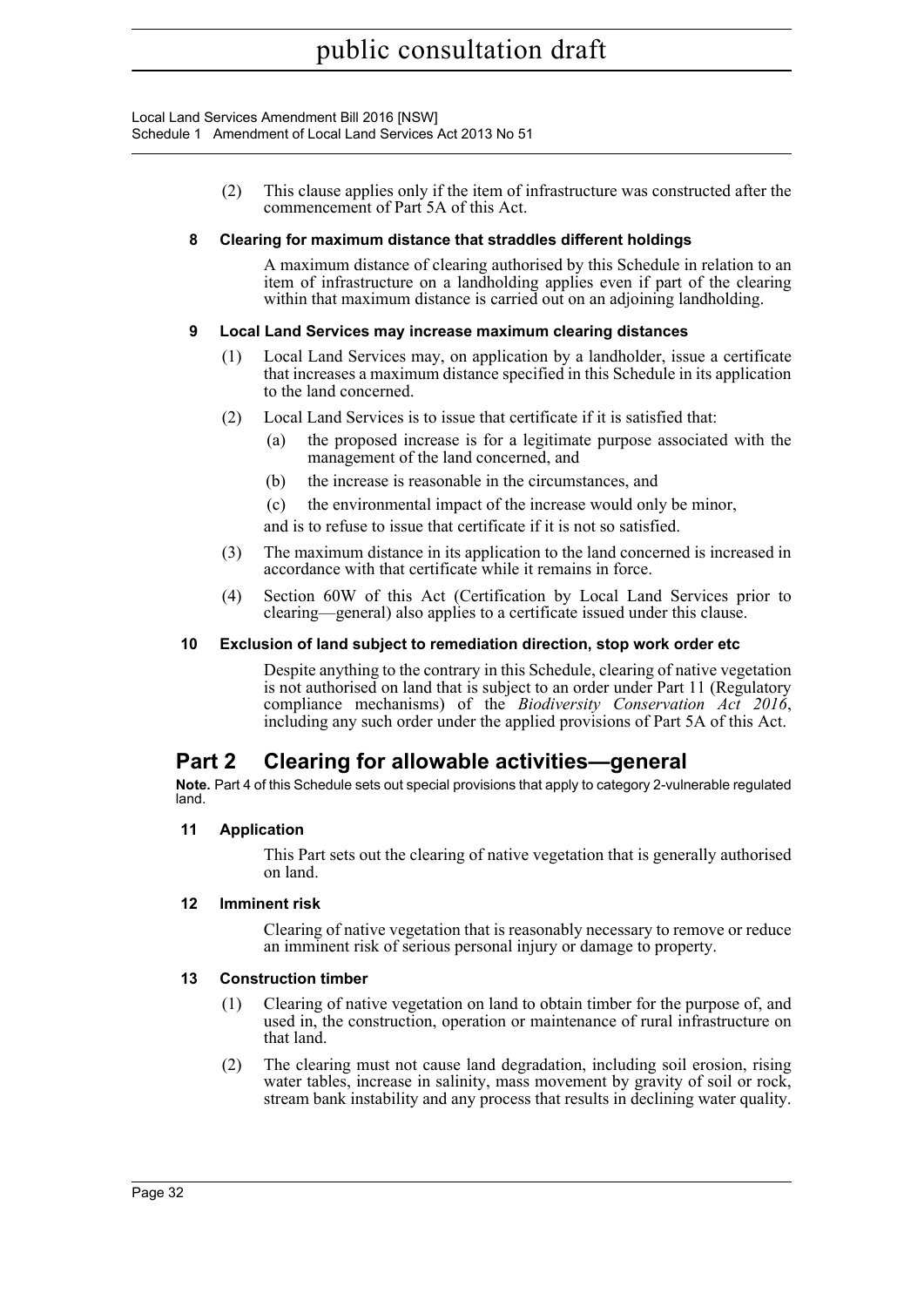- (3) The native vegetation must not comprise (or be likely to comprise):
	- (a) a threatened species or part of a threatened ecological community or the habitat of a threatened species under the *Biodiversity Conservation Act 2016*, or
	- (b) the habitat of threatened species, populations or ecological communities of fish under the *Fisheries Management Act 1994*.
- (4) The clearing of native vegetation to obtain timber for use in the construction, operation or maintenance of rural infrastructure is not authorised if timber suitable for the purpose could be obtained from any other clearing that is authorised under this Schedule or by a land management (native vegetation) code.

## **14 Collection of firewood**

- (1) Clearing native vegetation on land for the purpose of obtaining firewood for use by the landholder on that land or on other land of the landholder.
- (2) Clearing for that purpose is not authorised if the firewood could be obtained from any other clearing authorised under this Schedule or by a land management (native vegetation) code.

### **15 Exempt farm forestry**

Clearing of native vegetation that is exempt farm forestry within the meaning of section 6 of the *Plantations and Reafforestation Act 1999*.

### **16 Planted native vegetation**

- (1) The clearing of native vegetation that has been planted.
- (2) Clearing for that purpose is not authorised if the native vegetation was planted with the assistance of funds granted for any purpose other than for forestry purposes.

#### **17 Traditional Aboriginal cultural activities**

Clearing native vegetation for a traditional Aboriginal cultural activity (other than a commercial cultural activity).

#### **18 Environmental protection works**

- (1) Clearing native vegetation for the purpose of environmental protection works.
- (2) *Environmental protection works* means works associated with the rehabilitation of land towards its natural state or any work to protect land from environmental degradation, and includes re-vegetation or bush regeneration works, wetland protection works, erosion protection works, dune restoration works and the like, but does not include coastal protection works (within the meaning of the *Coastal Protection Act 1979*).

#### **19 Public works**

- (1) Clearing native vegetation for the construction, operation or maintenance of infrastructure by a public or local authority in the exercise of its land management activities.
- (2) The native vegetation must not comprise (or be likely to comprise):
	- (a) a threatened species or part of a threatened ecological community or the habitat of a threatened species under the *Biodiversity Conservation Act 2016*, or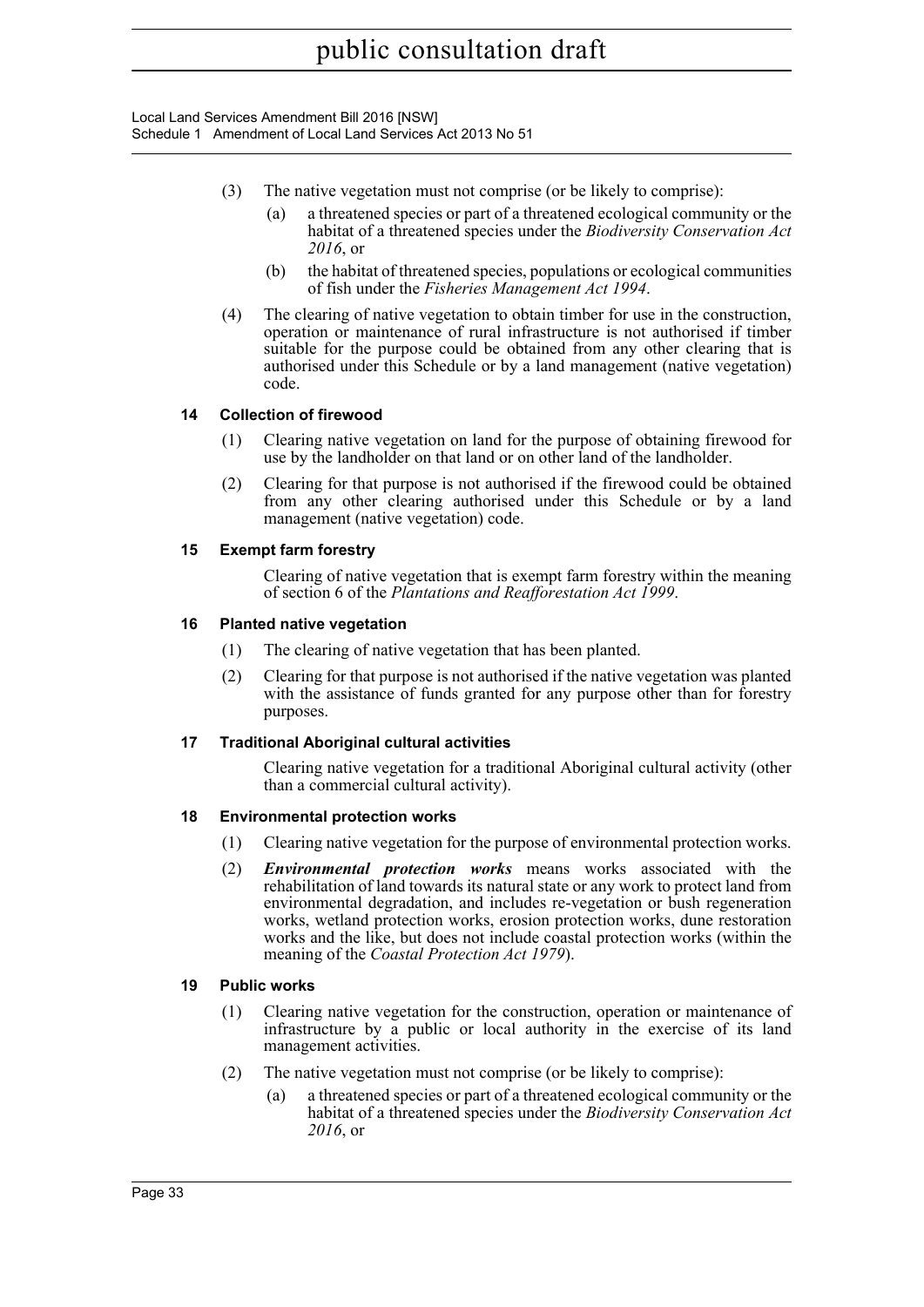Local Land Services Amendment Bill 2016 [NSW] Schedule 1 Amendment of Local Land Services Act 2013 No 51

- (b) the habitat of threatened species, populations or ecological communities of fish under the *Fisheries Management Act 1994*.
- (3) For the purposes of this clause, *infrastructure* includes cemeteries.

## **20 Gravel pits**

- (1) Clearing native vegetation for the construction, operation or maintenance of gravel pits.
- (2) The clearing of native vegetation for gravel pits is authorised only if:
	- (a) the clearing is carried out by or on behalf of a local council, and
	- (b) the clearing is, in the case of each gravel pit, limited to a single area of land of no more than:
		- (i) in relation to the construction, operation or maintenance of gravel pits in the Western Zone—5 hectares, and
		- (ii) in relation to the construction, operation or maintenance of gravel pits (other than in the Western Zone)—2 hectares, and
	- (c) the native vegetation must not comprise (or be likely to comprise):
		- (i) a threatened species or threatened ecological community or the habitat of a threatened species under the *Biodiversity Conservation Act 2016*, or
		- (ii) habitat of threatened species, populations or ecological communities of fish under the *Fisheries Management Act 1994*, and
	- (d) the clearing is carried out in conjunction with a restoration program or other arrangements that will ensure the restoration of native vegetation on the cleared land of the same or a similar species as the native vegetation cleared and to the same or a similar extent as existed on the cleared land.

## **21 Telecommunications infrastructure**

- (1) Clearing native vegetation for the construction, operation or maintenance of telecommunications infrastructure.
- (2) The clearing is authorised if carried out by or on behalf of the owner of the infrastructure (in addition to by or on behalf of the landholder).

## **22 Private power lines**

Clearing native vegetation that is reasonably necessary for the construction, operation or maintenance of privately owned power lines on private land.

#### **23 Electricity transmission infrastructure**

- (1) Clearing native vegetation for the maintenance of public utilities associated with the transmission of electricity.
- (2) The maintenance of those public utilities includes the following activities but only when those activities are being undertaken by or at the written direction of the body in which the public utility concerned is vested or that has the responsibility for that public utility's safe operation:
	- (a) maintaining the necessary safety clearances under power lines (conductors and structures) and around communication sites associated with the supply of electricity,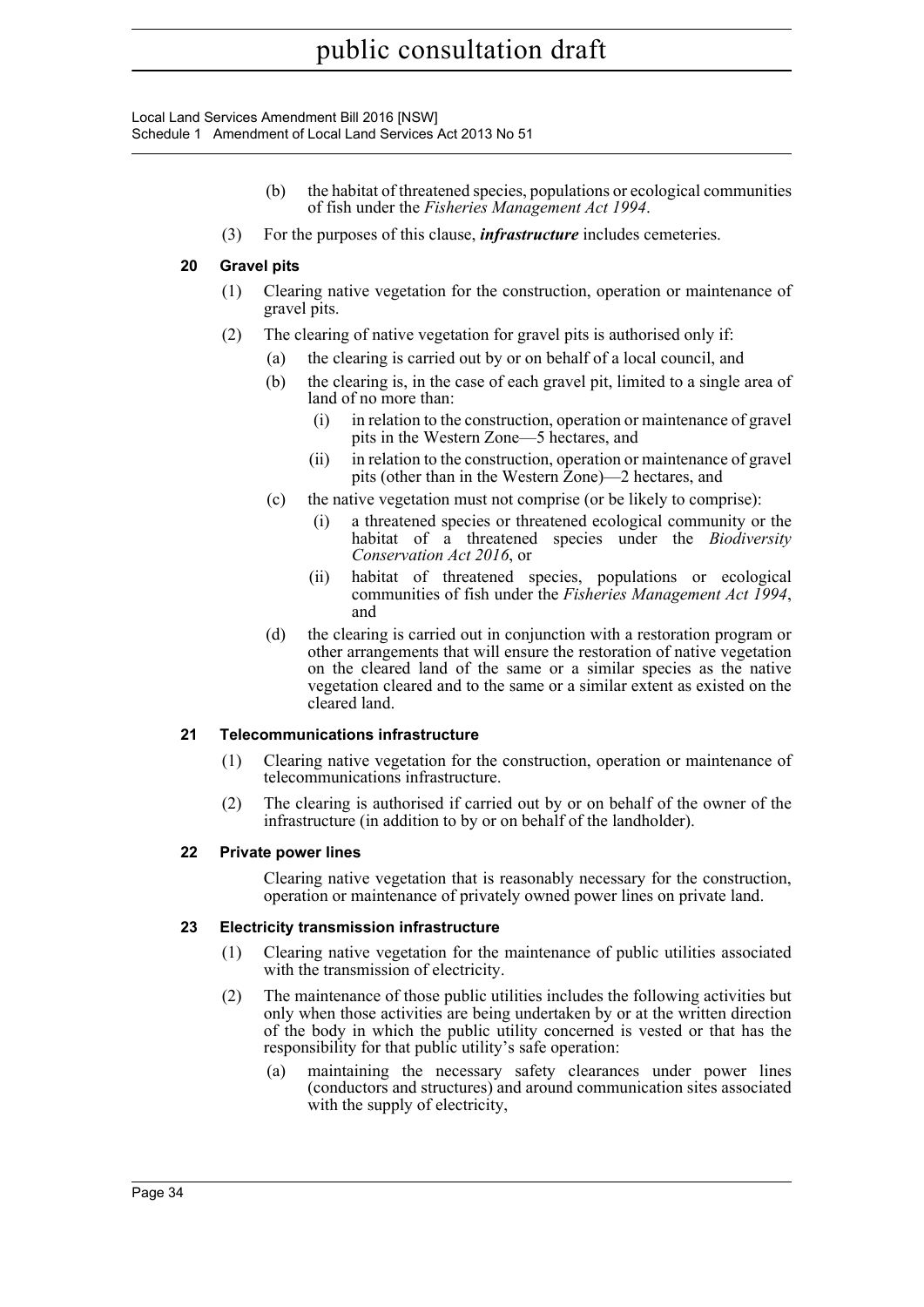Local Land Services Amendment Bill 2016 [NSW] Schedule 1 Amendment of Local Land Services Act 2013 No 51

- (b) minimising fuel loads under power lines to minimise the chance of smoke from a fire resulting in a line trip,
- (c) maintaining existing access roads and tracks.
- (3) The maintenance of those public utilities does not include any of the following activities:
	- (a) construction of new access roads or tracks,
	- (b) removal of low growing groundcover,
	- (c) maintaining safety clearances from power lines that exceed either of the following:
		- (i) the maximum distance set out in the following table:

| Nominal operating voltage of power<br>line | <b>Maximum clearing</b><br>distance |
|--------------------------------------------|-------------------------------------|
| Not more than 11 kV                        | 20 metres                           |
| Above 11 kV up to and including 33 kV      | 25 metres                           |
| Above 33 kV up to and including 66 kV      | 30 metres                           |
| Above 66 kV up to and including 132 kV     | 45 metres                           |
| Above 132 kV up to and including 330 kV    | 60 metres                           |
| Above 330 kV                               | 70 metres                           |

(ii) the minimum distance that will ensure reliability of supply under all loading and environmental conditions and minimise the risk of arcing.

## **24 Sustainable grazing**

- (1) Clearing of native vegetation during the course of sustainable grazing.
- (2) Sustainable grazing is grazing by livestock, and the management of grasslands used for grazing, that is not likely to result in the substantial long-term decline in the structure and composition of native vegetation. Management of grasslands includes (without limitation) the over-sowing or fertilisation of grasslands.

## **25 Airstrips**

- (1) Clearing of native vegetation for the construction, operation or maintenance of an airstrip.
- (2) The clearing is limited to the minimum clearing required to meet civil aviation standards for airstrips.

## **26 Firebreaks**

Clearing of native vegetation for a firebreak in the Western Zone to a maximum distance of 100 metres where the native vegetation predominantly comprises mallee species.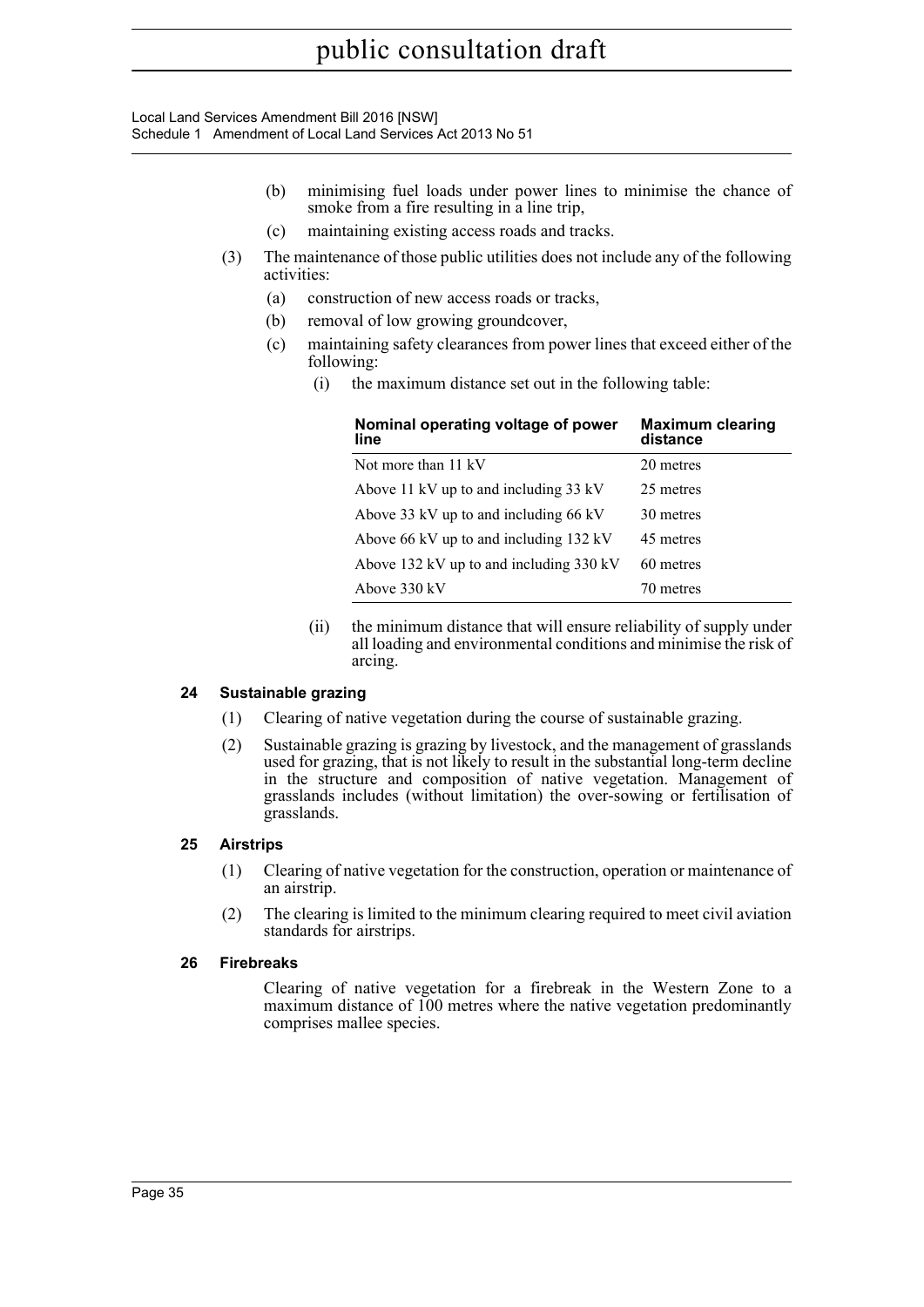# **Part 3 Clearing for rural infrastructure**

**Note.** Part 4 of this Schedule sets out special provisions that apply to category 2-vulnerable regulated land.

# **27 Application**

This Part sets out the clearing of native vegetation that is authorised on land for rural infrastructure to which this Part applies.

# **28 Definition of "rural infrastructure"**

- (1) For the purposes of this Schedule, *rural infrastructure* is, subject to the following, a building, structure or work on land that is used for the purposes of, or in connection with, an activity that is being carried out in a regulated rural area (being an activity that may be carried out without development consent or State significant infrastructure approval under the *Environmental Planning and Assessment Act 1979*).
- (2) In the Western and Central Zones (other than on small holdings), rural infrastructure includes (but is not limited to) the following:
	- (a) fences, roads, tracks, irrigation channels or pipelines, stock or domestic water supply pipelines, soil conservation earthworks, cut lines for stock movement, bore drains, drains to water storages, telephone lines or cables, power lines or cables or areas for movement of large machinery,
	- (b) shearing, machinery, grain, hay or similar sheds, stock handling facilities, dams, ground tanks, windmills, bores, pumps, tanks or water points.
- (3) In the Coastal Zone (other than on small holdings), rural infrastructure is limited to the following:
	- (a) permanent boundary fences, permanent internal fences, roads, tracks or pipelines,
	- (b) shearing or machinery sheds, tanks, dams, stockyards, bores, pumps, water points or windmills.
- (4) On small holdings in any Zone, rural infrastructure is limited to the following:
	- (a) permanent boundary fences, permanent internal fences, roads, tracks or pipelines,
	- (b) windmills, bores, stockyards, buildings other than habitable buildings, dams, pumps, tanks or water points.
- (5) Local Land Services may, on application by a landholder in the Coastal Zone or of a small holding, issue a certificate that rural infrastructure on the land concerned includes any additional infrastructure specified in the certificate. While the certificate remains in force, this Part has effect as if the additional infrastructure concerned was rural infrastructure in relation to the land concerned.
- (6) Local Land Services is to issue that certificate if it is satisfied that the additional infrastructure is required by the landholder for a genuine agricultural activity purpose, and is to refuse to issue that certificate if it is not so satisfied.
- (7) Section 60W of this Act (Certification by Local Land Services prior to clearing—general) also applies to a certificate issued under this clause.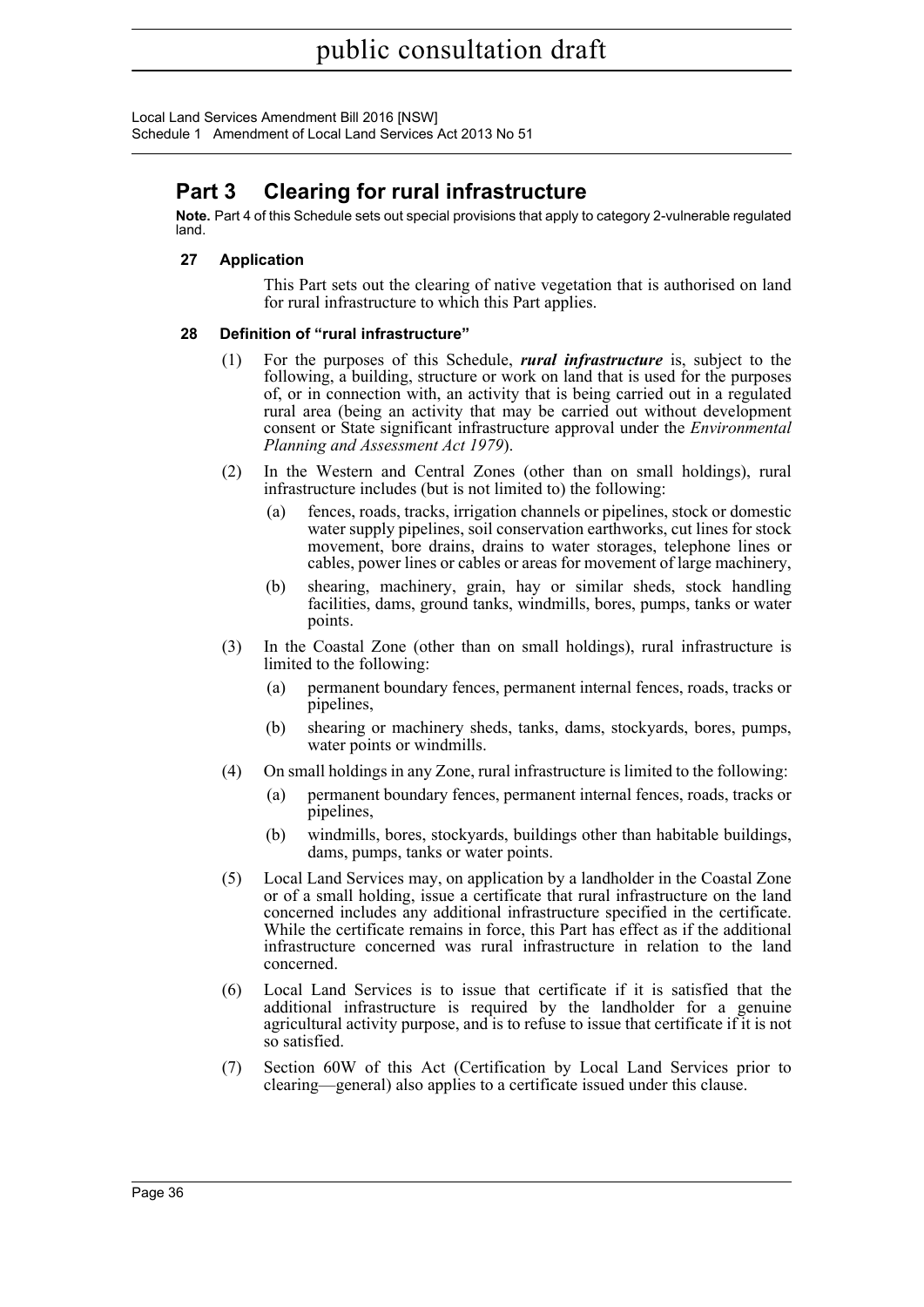Local Land Services Amendment Bill 2016 [NSW] Schedule 1 Amendment of Local Land Services Act 2013 No 51

#### **29 Clearing for construction, operation or maintenance of rural infrastructure allowable**

The clearing of native vegetation for the construction, operation or maintenance of rural infrastructure on land if:

- (a) the infrastructure is rural infrastructure in the relevant Zone or holding in which it is located, and
- (b) the clearing is the minimum extent necessary for the purposes of the rural infrastructure, and
- (c) the clearing does not exceed the maximum distance of clearing authorised by this Part in relation to the rural infrastructure.

## **30 Maximum authorised clearing for rural infrastructure**

The maximum distance of clearing for rural infrastructure that is authorised by this Part is as follows:

- (a) in the Western Zone (except on small holdings and for temporary fences)—40 metres,
- (b) in the Central Zone (except on small holdings and for temporary fences)—30 metres,
- (c) in the Coastal Zone (except on small holdings and for temporary fences)—15 metres,
- (d) on a small holding or for temporary fences (in any Zone)—12 metres.

#### **31 Landholders of large holdings may be authorised to use allowable activities rules applicable to adjoining zones**

- (1) Local Land Services may, on application by a landholder, issue a certificate that the applicable maximum distances of authorised clearing under this Part for a landholding (other than a small holding) are the maximum distances for an adjoining allowable activity zone.
- (2) Local Land Services is to issue that certificate if it is satisfied that the landholding displays landscape characteristics consistent with the adjoining zone, and is to refuse to issue that certificate if it is not so satisfied.
- (3) While the certificate remains in force, this Part has effect as if the land concerned was situated in the adjoining zone.
- (4) Section 60W of this Act (Certification by Local Land Services prior to clearing—general) also applies to a certificate issued under this clause.

# **Part 4 Special provisions applying to category 2-vulnerable regulated land**

## **32 Application**

This Part sets out the clearing of native vegetation (and of dead and non-native vegetation) that is authorised on category 2-vulnerable regulated land.

## **33 Protected riparian land—special provisions relating to any clearing**

(1) The clearing of native vegetation for allowable activities under the other Parts of this Schedule does not apply to the clearing of native vegetation on category 2-vulnerable regulated land that is shown on the native vegetation regulatory map as protected riparian land, and the clearing authorised by this clause applies instead.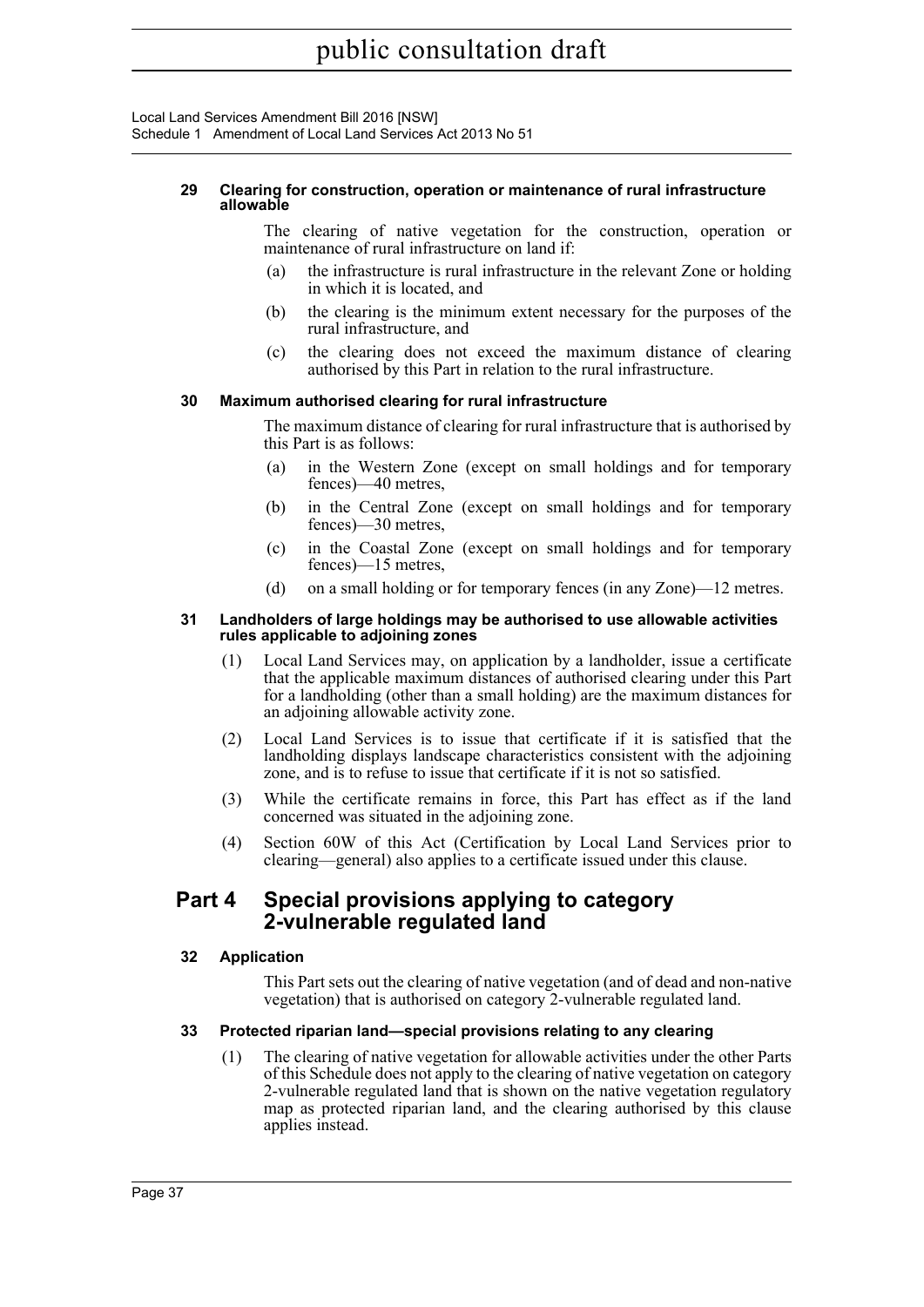Local Land Services Amendment Bill 2016 [NSW] Schedule 1 Amendment of Local Land Services Act 2013 No 51

#### (2) **Imminent risk**

Clearing of native vegetation that is reasonably necessary to remove or reduce an imminent risk of serious personal injury or damage to property.

#### (3) **Environmental protection works**

Clearing native vegetation for the purpose of environmental protection works.

*Environmental protection works* means works associated with the rehabilitation of land towards its natural state or any work to protect land from environmental degradation, and includes re-vegetation or bush regeneration works, wetland protection works, erosion protection works, dune restoration works and the like, but does not include coastal protection works (within the meaning of the *Coastal Protection Act 1979*).

### (4) **Electricity transmission infrastructure**

The clearing of native vegetation for the maintenance of public utilities associated with the transmission of electricity.

The maintenance of those public utilities includes the following activities, but only when those activities are being undertaken by or at the written direction of the body in which the public utility concerned is vested or that has the responsibility for that public utility's safe operation:

- (a) maintaining the necessary safety clearances under power lines (conductors and structures) and around communication sites associated with the supply of electricity,
- (b) minimising fuel loads under power lines to minimise the chance of smoke from a fire resulting in a line trip,
- (c) maintaining existing access roads and tracks.

The maintenance of those public utilities does not include any of the following activities:

- (a) construction of new access roads or tracks,
- (b) removal of low growing groundcover,
- (c) maintaining safety clearances from power lines that exceed either of the following:
	- (i) the maximum distance set out in the following table:

| Nominal operating voltage of power<br>line | <b>Maximum clearing</b><br>distance |  |  |
|--------------------------------------------|-------------------------------------|--|--|
| Not more than 11 kV                        | 20 metres                           |  |  |
| Above 11 kV up to and including 33 kV      | 25 metres                           |  |  |
| Above 33 kV up to and including 66 kV      | 30 metres                           |  |  |
| Above 66 kV up to and including 132 kV     | 45 metres                           |  |  |
| Above 132 kV up to and including 330 kV    | 60 metres                           |  |  |
| Above 330 kV                               | 70 metres                           |  |  |

(ii) the minimum distance that will ensure reliability of supply under all loading and environmental conditions and minimise the risk of arcing.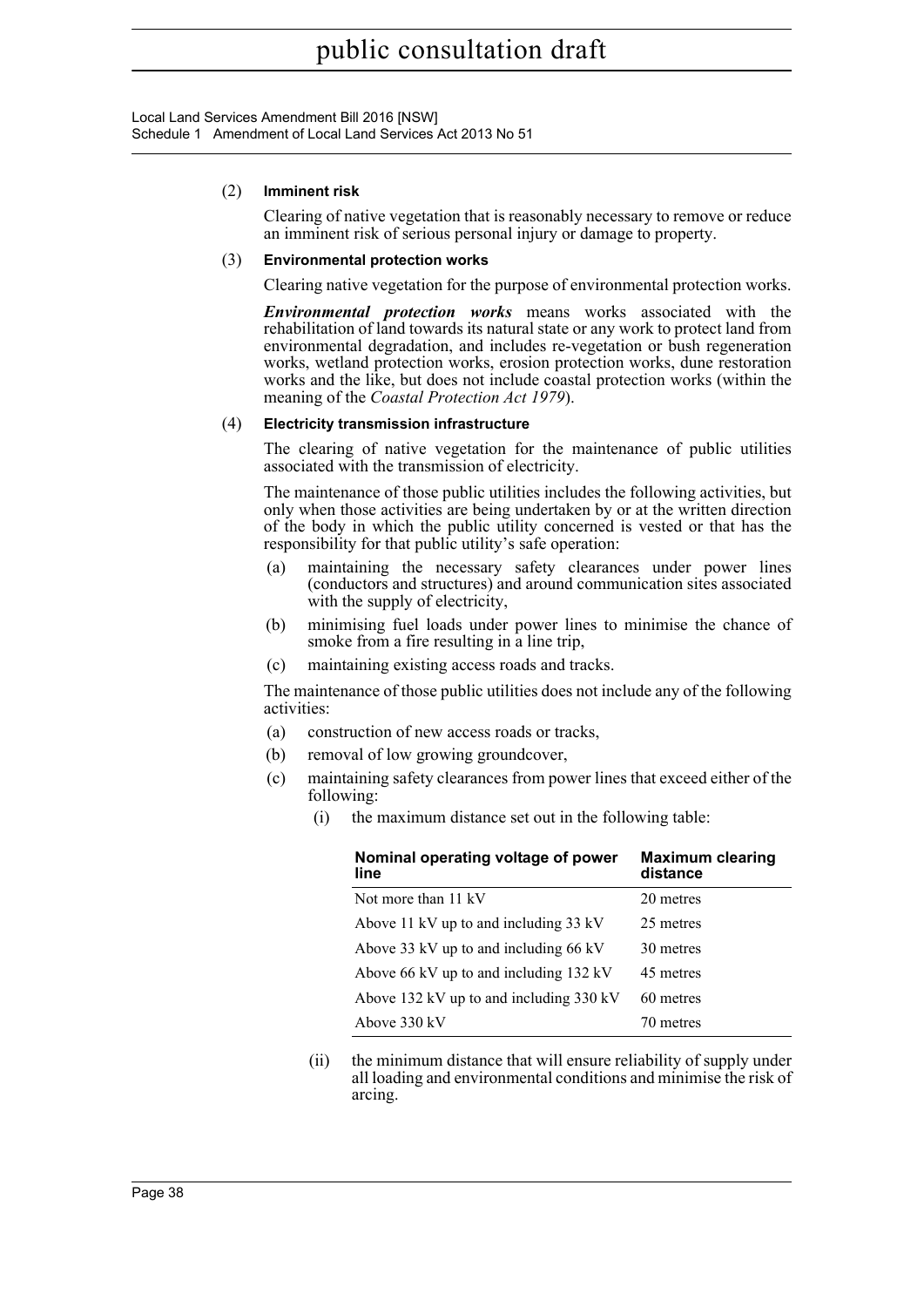Local Land Services Amendment Bill 2016 [NSW] Schedule 1 Amendment of Local Land Services Act 2013 No 51

#### (5) **Permanent boundary fence**

The clearing of native vegetation for the construction or maintenance of boundary fencing, with a maximum distance of clearing for the purposes of a boundary fence not exceeding 6 metres.

### (6) **Permanent internal or temporary fence**

The clearing of native vegetation for the construction or maintenance of fencing (other than boundary fencing) to improve the management of the land, with a maximum distance of clearing for the purposes of a fence not exceeding 6 metres and only for fencing that is reasonably required to be constructed on the land.

## (7) **Farm access track**

The clearing of native vegetation for the construction or maintenance of farm tracks, with a total width of clearing not exceeding 6 metres and only if:

- (a) the track is reasonably required to access sites within or on the other side of the land, and
- (b) the route of the track minimises the clearing that is required to be undertaken on the land.

#### **34 Steep or highly erodible land (including former mapped State protected land) additional limitations on clearing native vegetation (including dead or non-native plants)**

- (1) This clause applies to category 2-vulnerable regulated land that is shown on the native vegetation regulatory map as steep or highly erodible land or that was, immediately before the repeal of clause 4 of Schedule 3 to the *Native Vegetation Act 2003,* State protected land within the meaning of that clause.
- (2) Clearing of native vegetation (and dead or non-native plants) on land to which this clause applies is subject to the limitations on clearing that applied before the commencement of this Act under clause 4 of Schedule 3 to the *Native Vegetation Act 2003* in relation to State protected land.

**Consultation note.** The clause is intended to preserve the current authorities until a code or other provisions are developed to regulate the relevant clearing.

## **[5] Section 69 Relationship to other Acts**

Omit "contrary to the *Native Vegetation Act 2003*".

Insert instead "contrary to Part 5A or to the *Biodiversity Conservation Act 2016*".

## **[6] Section 211 Review of Act (other than native vegetation provisions)**

Insert after section 211 (4):

(5) Part 5A and Schedule 5A are not required to be reviewed under this section.

## **[7] Section 212**

Insert after section 211:

### **212 Review of native vegetation provisions of this Act**

(1) The Minister is to review Part 5A and Schedule 5A to determine whether the policy objectives of those provisions remain valid and whether the terms of those provisions remain appropriate for securing those objectives.